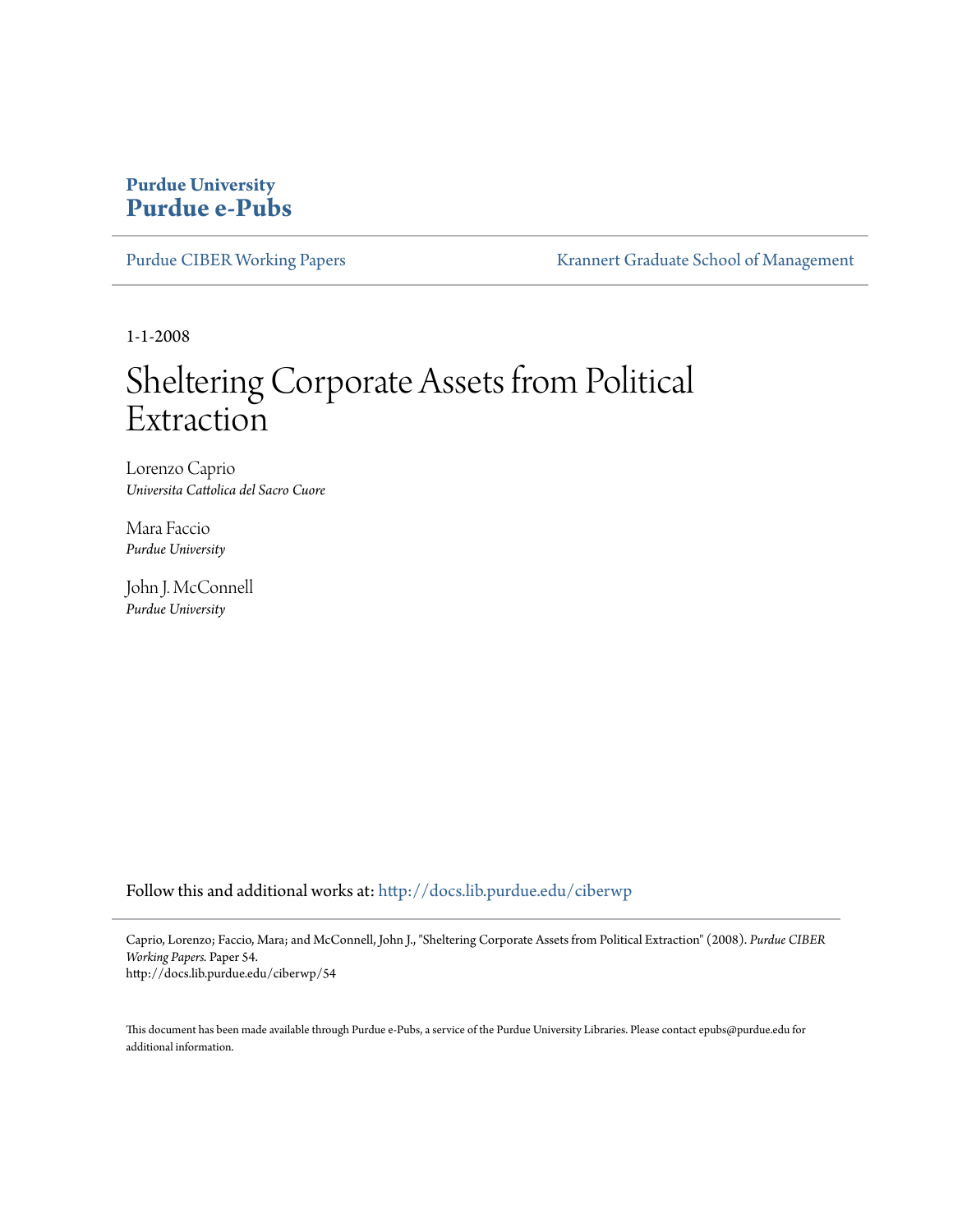

Center for International Businesses Education and Research

## **Sheltering Corporate Assets from Political Extraction**

. In the second contract of the second contract of the second contract of the second contract of the second contract of the second contract of the second contract of the second contract of the second contract of the second

dzenski

**Lorenzo Caprio**  $Universita$  *Cattolica del Sacro Cuore* 

> **Mara Faccio.**  *Purdue University.*

**John J. McConnell**  *:Purdue University.* 

. . .

**CIBER Working Paper Series** 2008~001

Acknowledgments: We thank Dave Denis and Raghu Rau for their comments.

Purdue University Krannert Building *403* \\/.Slate Street . West Lafayette, IN 47907-2056 (765) 496-6779 Fax (765) 494-9658

..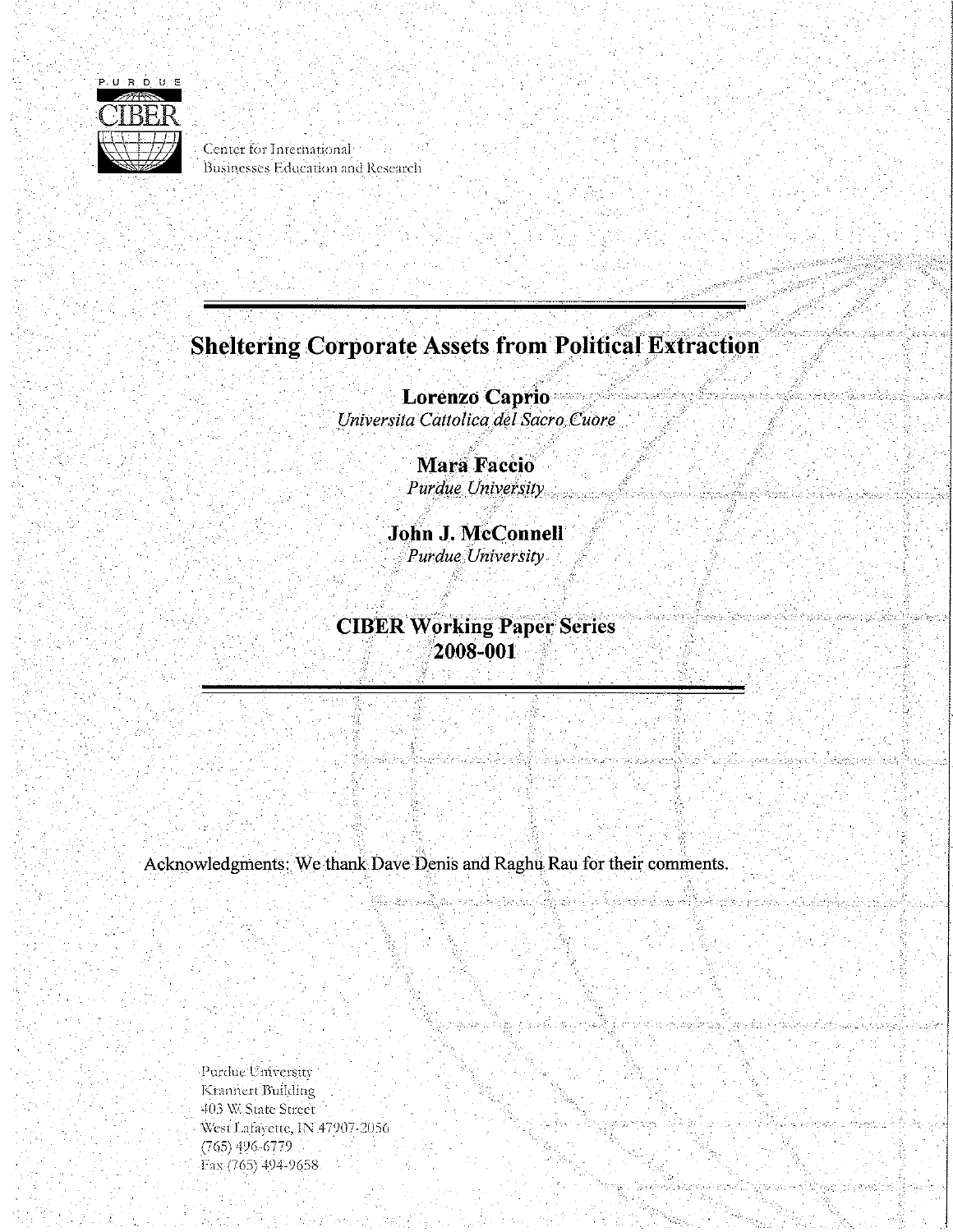## **Sheltering Corporate Assets from Political Extraction**

## **Abstract**

We hypothesize that firms structure their asset holdings so as to shelter assets from extraction by politicians and bureaucrats. Specifically, in countries where the threat of political extraction is higher, we hypothesize that firms will hold a lower fraction of their assets in liquid form. Consistent with this conjecture, using firm-level data from 109 countries, we find that, across countries, corporate holdings of cash and marketable securities are negatively correlated with measures of political corruption. Further, we find that annual investment in property, plant, equipment, and inventory plus dividends is positively correlated with the measures of corruption suggesting that owners channel their cash into harder to extract assets. To the extent that this deployment of assets is less efficient than would occur in the absence of the threat of political extraction, corporate sheltering of assets may represent a channel through which corruption reduces economic growth.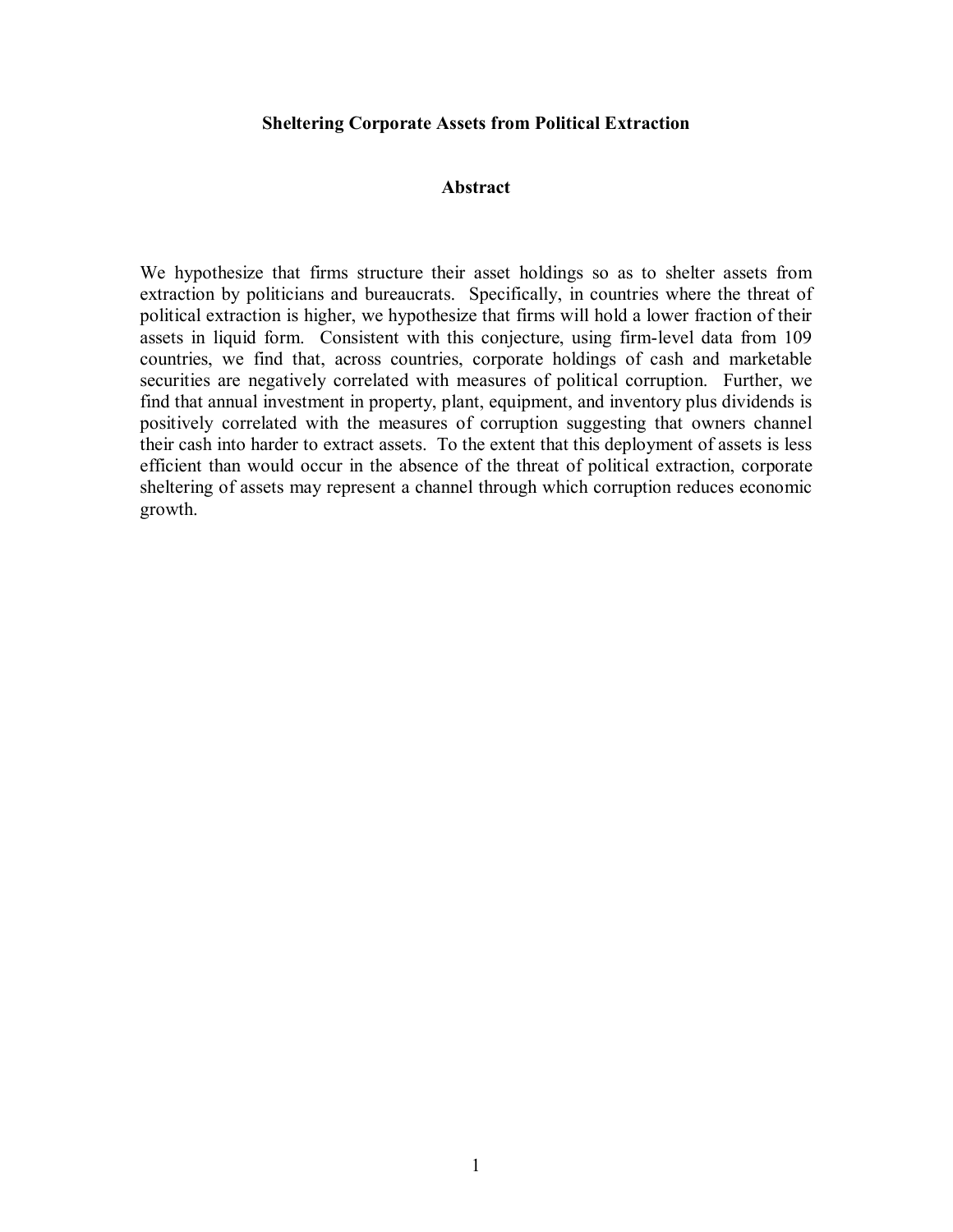#### **Sheltering Corporate Assets from Political Extraction**

## **1. Introduction**

Governments, or more accurately, politicians and bureaucrats extract resources from firms. That phenomenon is well recognized and easily documented. The extraction of resources can be in relatively benign and transparent forms such as the collection of usage fees or taxes on reported income. It can also be harsh and punitive such as the nationalization of firms or even entire industries. In between these arguably two extremes lies the gray area of petty harassment and extortion.

It is also well recognized, but much less easily documented, that firms or, more accurately, their owners, take actions to shelter assets from political extraction. Such sheltering can come in the form of simple, if not easily proven, tax avoidance or even tax evasion. Presumably, however, firms and their owners also take less well recognized and even less well documented steps to avoid asset extraction. Indeed, they may structure their asset holdings in ways that make extraction by politicians and bureaucrats difficult or costly. To the extent that owners do organize their firms' asset holdings to minimize political extraction, the impact is most likely to show up in countries in which the threat of extraction is highest and in firms within those countries that are most vulnerable to asset extraction. Further, to the extent that the structuring of corporate assets is sensitive to the likelihood of political extraction, it is most likely to show up in the holdings of liquid assets for, as Myers and Rajan (1998) observe, "[a]nonymous, transportable assets, such as cash, bearer bonds, or commodities, are easier to steal than fixed assets..." Anonymous assets are more vulnerable because they are more difficult to trace. Liquid

 $<sup>1</sup>$  Myers and Rajan (1998), p. 736.</sup>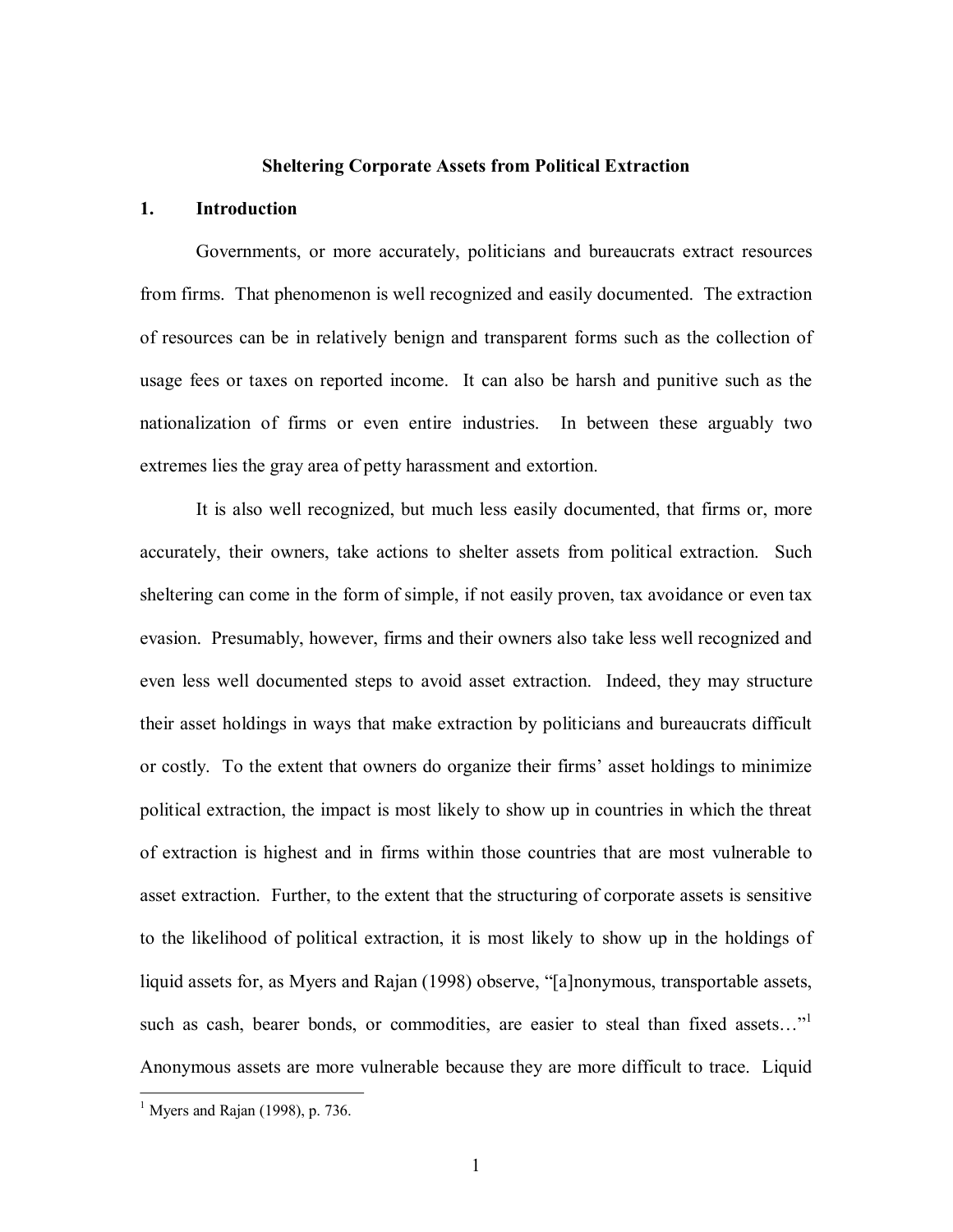assets are more vulnerable because they are less costly to convert to personal consumption.

With this background in mind, and using a sample of over 29,000 publicly traded firms from 109 countries, this paper examines empirically whether corporate holdings of liquid assets are correlated with measures of the likelihood of political extraction across countries. The primary hypothesis is that corporate holdings of cash and marketable securities are negatively correlated with the likelihood of political extraction. Our presumption is that cash and marketable securities are the assets most easily converted to private benefits and, thus, most likely to be the target of political extraction which, in turn, means they are most in need of sheltering. We consider four measures of the likelihood of political extraction, three of which are from independent sources.

After controlling for certain firm-specific characteristics and for certain countrywide factors identified by prior research as determinants of cash holdings, we find that the ratio of cash plus marketable securities (henceforth, cash) to total assets is significantly negatively correlated with each of the measures of the likelihood of political extraction. This relation is robust to whether we conduct the analysis using firms as the unit of observation or whether we aggregate across firms within each country and use the country as the unit of observation.

These results immediately give rise to the question of - - what happens to the cash? That is, after controlling for other factors, if cash holdings are lower, the cash must be deployed elsewhere. One possibility is that the funds have already been extracted by politicians in the form of bribes extorted. Another possibility is that the funds have been invested in "hard" assets and/or used to pay higher dividends. To investigate the latter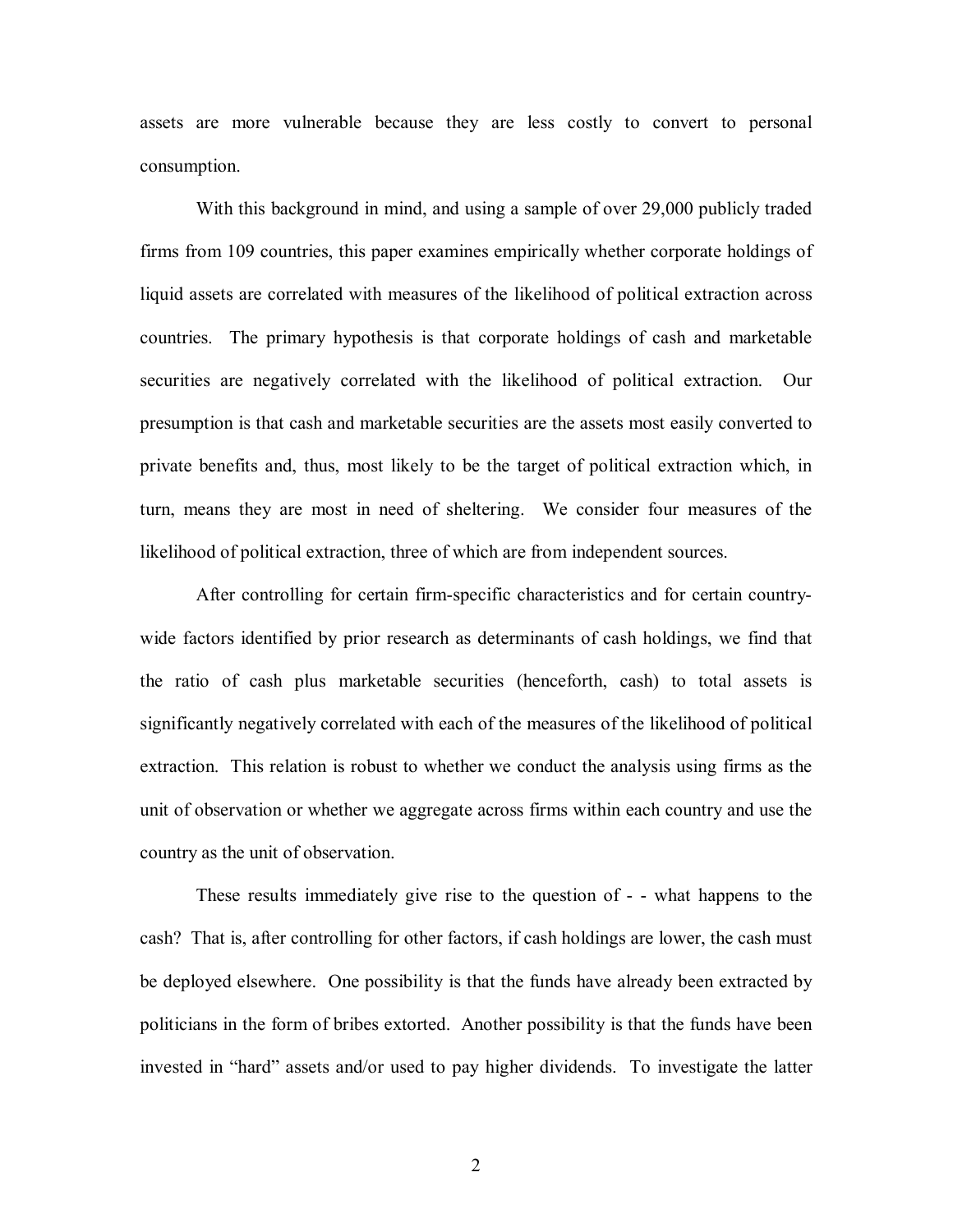possibility, we examine the ratio of the annual investment in property, plant, equipment, and inventory plus dividends to sales. We find a positive correlation between this ratio and our various measures of the likelihood of political extraction. Thus, a higher potential for political extraction is associated with a higher level of investment in harder to extract assets and/or a higher level of payouts to shareholders. This result demonstrates that cash holdings are lower because firms, or more accurately, their owners, have made an affirmative decision to utilize their funds in ways that shelter them, at least in part, from political extraction.

This result does not rule out the possibility that a portion of the funds have already been extorted by government officials in some form or fashion. We believe, however, that logic rules out the possibility that the negative correlation between cash holdings and the likelihood of political extraction is due to payoffs to politicians.

The logic goes as follows: ex ante (i.e., before the extortion has occurred) in countries where the likelihood of political extraction is higher, we should observe higher levels of cash. The higher levels of cash occur because firms will stockpile cash so as to be able to make the political payoffs and still have sufficient cash to be able to operate efficiently afterwards. Ex post (i.e., after the payoffs have been made) firms should hold the same level of cash across countries regardless of the differences in the likelihood of political extraction. That is, after the extraction has taken place, across countries, firms should hold the optimal level of cash for operating purposes. Ergo, ex ante, we would observe a positive correlation between the level of cash and the likelihood of political extraction. Ex post, we would observe no correlation between the level of cash and the likelihood of political extraction. Both of these predictions are inconsistent with our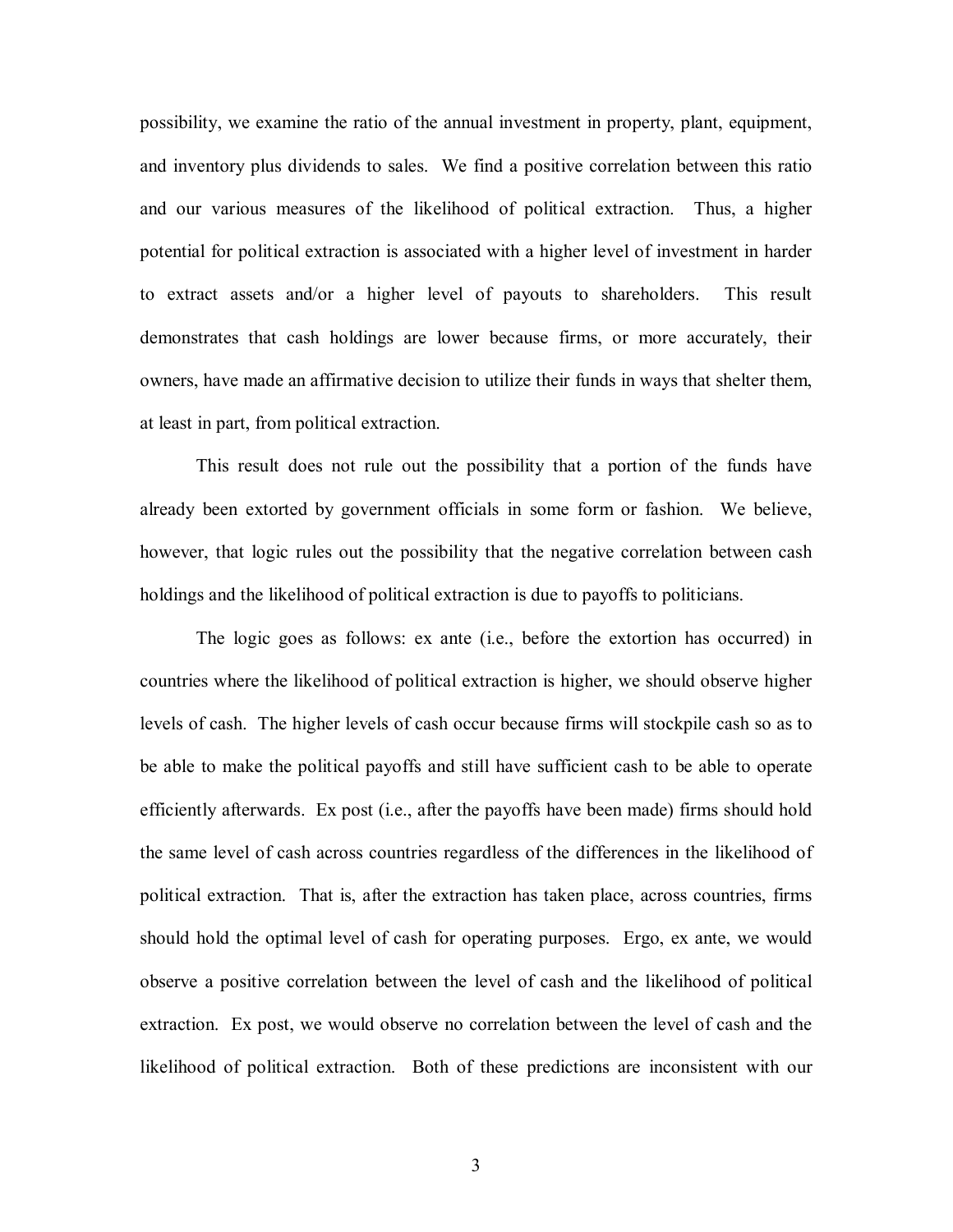finding of a negative correlation between the level of cash and the likelihood of political extraction. Thus, logically, the lower levels of cash in countries with higher likelihoods of political extraction cannot be the outcome of the payment of political extraction. Note that we are not asserting that political extraction of corporate assets does not occur; we are merely asserting that the asset structure that we observe is not the outcome of political extraction.

We further recognize that, in some countries, political extraction may take a different route than direct extortion of bribes. The political extraction may come in the form of higher employment (i.e., less efficient use of labor) in regions that support a particular politician or political party (Bertrand, Kramarz, Schoar and Thesmar (2007), Fan and Wong (2007)). If that were the case, it could explain the higher level of investment in property, plant, equipment, and inventory that we observe in such countries.<sup>2</sup> That is, given the political requirement to provide jobs, firms invest more in hard assets and that is where the cash is deployed. This line of reasoning is consistent with the positive correlation between investment and the level of political extraction that we note above, but it would also predict higher employment levels in countries where the likelihood of political extraction is higher. Contrary to that prediction, we find that the number of employees per dollar of assets employed is negatively correlated with the measures of the likelihood of political extraction. These results are inconsistent with an argument that firms in such countries overinvest to create jobs.

In sum, we find that cash holdings in publicly traded firms are negatively correlated with various measures of the likelihood of political extraction across countries. We interpret this result to mean that the owners of firms structure their firms' asset

<sup>&</sup>lt;sup>2</sup> Here we are ignoring the possibility that the funds could have been used to pay higher dividends.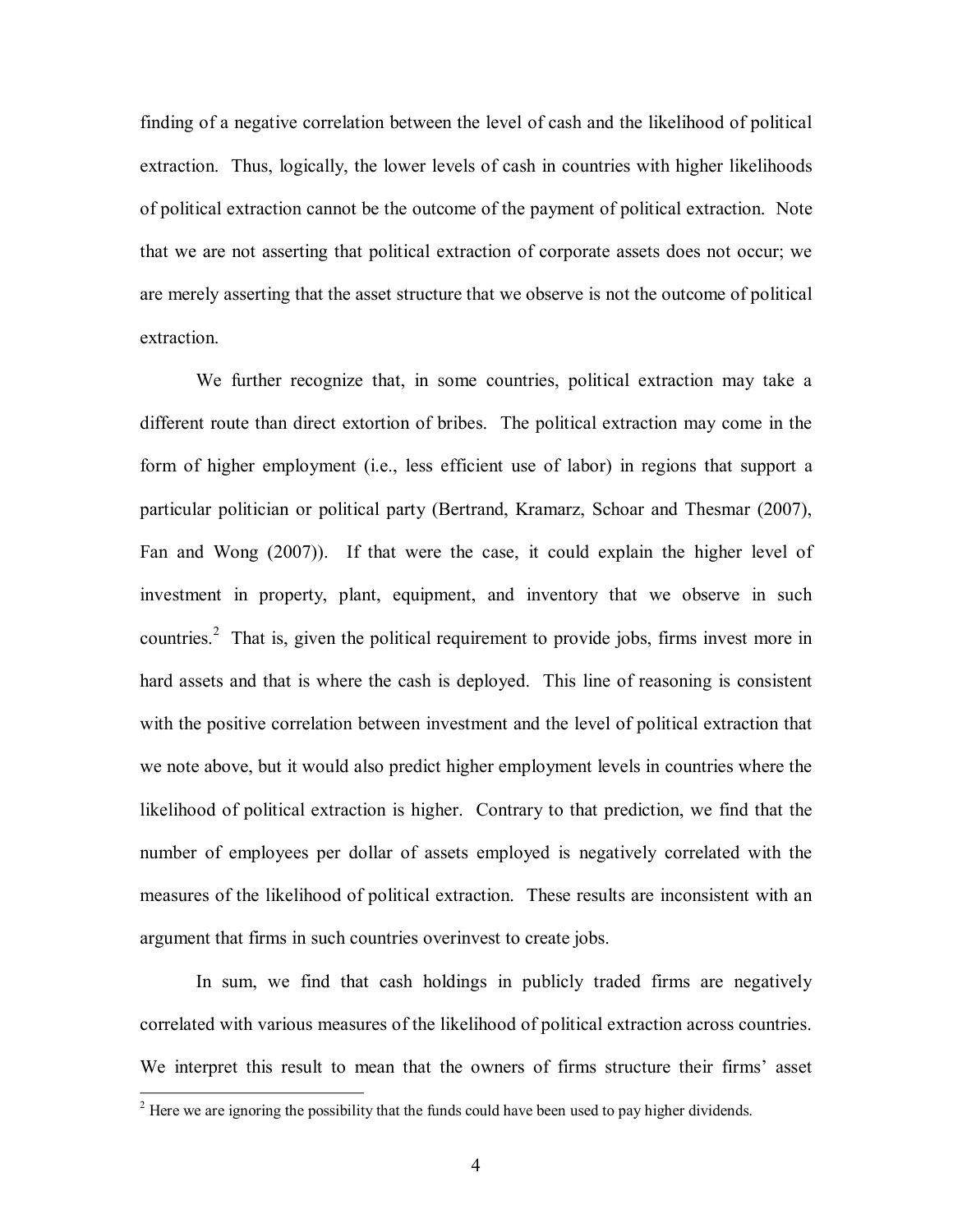holdings so as to reduce the likelihood of political extraction, especially in countries where the risk of such extraction is high.

Prior studies report that multinational firms base their decisions regarding the geographic location of their assets and operations, at least in part, on perceived differences in the necessity to pay bribes across countries (Fan, Morck, Xu and Yeung (2007), Smarzynska and Wei (2000), Wheeler and Mody (1992)). These studies suggest that the potential for political extraction plays a role when owners consider the structure of assets across countries. Our results indicate that the potential for political extraction plays a role in the way in which resident owners structure their firms' assets within countries. In more corrupt countries, firms hold fewer liquid assets than would appear to be optimal in the absence of such corruption. To the extent that that is true, and to the extent that such deviations from the optimum retard economic development, corruption may retard economic development not only because of the direct deadweight costs of political payoffs, but also because of the indirect costs associated with asset sheltering.

Our paper relates to two sets of literature -  $\epsilon$  the literature on the effect of political corruption on corporate behavior and the literature on the determinants of corporate holdings of liquid assets. We briefly review these literatures in the next section. Section 3 identifies the sources and describes the nature of the data used. Section 4 presents the results of regressions of cash against the measures of the likelihood of political extraction. Section 5 presents the results of regressions of annual investment in property, plant, equipment, and inventory plus dividends against the measures of political extraction and the results of regressions of employment against the measures of the

5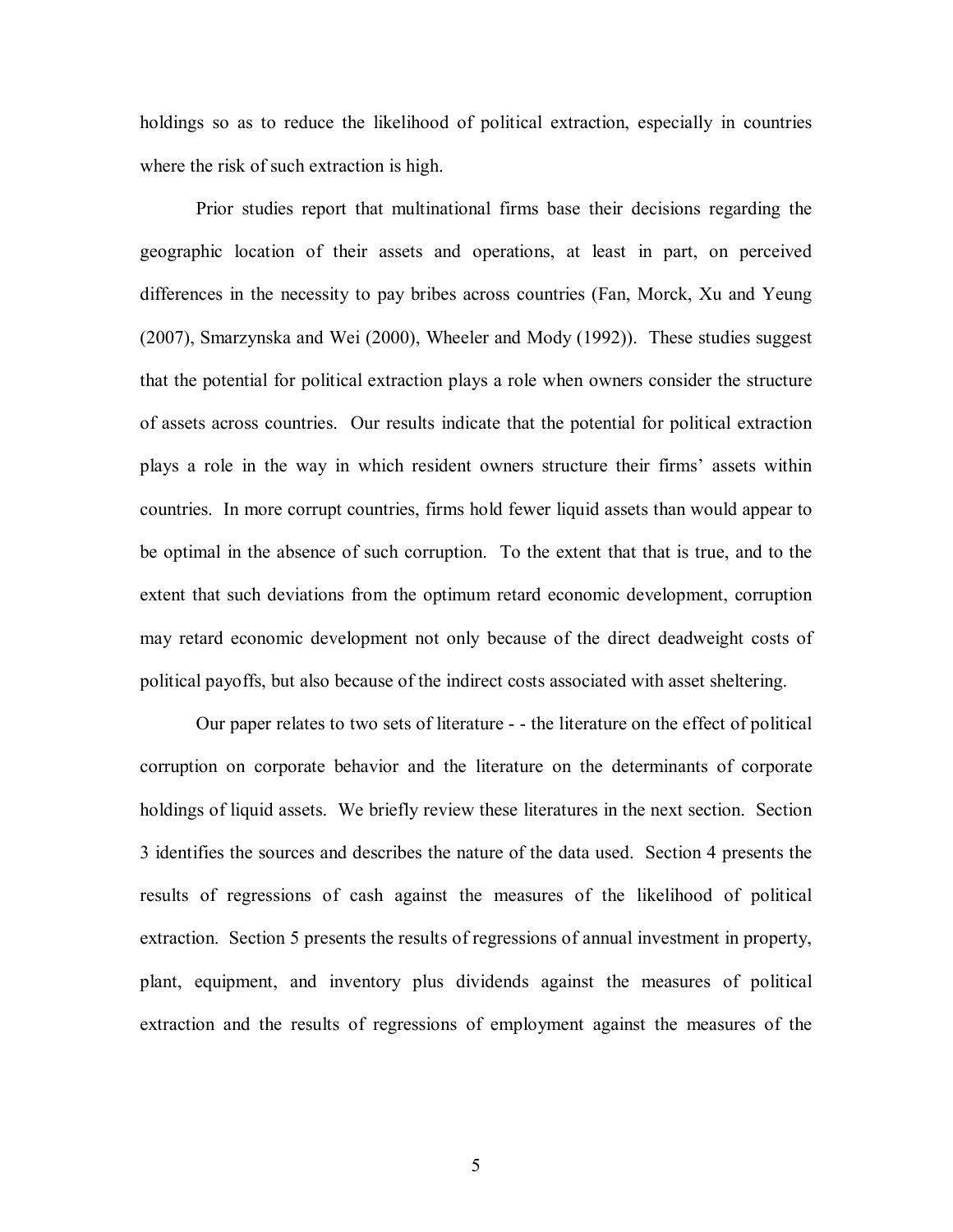likelihood of political extraction. Section 6 presents the results of various robustness tests. Section 7 concludes.

## **2. Background**

#### **2.1. Prior studies**

The extraction of corporate assets by politicians and government bureaucrats can be classified under the generic rubric of political corruption. The modern literature on this topic is customarily traced to Rose-Ackerman  $(1975)^3$ . She analyzes three situations in which politicians extract bribes from firms seeking to obtain government contracts. From that point, the literature has evolved along both theoretical and empirical fronts and has expanded to encompass both micro- and macroeconomic phenomena. The common thread being that the firm is the economic unit analyzed. An incomplete list of contributions to this literature includes Bliss and Di Tella (1997) and Ades and Di Tella (1999) who study the effect of corruption on market structure, Shleifer and Vishny (1994) and Hellman, Jones and Kaufmann (2000) who examine the interaction among firms and politicians in which firms both react to and help shape the political environment in which they operate, Mauro (1995) and Mo (2001) who examine the link between corruption and economic growth, Friedman, Johnson, Kaufmann and Zoido-Lobaton (2000), Johnson, Kaufmann, McMillan and Woodruff (2000), and Choi and Thum (2005) who examine the link between corruption and the size of a country's "underground" economy. This literature also encompasses various survey papers that connect these streams of research including Bardhan (1997) and Graf Lambsdorff (2006).

<sup>&</sup>lt;sup>3</sup> In his survey, Bardhan (1997) traces the literature on the economics of political corruption to at least the fourth century B.C.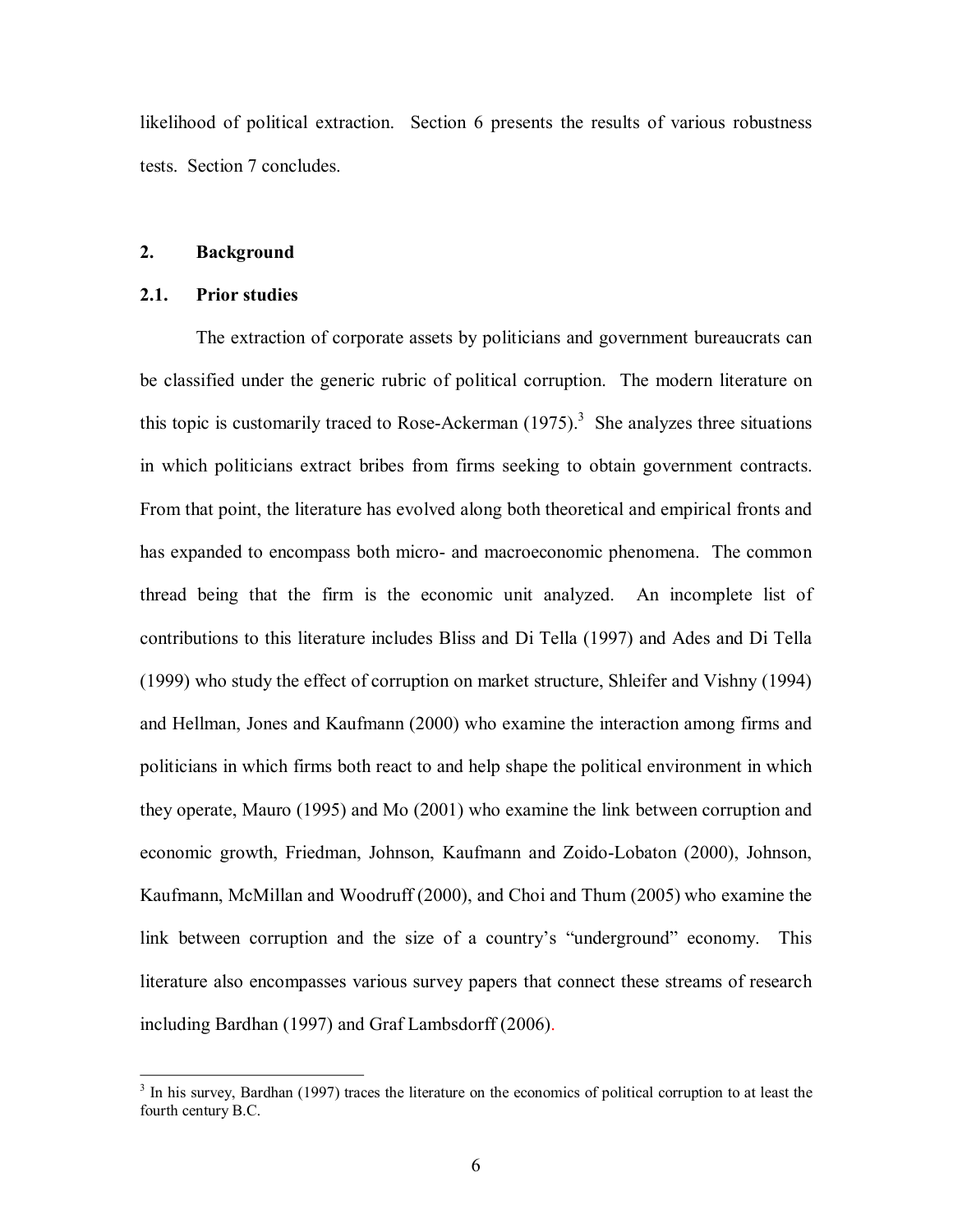A theoretical antecedent for our study is found in Stulz (2005) who develops a model with three participants: politicians, corporate insiders, and minority outside shareholders. Among other observations and predictions, Stulz posits that

Corporate insiders can take actions to reduce the state's proceeds from expropriation ... In a country with high risk of expropriation, corporate insiders may choose to invest in projects that would be negative net present value projects in a country where the risk of expropriation is trivial just because they reduce the risk of state expropriation [of the firm's assets]. $4$ 

In Stulz' model, owners have the greatest incentive to structure their firm's asset holdings so as to reduce the likelihood that the "state" will extract them in countries in which the likelihood of extraction is greatest. We borrow from Myers and Rajan (1998) and extrapolate from Stulz' idea. As we noted above, Myers and Rajan (1998) argue that anonymous liquid assets are more vulnerable to extraction because they more difficult to traced and are easier and less costly to convert to private consumption.

If we accept the premise that owners have an incentive to structure their firm's assets in ways that reduce the likelihood of extraction by politicians and state bureaucrats and if we accept the premise that liquid assets are more likely to be extracted than are hard assets (i.e., property, plant, equipment, and inventory), it follows that owners are likely to reduce their holdings of liquid assets relative to other assets so as to reduce the likelihood of political extraction. This is not to say that government officials and politicians cannot or do not extract illiquid (or "hard") assets. Indeed, in some instances the "state" has nationalized entire industries. Our point is that liquid assets are easier to convert to private consumption than are hard assets. Thus, for example, a bureaucrat would rather have cash than a ton of cotton, or would even prefer cash to a new

 $4$  Stulz (2005), p. 1613.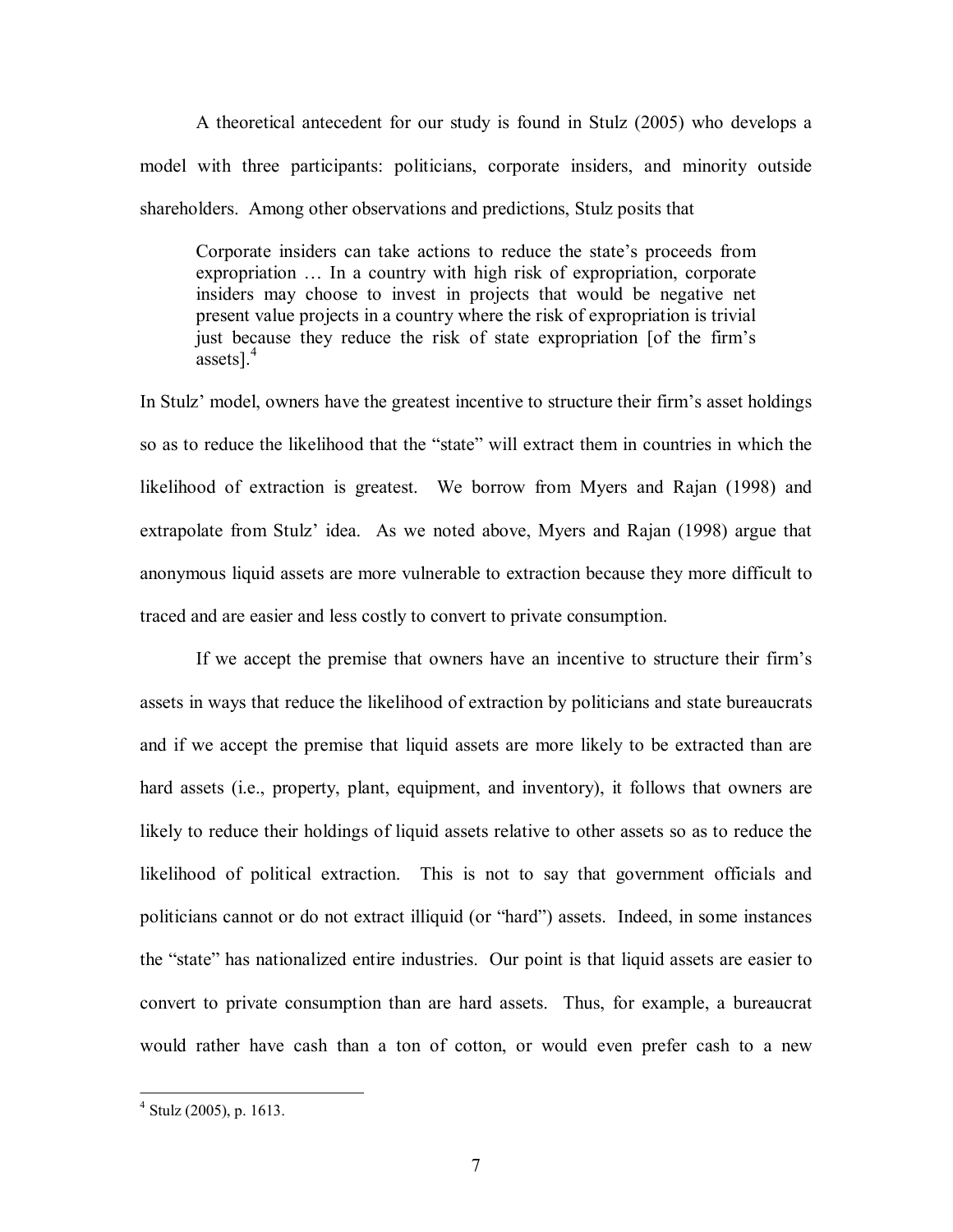Mercedes. There is a second, related, point and that is that extraction of hard assets is easier to track than extraction of liquid assets (especially if the asset is a new Mercedes) and, in many instances, the extraction of assets can entail personal costs to the bureaucrat if he is caught. In some cases, the cost (or punishment) for such extraction can be extreme, including possibly death (Fan, Rui and Zhao (2006)). Thus, the potential for discovery and the ensuing punishment provide a further incentive for the bureaucrat to prefer harder-to-track cash.

Further, if we assume that the threat of political extraction varies across countries, holding all else constant, it follows that firms will hold relatively fewer liquid assets in countries where the threat of political extraction is greatest.

The reasoning above leads to the primary hypothesis to be tested: Across countries, corporate holdings of liquid assets will be negatively correlated with the likelihood of extraction by politicians and government bureaucrats.

Implicit within the reasoning leading to this empirical prediction are two further assumptions. The first is that politicians adjust their demands for bribes according to firms' abilities to pay. Logic dictates that they do, but there is also empirical support for this presumption. Using survey data from Uganda, Svensson (2003) finds a positive correlation between firms' profitability and their rates of bribery per employee. He concludes "...the more a firm can pay; ... the more it must pay..."<sup>5</sup> Likewise, Clarke and Xu (2003) find a positive correlation between firmlevel profitability and bribe payments in 21 transition economies in eastern Europe and central Asia: "…enterprises that are more profitable  $\ldots$  appear to pay higher bribes."<sup>6</sup>

 $5$  Svensson (2003), p. 10.

 $6$  Clarke and Xu (2003), p. 2093.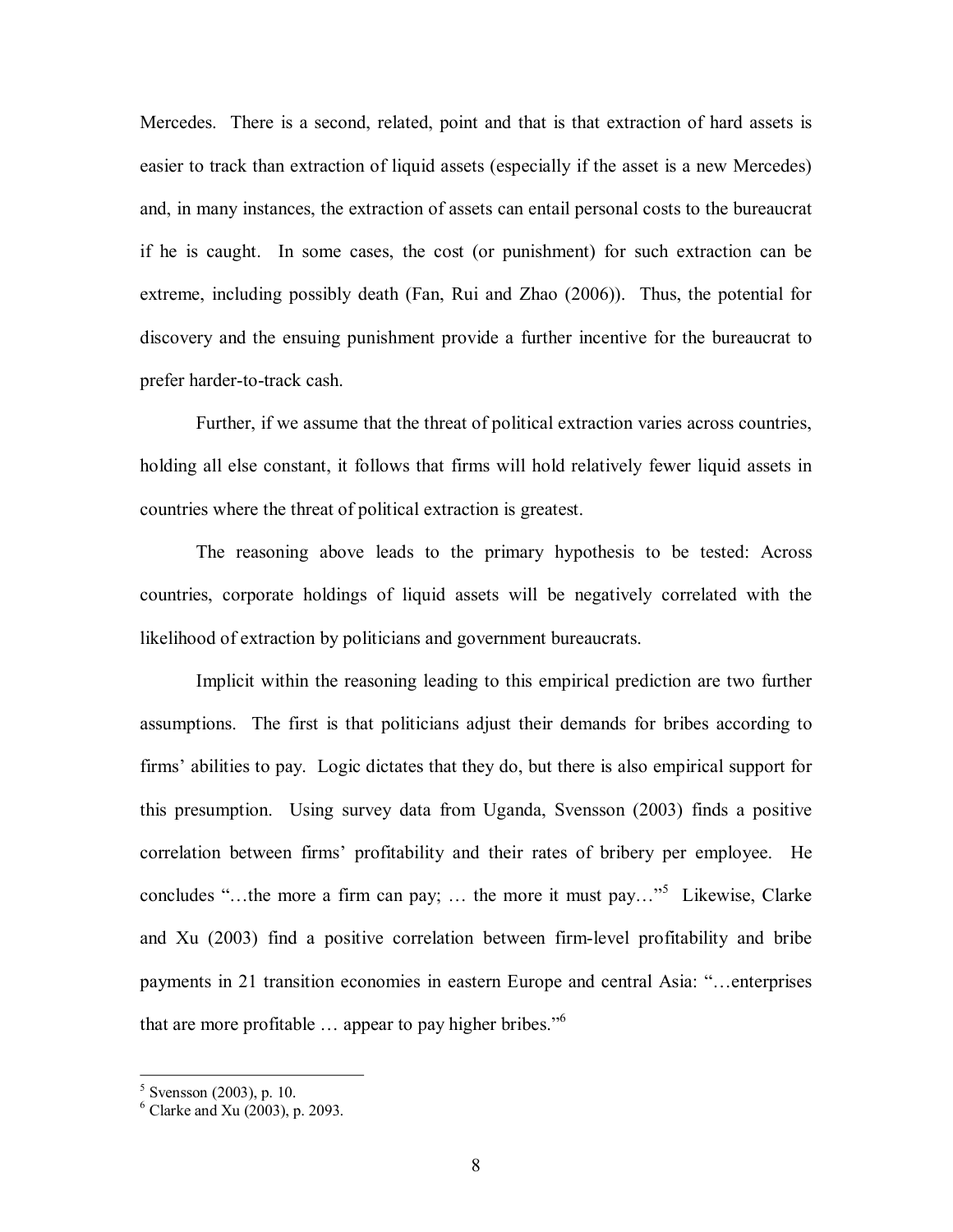The second implicit assumption is that there is an optimal level of cash holdings at which firms would operate in the absence of political extraction so that, holding all else constant, deviations from that optimum can be attributed to the potential for political extraction. The modern literature on firm cash management is generally traced to Miller and Orr (1966) who develop an inventory model of cash management in which the determination of the optimal level of cash holdings involves a trade-off between the cost of a cash "stock-out" and the cost of holding non-interest bearing cash. Theoretical extensions include Eppen and Fama (1968, 1969), Constantinides (1976, 1978), Myers (1977) and Kim, Mauer and Sherman (1998).

More recent studies examine the empirical determinants of corporate cash holdings.<sup>7</sup> Opler, Pinkowitz, Stulz and Williamson (1999) study U.S. firms and find evidence consistent with the trade-off theory. They report that, across firms, the ratio of cash to assets is positively correlated with the firms' growth opportunities (i.e., marketto-book ratios) and level of risk (i.e., industry standard deviation of cash flows) and negatively correlated with size (i.e., natural log of assets).

Dittmar, Mahrt-Smith and Servaes (2003) study corporate cash holdings in firms from 45 countries. They cast up their analysis within the framework of a trade-off model of corporate cash holdings, but they focus on the connection between countrylevel measures of the quality of corporate governance and the level of firm cash holdings. Using firms as the unit of observation, they find that the ratio of cash to assets is positively correlated with firm market-to-book and cash flow-to-asset ratios and negatively correlated with firm size and the ratio of net working capital to assets.

 $^7$  A closely related set of literature estimates the value of cash holdings (e.g. Faulkender and Wang (2006), Pinkowitz and Stulz and Williamson (2006) and Kalcheva and Lins (2007)).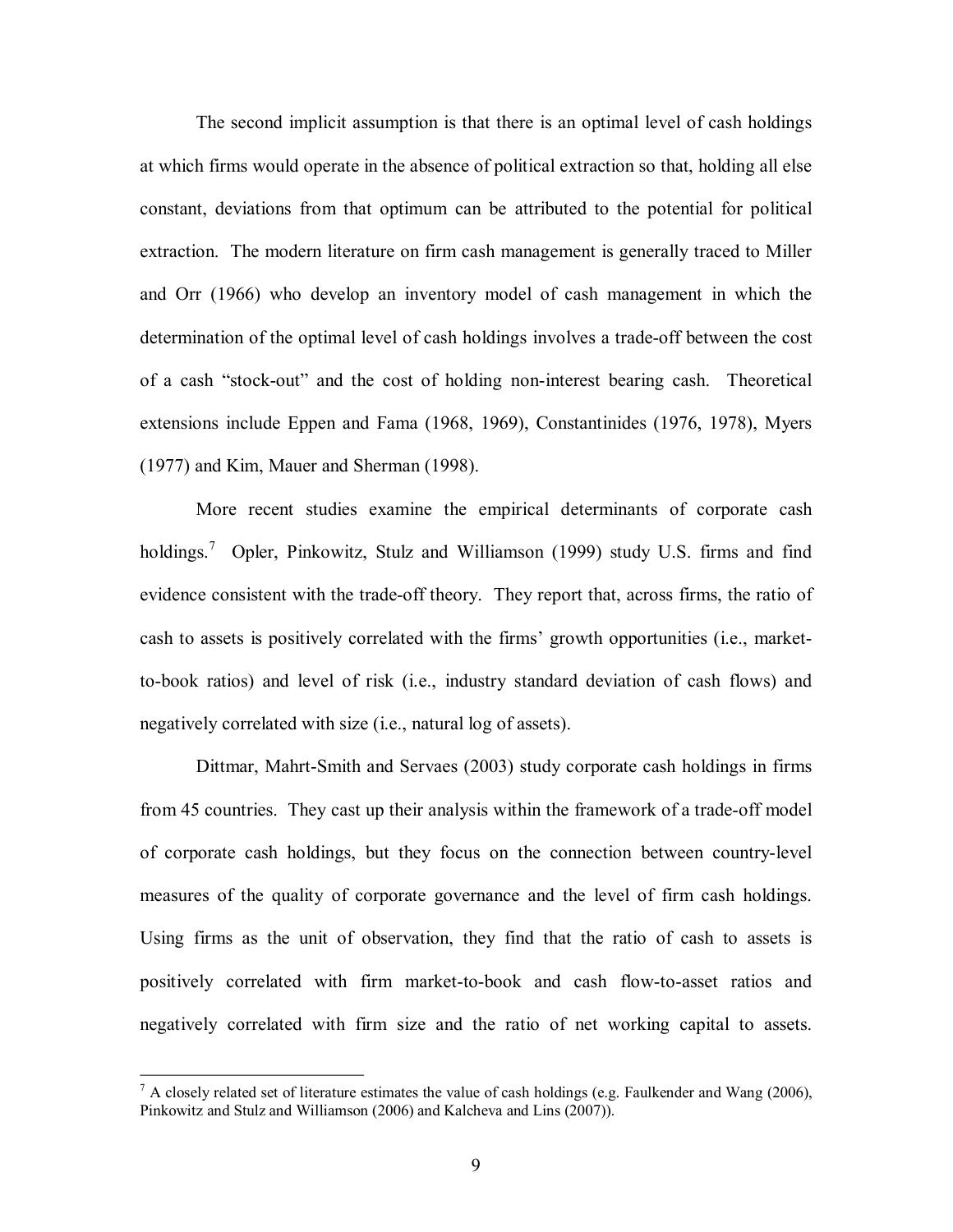Further, they find that, across countries, the cash-to-asset ratio is negatively correlated with the country's protection of minority shareholders against expropriation by management or controlling shareholders and positively correlated with the development of the country's private credit market. They interpret their findings to be consistent with trade-off theory of cash management with the further proviso that firms hold "too much" cash in countries where outside or minority shareholders have few rights.

Kalcheva and Lins (2007) are primarily concerned with the value of cash holdings across countries. However, they also estimate regressions to identify whether the level of cash is correlated with share ownership by management, especially when management is the largest shareholder. They find a positive correlation between the fraction of shares controlled by management and the level of corporate cash holdings after controlling for variables that capture the trade-off theory of cash holdings.

The importance of the empirical studies of corporate cash holdings is two-fold. First, they provide support for the notion that firms have an optimal level of cash holdings. Second, they guide our choice of firm- and country-level control variables in our regression analysis.<sup>8</sup>

#### **2.2. An illustrative example**

Before presenting our formal analysis, a bit of anecdotal evidence is illustrative of the dynamics that we have in mind. In 1992, the Italian government introduced a tax on liquid assets to be effective as of July 9 of that year: "The wealth tax, which will be collected in September, is a tax of 0.6% on deposits held in bank accounts and postal

<sup>&</sup>lt;sup>8</sup> Other studies of the determinants of corporate cash holdings include Harford (1999), Faleye (2004), Haushalter, Klasa and Maxwell (2007), and Harford, Mansi and Maxwell (2007). These studies are concerned with the use of cash and of the relation between the use of cash and the quality of corporate governance at the firm level.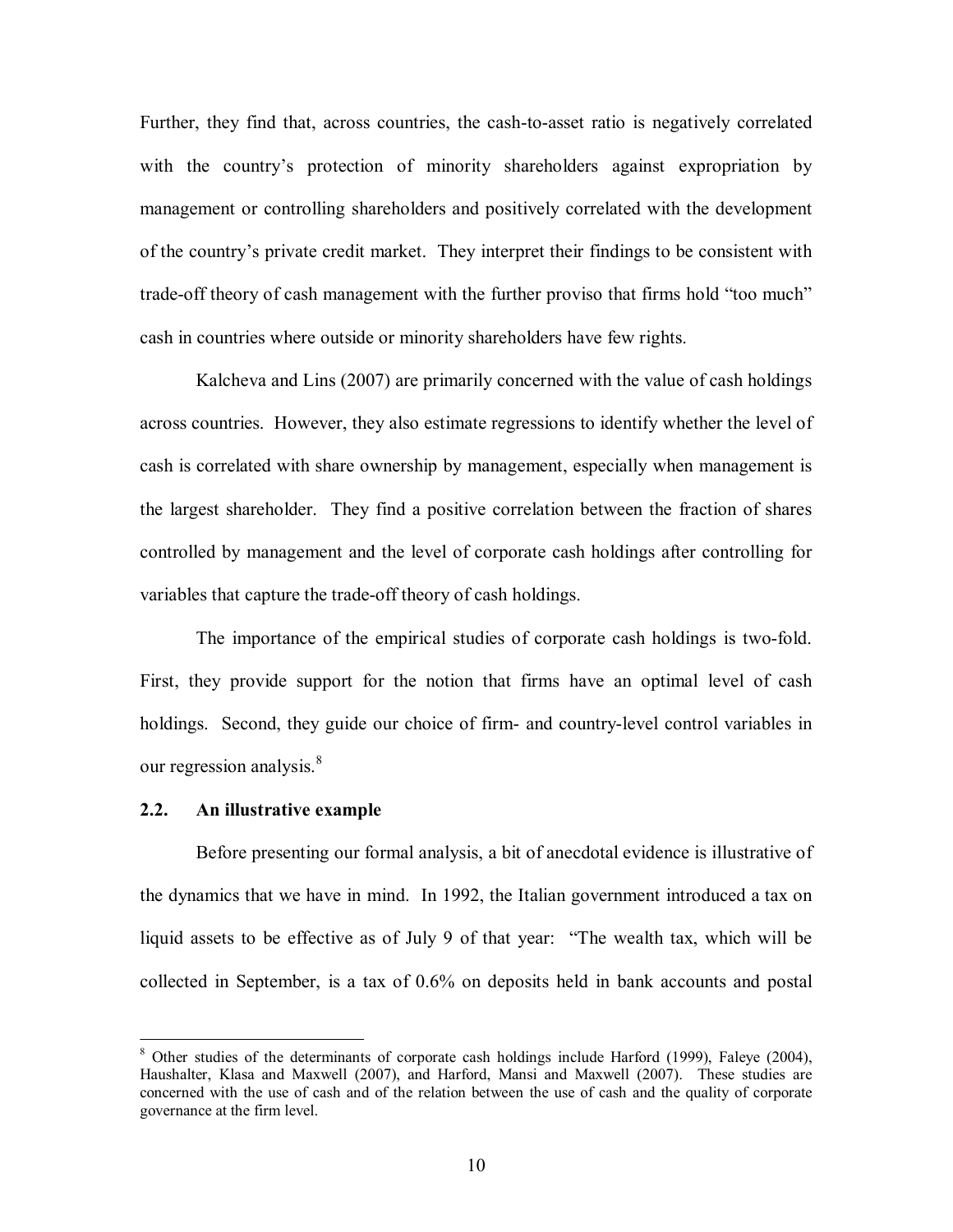sayings accounts as of July 9. It will apply to current, sayings and time-deposits accounts and on longer-term certificates of deposit..."<sup>9</sup> Based on data from *Datastream*, for all 161 non-financial publicly-traded Italian firms, as of the end of 1990, the ratio of cash to total assets was 0.135. As of the end of 1993, the ratio had declined to 0.116. Italian firms and their owners appear to have responded to the potential for increased political extraction by shifting assets from liquid to less liquid forms. This anecdote is far from conclusive, but it exemplifies the idea that we explore more thoroughly below.

## **3. Data**

Our primary empirical tests are based on crosssectional regressions for the year 2005 encompassing the 109 countries listed in table 1. (As we discuss later, the results for 2005 obtain for the years 2002-2004 and for 2006, albeit with fewer observations.) Our measure of cash plus marketable securities and other financial statement data, including direct ownership of shares by the firm's largest shareholder, are from *Orbis*, a database maintained by *Bureau Van Dijk*. We use four indices to proxy for the relative likelihood of political extraction across countries. The first is from Kaufmann, Kraay and Mastruzzi (2007). The second and third are from the *International Country Risk Guide* (IRCG) compiled by the *Political Risk Services Group*.<sup>10</sup> The fourth is from Neumann (1994). Our primary measure of minority shareholder protection is the country's legal origin from La Porta, Lopez-de-Silanes, Shleifer and Vishny (1999) and from the CIA's *World Factbook*.<sup>11</sup> Our measure of private credit is from Djankov, McLiesh and Shleifer

<sup>9</sup> *Wall Street Journal Europe*, July 13, 1992, "Austerity budget for Italy will avert peril, Amato says – Tax increases, spending cuts and asset sales are part of a \$26 billion package."<br><sup>10</sup> http://www.prsgroup.com.

<sup>&</sup>lt;sup>11</sup> https://www.cia.gov/library/publications/the-world-factbook/index.html.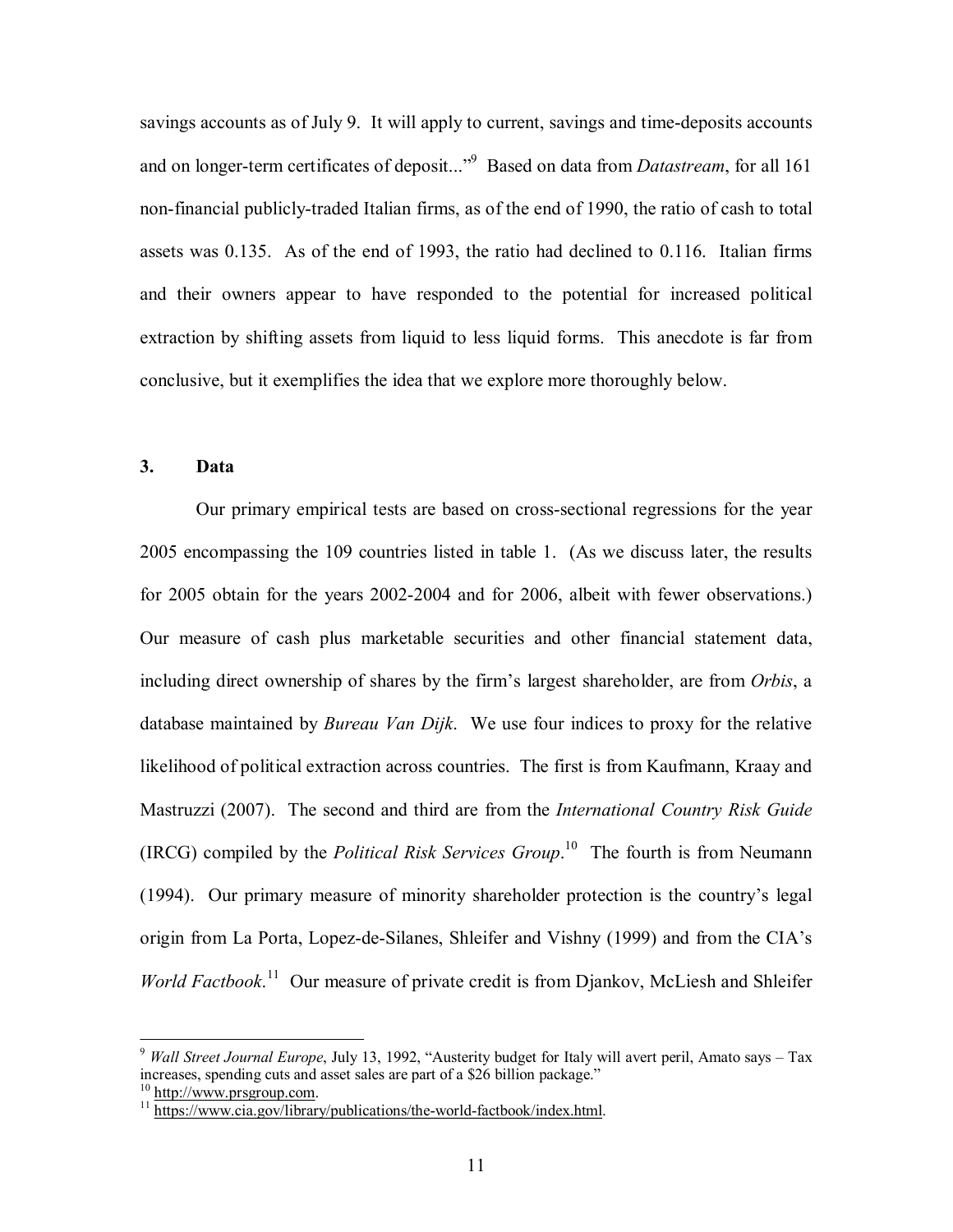(2007), the *IMF*'s *International Financial Statistics*, and Levine, Loayza and Beck  $(2000)$ .

To be included in our analysis, a firm must be a non-financial publicly traded company with available cash, marketable securities, and total assets data in *Orbis*, and at least one of the four proxies for the likelihood of political extraction must be available for its home country. Each country listed in table 1 has at least one firm that meets these criteria and every firm that meets these criteria is included in the analysis.

Our primary independent variable is the ratio of cash plus marketable securities (henceforth cash) to total assets. Our primary independent variable is the likelihood of political extraction. To capture this likelihood we use four indices, three of which are from independent sources. We use four indices to alleviate concerns that our results are due to a bias embedded in one of the indices. Each of the indices has certain virtues and potential deficiencies.

The first index, which we label "KKM Corruption," is

…[T]he extent to which public power is exercised for private gain, including both petty and grand forms of corruption...<sup>1</sup>

This measure, developed by Kaufmann, Kraay and Mastruzzi (2007), is compiled from several data sources including non-governmental organizations, commercial business providers, surveys, and expert assessments. Data from those sources are aggregated into a combined indicator as a weighted average of the underlying data. Relative to our other indices, this measure has several virtues: (1) it is available for the largest set of countries, 109; (2) to the extent that the data sources used to compile the index are independent, it is likely to have smaller measurement error; (3) it is updated annually. The shortcomings

<sup>&</sup>lt;sup>12</sup> Kaufmann, Kraay and Mastruzzi (2007), p. 4.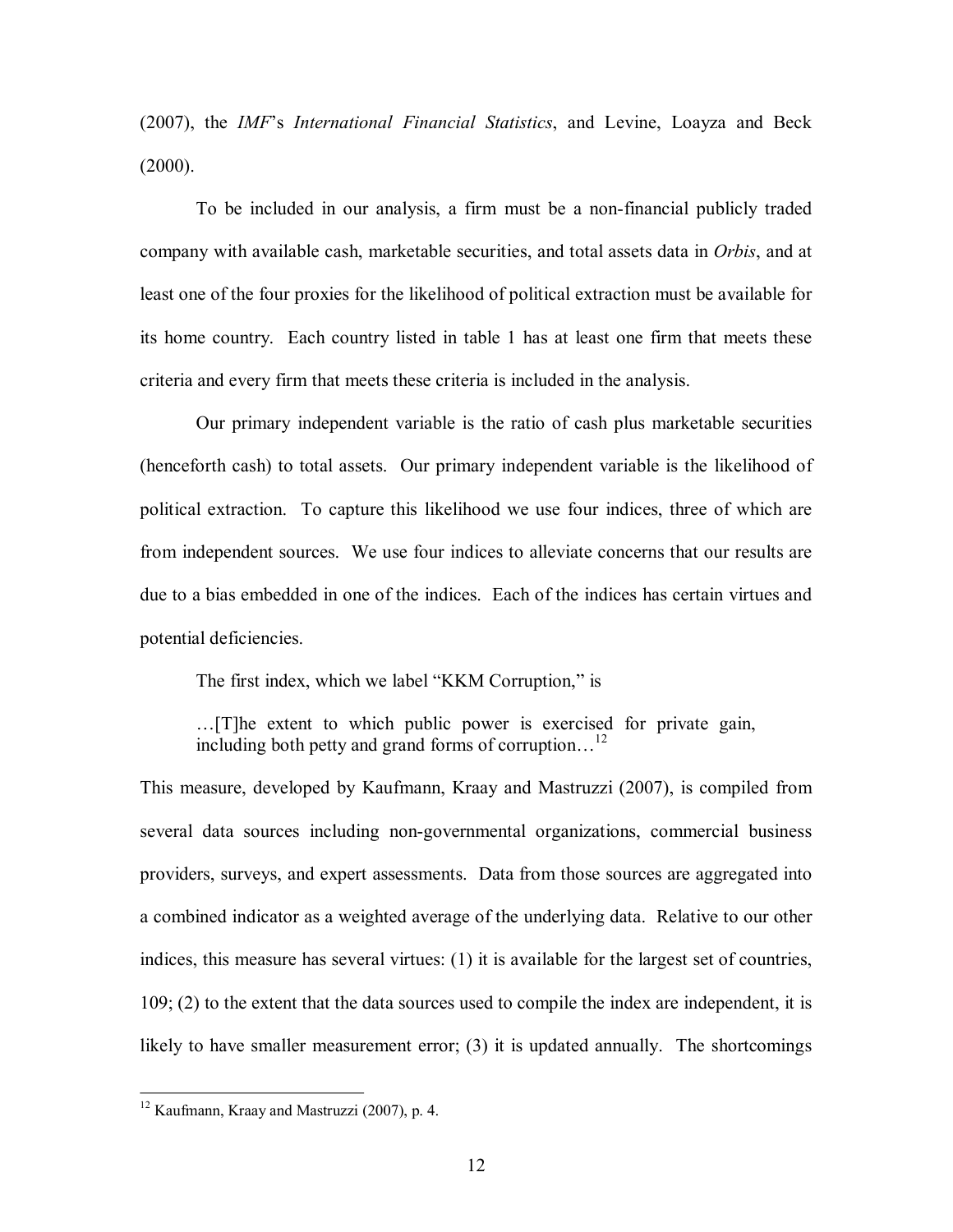are that (1) it is a relatively new index and, as such, it has not yet been validated by use in

other studies and (2) the respondent/experts are not from a common pool.

The second index, which we label "ICRG Corruption," is

…[A]n assessment of corruption within the political system. … The most common form of corruption met directly by business is financial corruption in the form of demands for special payments and bribes connected with import and export licenses, exchange controls, tax assessments, police protection, or loans. Such corruption can make it difficult to conduct business effectively, and in some cases may force the withdrawal or withholding of an investment.<sup>13</sup>

The third index, which we label "ICRG Investment profile," is

... [A]n assessment of factors affecting the risk to investment that are not covered by other political, economic and financial risk components. …The subcomponents are: Contract Viability/Expropriation; Profits Repatriation; Payment Delays.<sup>14</sup>

The second and third indices are constructed based on the opinion of global experts and analysts. The virtues of these indices are that (1) they measure separate aspects of the likelihood of political extraction and are developed by the same data provider, the *Political Risk Services Group*; (2) they are updated annually; (3) they have been widely used in prior studies; and (4) they are available for a large set of countries, 97. Their shortcomings are that (1) the experts providing the assessments are not from a common pool and (2) the procedure used to compile the indices is not transparent.

The fourth index, which we label "Neumann Corruption," was developed by Neumann (1994) and is constructed from interviews with German business people whose businesses involve exporting to foreign countries. In spirit, the index attempts to measure the frequency with which side payments to government officials are expected in order to do business in a given country. Relative to the other indices, the virtues of this index are

 $13 \frac{\text{http://www.prsgroup.com/ICRG_Methodology.aspx.}}{14 \frac{\text{http://www.prsgroup.com/ICRG_Methodology.aspx.}}{14}}$  $13 \frac{\text{http://www.prsgroup.com/ICRG_Methodology.aspx.}}{14 \frac{\text{http://www.prsgroup.com/ICRG_Methodology.aspx.}}{14}}$  $13 \frac{\text{http://www.prsgroup.com/ICRG_Methodology.aspx.}}{14 \frac{\text{http://www.prsgroup.com/ICRG_Methodology.aspx.}}{14}}$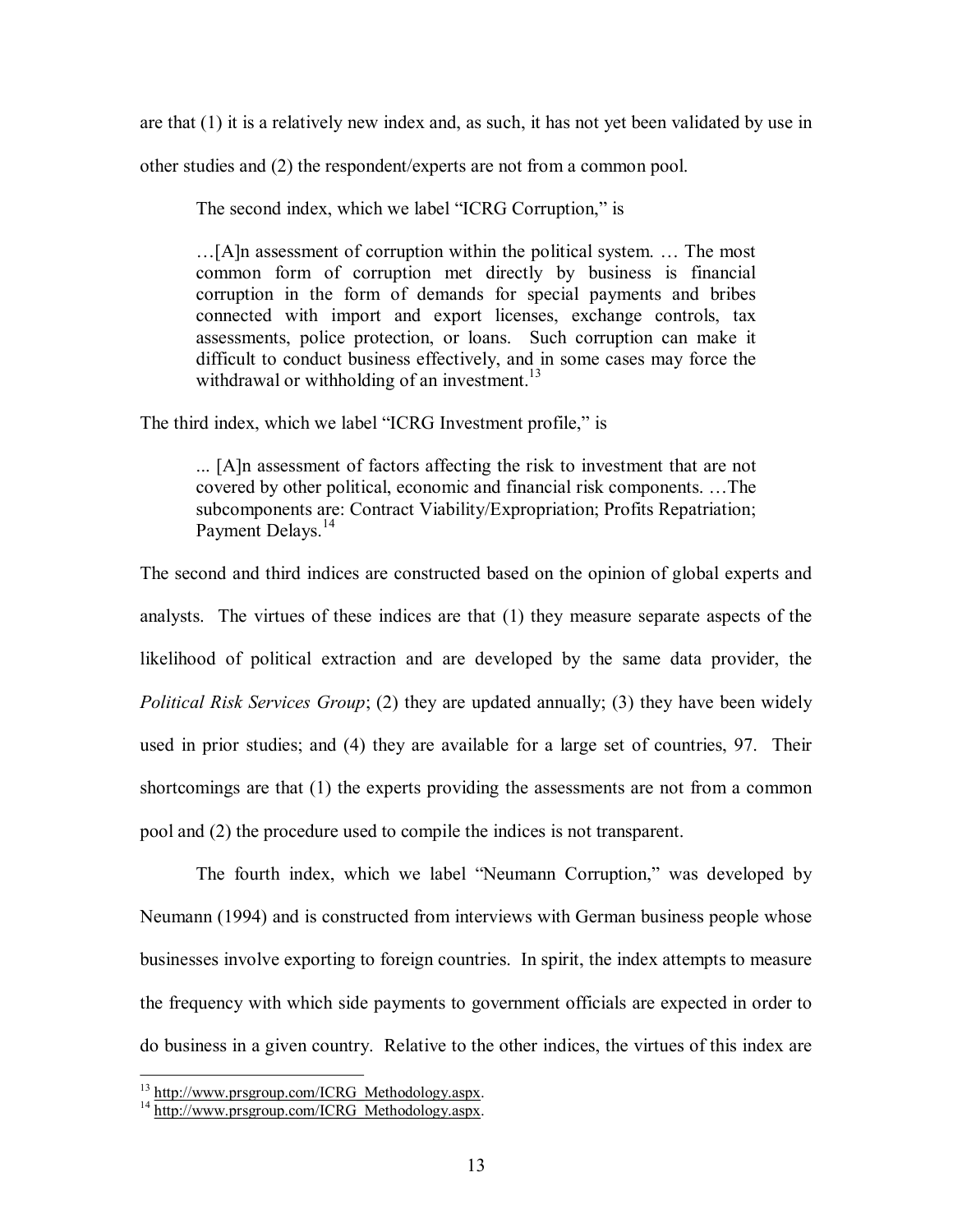(1) the respondents are from a common pool and (2) at the time the index was compiled, bribery of foreign officials was legal in Germany and, therefore, the business people interviewed had no particular motive to conceal their payments. The shortcomings of this index are (1) it is available only for 1994 and (2) it is available for fewer countries than the others, 78.

In their "raw" form, three of the measures of the likelihood of political extraction (KKM Corruption, ICRG Corruption, ICRG Investment profile) are scaled so that higher values denote a lower likelihood of political extraction. We invert the original scaling so that higher values of these variables denote a greater likelihood of political extraction. In discussions that follow, we refer to the four indices collectively as the "corruption variables."

Our interest is in the potential for extraction of corporate assets by politicians and bureaucrats. Prior papers by Dittmar et al. (2003) and Kalcheva and Lins (2007) also focus on the extraction of corporate assets, albeit on the expropriation of minority shareholders by controlling shareholders and/or managers. Given the potential overlap of these two themes, we control for the potential of extraction by large shareholders by using the fraction of shares owned by the largest shareholder ("Largest shareholder") and an indicator variable to identify whether the legal origin of the country in which the firm is headquartered is common law ("UK legal origin"). These variables are similar to, but not identical to, those used by Dittmar et al. (2003) and Kalcheva and Lins (2007). We use these proxies because they are available for a larger set of countries.

We also include additional control variables that previous papers have found to be significant in tests of the trade-off theory of optimal cash holdings. Sales growth ("Sales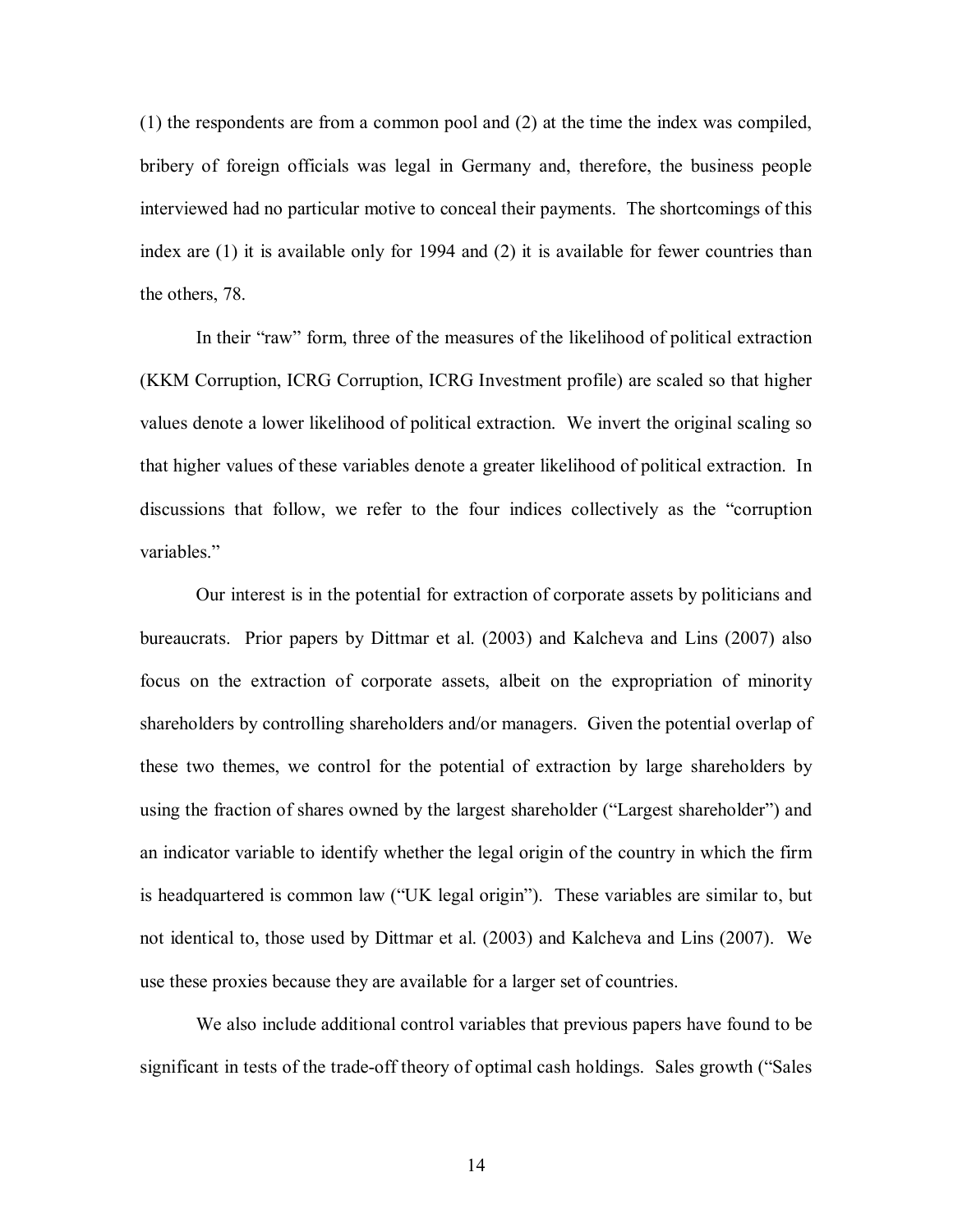growth") is measured as the change in sales between year t and year t-1 over sales in year t1. The ratio of debt to total assets ("Debt/Total assets") is the sum of long term and short term debt at the end of year t divided by total assets at the end of year t. The ratio of cash flow to total assets ("Cash flow/Total assets") is the sum of the earnings after tax plus depreciation for year t divided by total assets at the end of year t. The ratio of change in net working capital over total assets ("Delta NWC/Total assets") is the change in accounts receivable between year t-1 and year t minus the change in accounts payable between year t-1 and year t divided by total assets at the end of year t. The ratio of investments to total assets ("Investments/Total assets") is net capital expenditures in year t plus the change in the inventory between year t-1 and year t plus dividends paid during year t divided by total assets at the end of year  $t^{15}$ . Size ("Ln(Total assets)") is the natural log of total assets at the end of year t measured in millions of U.S. dollars. The ratio of private credit to GDP ("Private credit/GDP") is the amount of credit provided to nongovernment owned entities by banks and other financial institutions divided by GDP.<sup>16</sup> Finally, as do the prior studies of corporate cash holdings, we include three-digit SIC industry indicators.

For the variables Cash/Total assets, Largest shareholder, Debt/Total assets, Net working capital/Total assets, and Inventory/Total assets, observations below 0 or above 1

<sup>&</sup>lt;sup>15</sup> We estimate this variable as  $[-\text{Cash}_{(t)} + \text{Cash}_{(t-1)} + \text{Cash flow}_{(t)} + \text{Debt}_{(t)} - \text{Debt}_{(t-1)} - \text{Non cash operating}$ net working capital<sub>(t)</sub> + Non cash operating net working capital<sub>(t-1)</sub> + Inventory<sub>(t)</sub> – Inventory<sub>(t-1)</sub>] / Total assets<sub>(t)</sub>.

<sup>&</sup>lt;sup>16</sup> If this variable is available in Djankov, McLiesh and Shleifer (2007), we use their estimate. If Djankov et al. do not provide an estimate, we calculate the variable using IMF data as do Djankov et al. (p. 303): specifically, the variable is computed as the "[R]atio of credit from deposit taking financial institutions to the private sector (IFS lines 22d and 42d) relative to GDP (IFS line 99b). Line 22d measures claims on the private sector by commercial banks and other financial institutions that accept transferable deposits such as demand deposits. Line 42d measures claims on the private sector given by other financial institutions that do not accept transferable deposits but that perform financial intermediation by accepting other types of deposits or close substitutes for deposits..." For a few countries, this variable is not available in either source, but is available in Levine, Loayza and Beck (2000).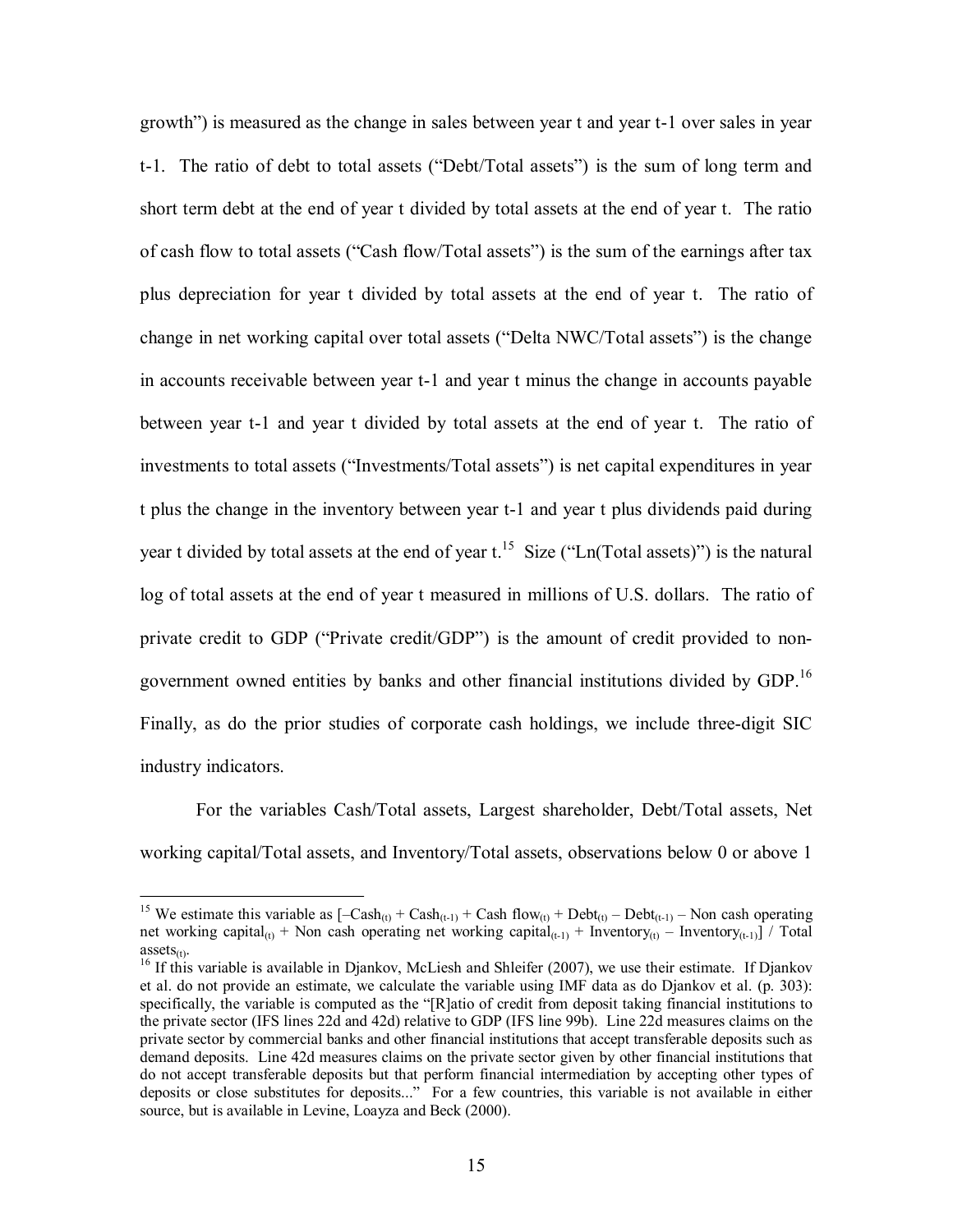must be data errors, therefore, we exclude them. To limit the effect of data errors in the variables Sales growth, Cash flow/Total assets, and Ln(Total assets), which are not naturally bounded between  $0$  and  $1$ , we exclude the top and bottom  $1\%$  of the observations.

Table 1 lists the countries for which we have data on Cash/Total assets and at least one of the corruption variables. It also gives the number of firms for each country in our initial regression (these range from one firm in 12 countries to 5,181 firms in the U.S.) along with the average of the ratios of cash to total assets for all firms in a country (which range from 0.011 in Uruguay to 0.334 in the Virgin Islands).

Table 1 further reports the four corruption variables for each country for the year 2005. As might be expected, the four corruption variables are highly correlated. The correlation coefficients range from 0.66 between ICRG Corruption and ICRG Investment profile to 0.90 between KKM Corruption and ICRG Corruption.

#### **4. Cash holdings and the likelihood of political extraction**

#### **4.1. Overview**

We use ordinary least squares (OLS) regressions to test our hypothesis. Tables 2 and 3 present our primary results. In table 2, the firm is the unit of analysis. In table 3, the firm-level data are aggregated for each country so that the country is the unit of observation. For each regression, the standard errors are corrected for heteroskedasticity and, for those in table 2, the standard errors are also corrected for the clustering of firms within 3-digit SIC industries in each country. To provide economic context for the effect of each of the independent variables on cash holdings, we report standardized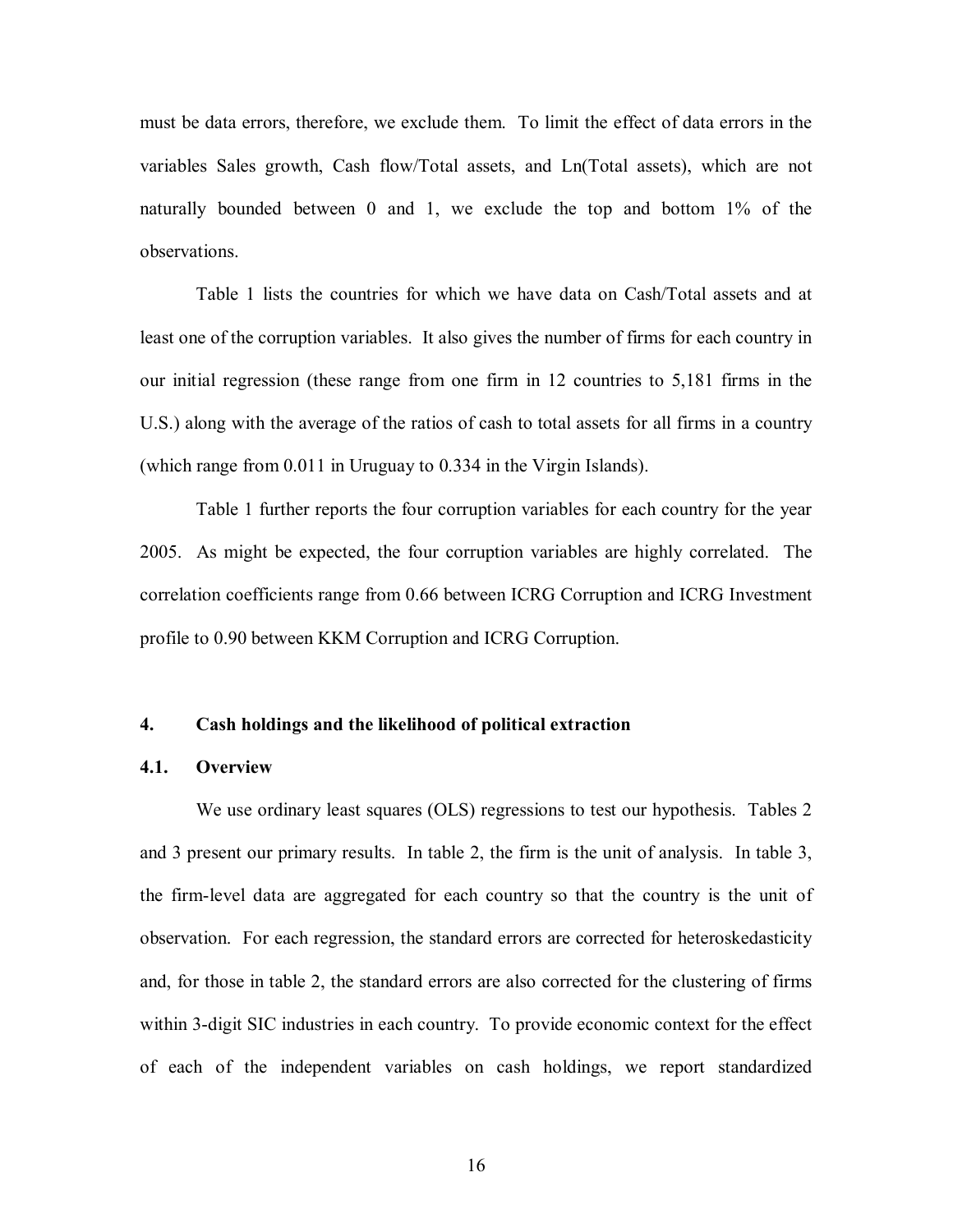coefficients. The interpretation of the standardized coefficient is as follows: A one unit change in the independent variable represents the effect of a one standard deviation change in the independent variable on the dependent variable.<sup>17</sup>

In each regression, the dependent variable is the ratio of cash to total assets.

## **4.2. Firmlevel regressions**

To begin, we focus on the firm-level regressions in table 2. Each of the regressions in panel A includes one of the corruption variables along with industry indicators as independent variables. As we move across the table, we move from the index that is available for the most countries to the index that is available for the fewest. As the table shows, the sign of the coefficient of each of the corruption variables is negative and highly statistically significant with a p-value of less than 0.001. These results are consistent with our prediction that firms structure their asset holdings so as to shelter liquid assets from political extraction.

Coincidentally, the magnitudes of the coefficients of the corruption variables are roughly the same across the four regressions. To put the coefficients of our corruption indices into economic perspective, across all firms, the mean cash-to-total asset ratio is 0.171. A typical firm in a country with KKM Corruption one standard deviation below the mean would hold 0.203 of its assets in cash. In comparison, the typical firm in a country with KKM Corruption one standard deviation above the mean would hold 0.139 of its assets in cash. This difference corresponds to a 32% decline in the ratio of cash to total assets.

The regressions in panel B parallel those in panel A, except that we now include control variables for the risk of expropriation of minority shareholders by controlling

<sup>&</sup>lt;sup>17</sup> Legal origin is a binary variable and, therefore, it is not standardized.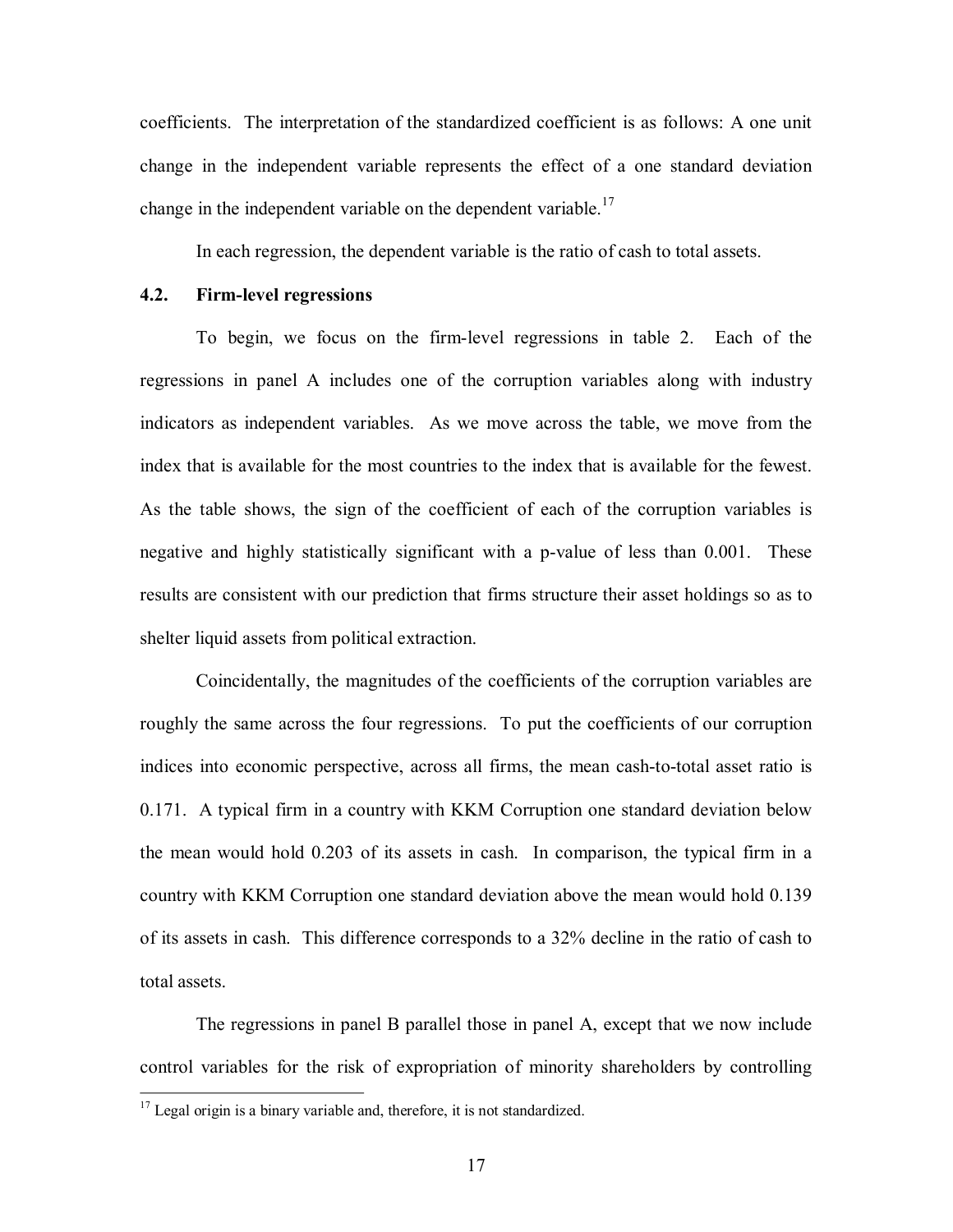shareholders and for the trade-off theory of cash holdings. Because we do not have observations on the control variables for every firm or every country, as we move from panel A to panel B, the number of firms and the number of countries in the regressions declines. For example, in the first regression, the number of firms declines from 29,820 to 17,264 and the number of countries declines from 109 to 84. Perhaps not surprisingly, the countries that drop out of the sample tend to have above average scores on the corruption variables.

Nevertheless, consistent with our hypothesis, the coefficients of our corruption variables are again negative and highly statistically significant with p-values of  $0.004$  or less. The coefficient of Largest shareholder is also negative and highly statistically significant with a p-value of less than  $0.001$ . The sign and significance of this variable is consistent with the theme that owners structure assets to reduce the likelihood of political extraction. That is, the sign of this coefficient suggests that the greater the ownership of the largest shareholder, the greater is his incentive to shelter assets. Curiously, however, the coefficient of UK legal origin is positive (and statistically significant). This result is opposite that of prior studies. The sign of the coefficient of each of the trade-off theory variables is consistent with prior studies. The important point, however, is that once we introduce these variables, the results are still consistent with our prediction that firms and their owners structure their asset holdings to shelter assets from political extraction. More specifically, they structure their assets holdings to shelter liquid assets more when the likelihood of political extraction is higher.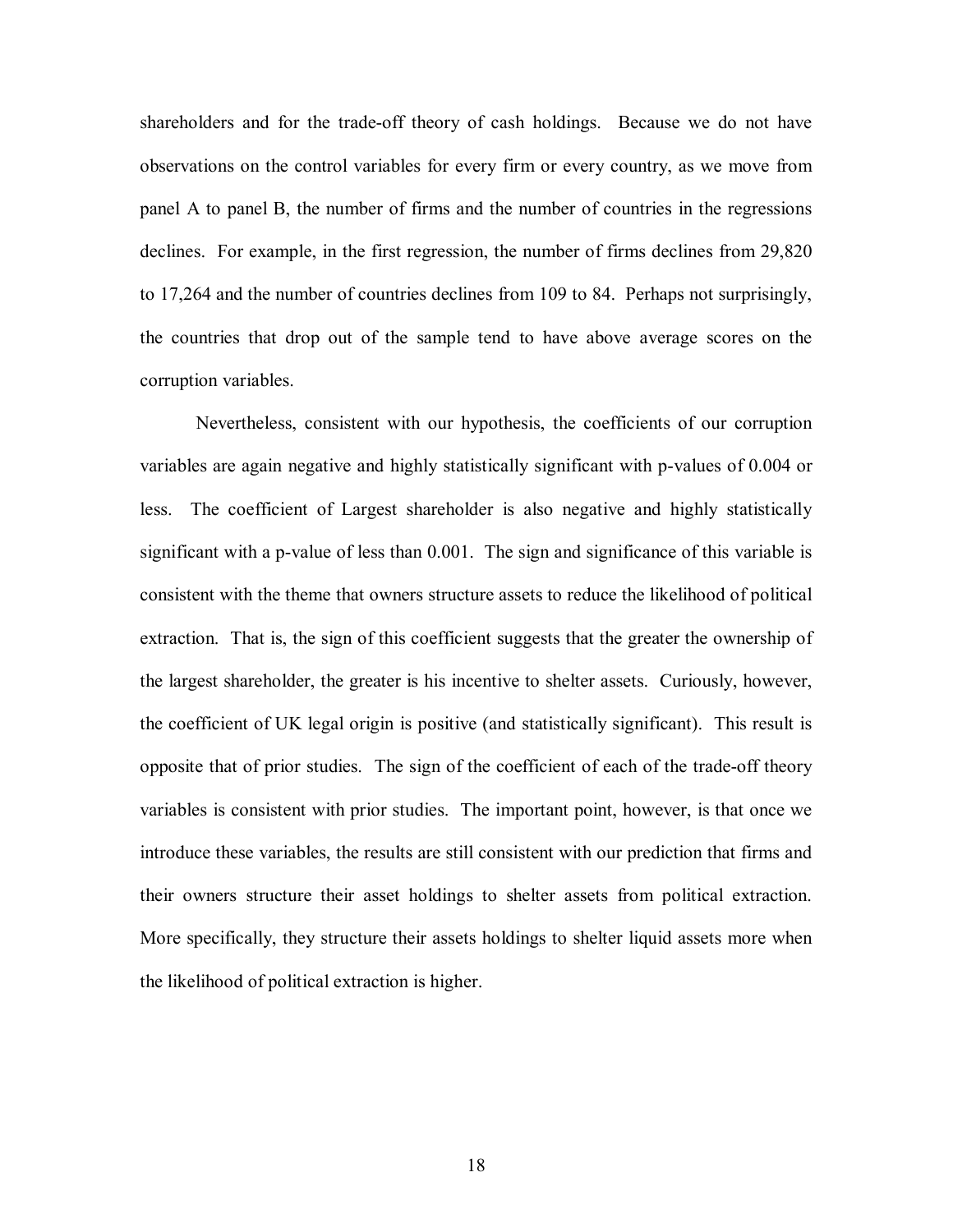#### **4.3. Countrylevel regressions**

We now turn to the country-level regressions in table 3. The regressions in table 3 parallel those in table 2 except that the firmlevel data are aggregated across all firms in each country so that we have one observation per country. This observation is the average of each variable across all firms in a given country. We estimate the countrylevel regressions because the number of firms is not constant across countries, which means that the estimated coefficients could be largely determined by a few countries with the largest number of firms. In the countrylevel regressions, the number of observations is equal to the number of countries for which we have data on a least one firm. So, for example, the first regression has 109 observations and the last has 78. The downside of this approach is that the power of the tests is reduced due to the smaller number of observations.

As shown in panel A of table 3, the coefficient of each of the corruption variables is negative and highly significant with p-values of less than 0.003. Interestingly, the coefficients of the corruption variables are roughly the same size as those in the firmlevel regressions of table 2. A typical firm in a country with KKM Corruption one standard deviation below the mean would hold 0.158 of its assets in cash. In comparison, the typical firm in a country with KKM Corruption one standard deviation above the mean would hold 0.088 of its assets in cash, which corresponds to a 44% drop in the ratio of cash to total assets.

Parallel to table 2, the regressions in panel B of table 3 include the control variables. Also as in table 2, when the control variables are included, the coefficient of each of the corruption variables is negative. The  $p$ -values are  $0.001$ ,  $0.012$ ,  $0.080$ , and

19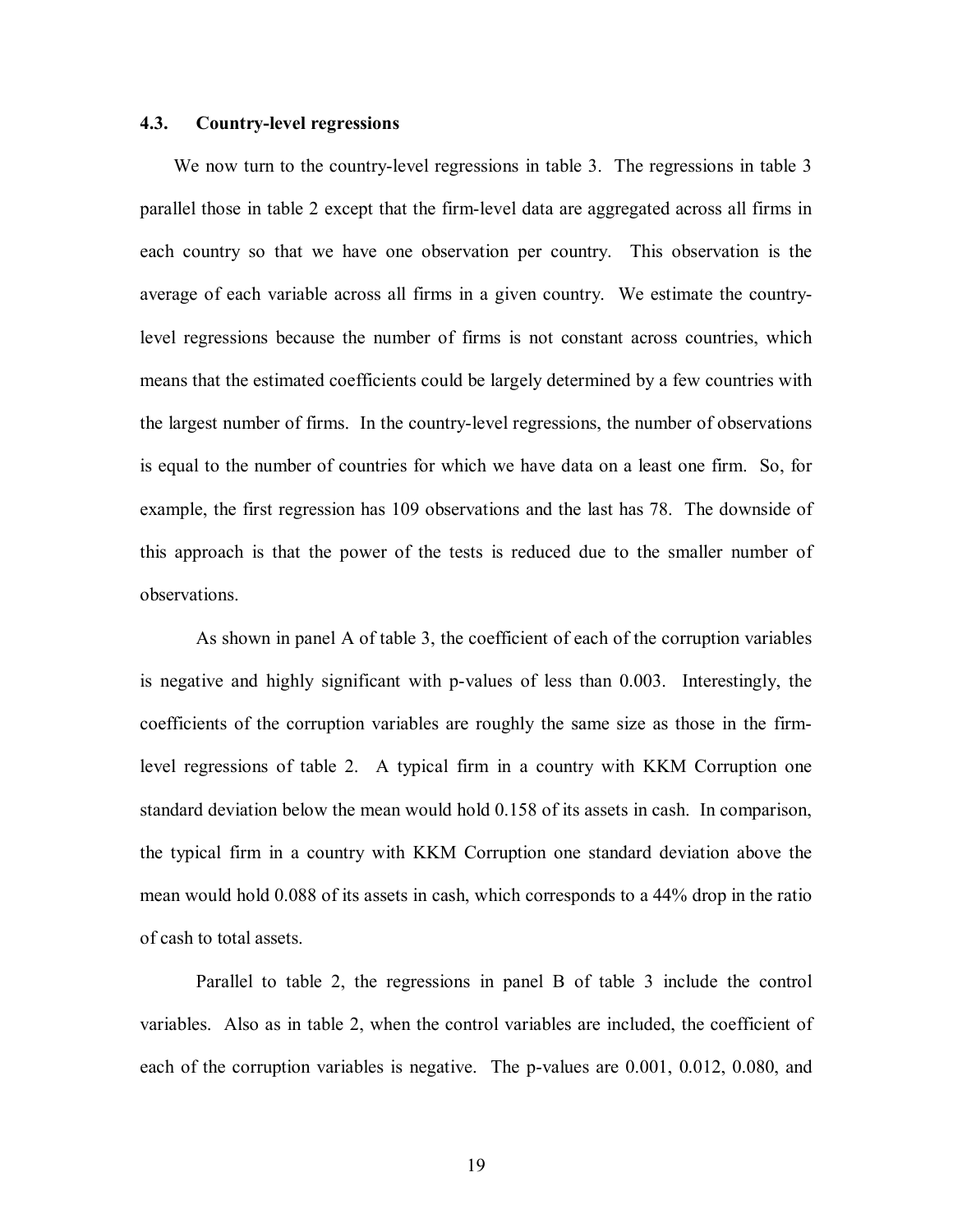0.012, respectively. With the exception of Ln(Total assets), the signs of the coefficients of the control variables are the same as in panel B of table 2.

## **5. Related issues**

## **5.1. Investments in hard assets and dividend payouts**

In sum, both the results of the firm-level regressions and those of the countrylevel regressions are consistent with our hypothesis that firms and their owners respond to the risk of political extraction by sheltering their liquid assets more in countries in which that risk is higher. More specifically, our tests show that firms hold less cash as a fraction of total assets in countries in which the threat of political extraction is higher. Those results give rise to the question of what happens to the cash. Logically, the cash is either invested in hard assets, paid out to shareholders, or extorted by politicians or government bureaucrats. If the mechanism for sheltering cash is to invest in hard assets or to return capital to shareholders, we would expect to see an increase in investments in property, plant, equipment, and inventory plus dividends as the likelihood of political extraction increases. Henceforth, we use "investments" as shorthand for the sum of annual investment in property, plant, equipment, and inventory plus dividends. (We use this shorthand, in part, because many firms do not pay dividends and, in those firms that do pay dividends, dividends comprise a small fraction of the total "investments".)

To examine this possibility, we estimate firmlevel OLS regressions in which the dependent variable is the ratio of investments to sales against the corruption variables along with the control variables used in the regressions above. The dependent variable is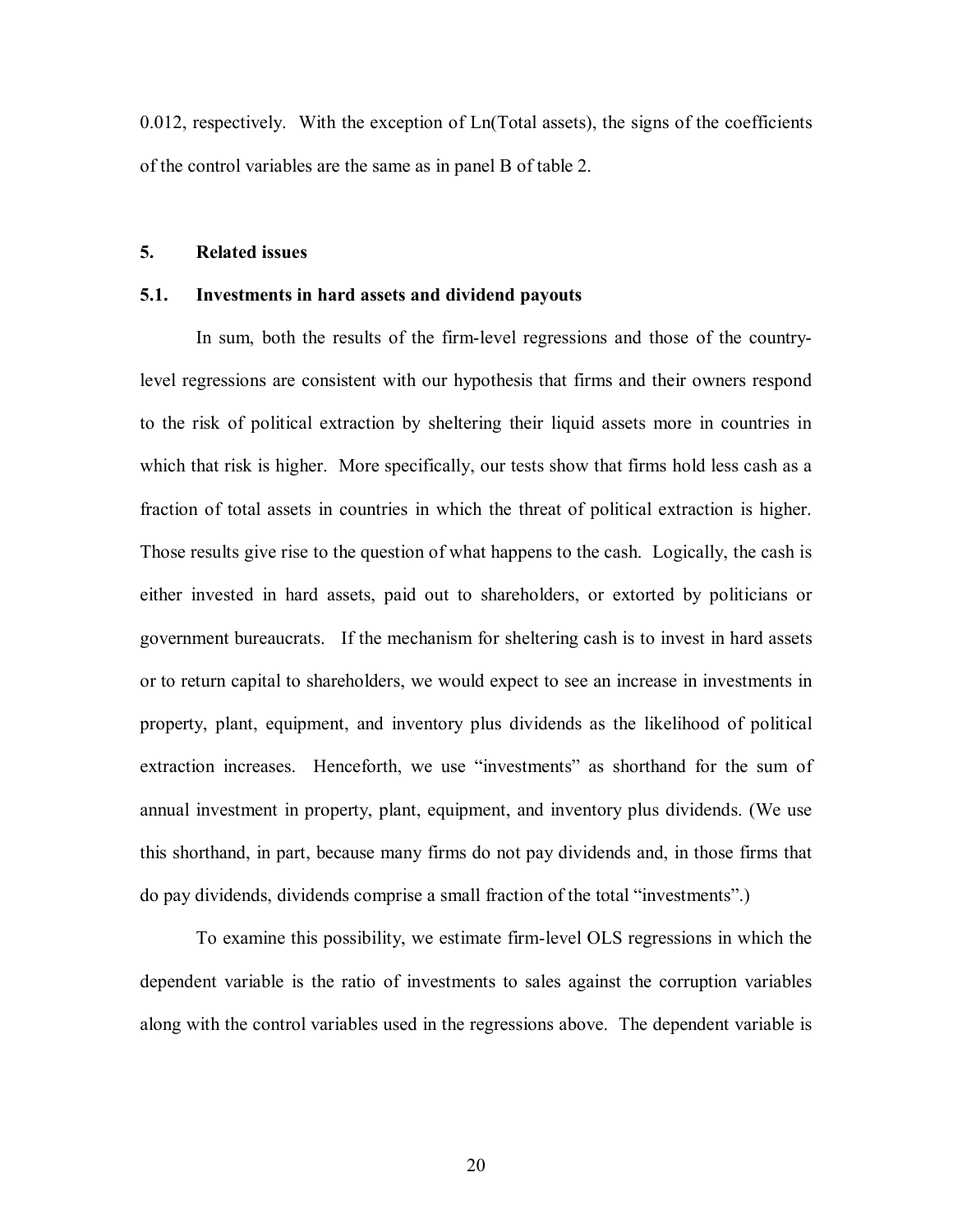calculated as investment during 2006 divided by sales during 2006. The independent variables are from 2005.

For all the regressions, the standard errors are corrected for heteroskedasticity and for the clustering of firms within 3-digit SIC industries in each country. As before, to provide economic context for the effect of each of the independent variables on the dependent variable, we report standardized coefficients. The results are presented in table 4.

The coefficient of each of the corruption variables is positive and highly statistically significant with a  $p$ -value of less than  $0.001$ . These results indicate that, holding other factors constant, firms in countries with a higher threat of political extraction invest more in property, plant, equipment and inventory and/or pay out more to shareholders than do firms in countries with a lower threat of political extraction. The answer to the question posed at the outset of this section as to where the cash goes is that, at least in part, it is used to make investments in assets that are harder to extract or paid out to shareholders. This result is consistent with our prediction that firms and their owners structure assets to shelter them from political extraction.

These results do not rule out the possibility that, in countries with higher corruption, cash holdings are lower because, at least in part, the cash has been extorted by politicians and bureaucrats. However, logic militates against that possibility. The observed cash-to-assets ratio could be measured either before or after the payment of bribes. On the one hand, if the bribes have yet to be paid and if firms operate with an optimal level of cash, the observed cash-to-assets ratio should be higher in countries where the threat of political extraction is higher because firms would hold sufficient cash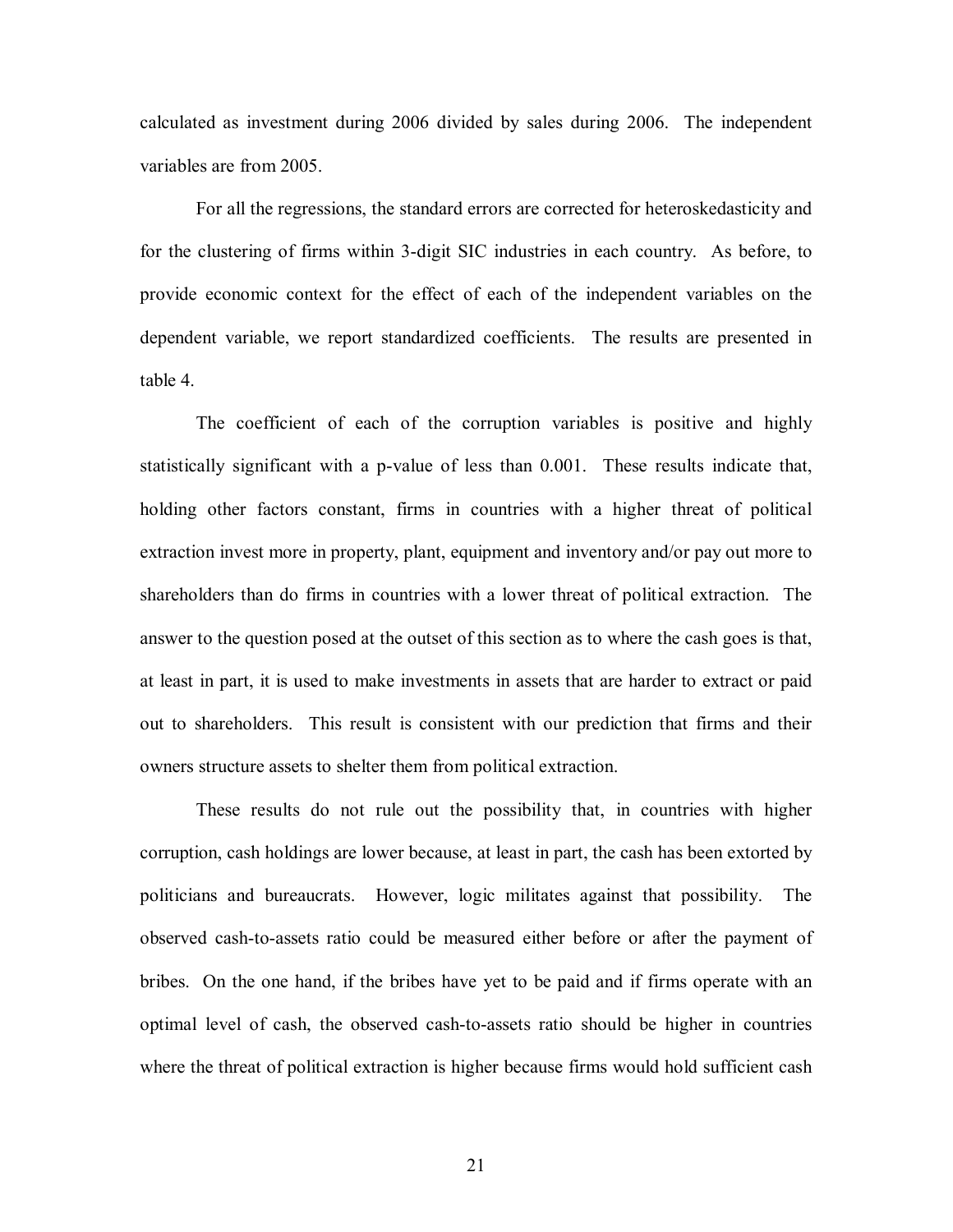so as to be able to pay bribes and still have enough cash to operate efficiently. On the other hand, if the bribes have already been paid and if firms operate with an optimal level of cash, the observed cash-to-assets ratio would be independent of the likelihood of political extraction across countries. In either case, the negative coefficients of the corruption variables in tables 2 and 3 are inconsistent with the logic. In short, the regressions combined with the logic lead to the conclusion that firms and their owners have made affirmative decisions to hold fewer liquid assets when the risk of political extraction is higher.

#### **5.2. Employment**

As argued by Bertrand et al. (2007) and Fan and Wong (2007), politicians may extract resources from firms by requiring that firms boost employment unnecessarily in regions or districts where the politicians stand for reelection. If this occurs in countries with higher levels of corruption, it might explain the higher cash outflows to fund investments in such countries. All else equal, it would also predict higher levels of employment in those countries. To consider this alternative explanation of lower cash holdings (and higher investments) in countries with a higher likelihood of political extraction, we estimate firm-level OLS regressions in which the dependent variable is the number of employees per dollar of total assets and the independent variables are the four measures of the likelihood of political extraction along with the control variables used in the previous firm-level regressions. We additionally include GDP per capita to control for the differences in wages across countries.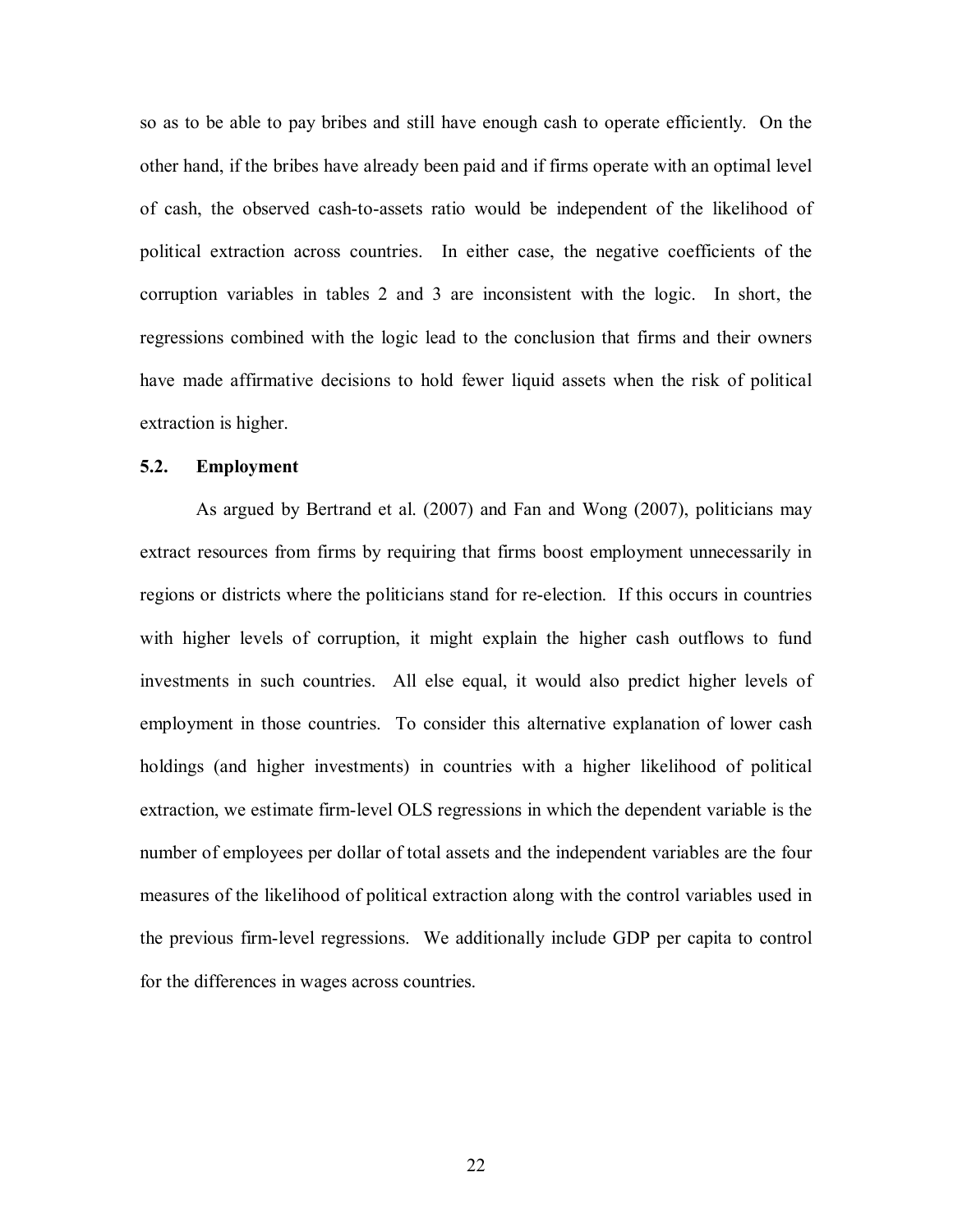The dependent variable is the number of employees reported at year-end 2005 divided by total assets as of year-end 2005. As always, standard errors are adjusted for heteroskedasticity and clustering, and reported coefficients are standardized.

The results of the regressions are reported in table 5. Each of the corruption variables has a negative and highly significant coefficient (p-values  $\leq 0.001$ ). These results are inconsistent with the conjecture that the cash holdings are lower in countries with a higher likelihood of political extraction because politicians require companies to boost employment. These results support the interpretation that the negative correlations between cash holdings and measures of political corruption arise because firms and their owners structure their asset holdings, at least in part, so as to shelter them from political extraction.

#### **6. Robustness tests**

#### **6.1. Other years**

Our results are based on crosssectional regressions with data for the year 2005. The virtue of 2005 data relative to the other years for which we have data is a larger number of observations. Nevertheless, we also estimated each of the regression specifications in tables 2 and 3 with data for the years 2002-2004 and for 2006.

For illustrative purposes, the results for the firm-level regressions using KKM Corruption as the measure of the likelihood of political extraction are reported in table 6. Consistent with tables 2 and 3, the coefficient of KKM Corruption is negative for each year. The pvalues range from 0.001 for 2006 to 0.027 for 2003. The regressions were also estimated using the other three corruption variables and using aggregated country

23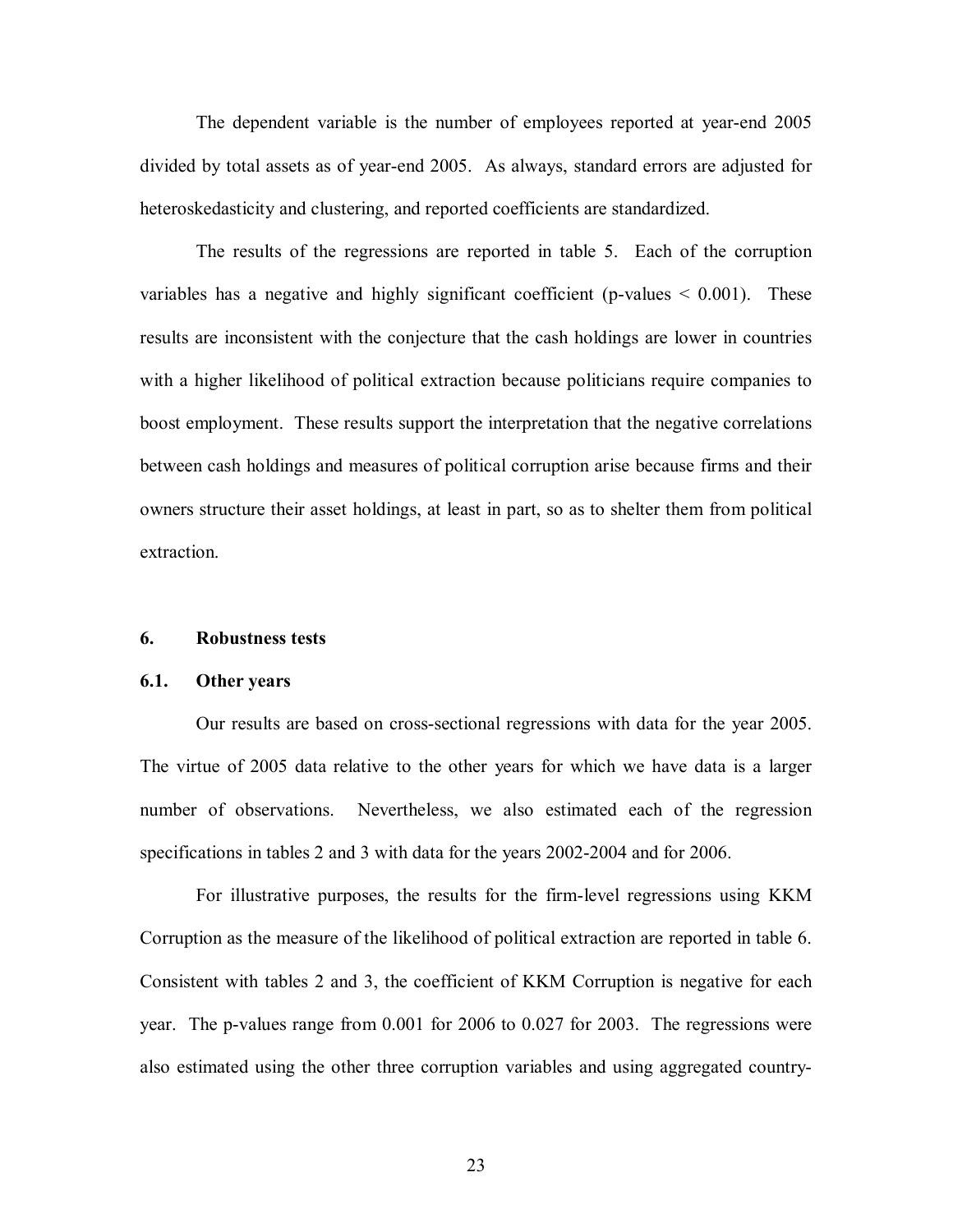level data. In each case, the coefficient of the corruption variable is negative. Twenty five of the 28 p-values are less than  $0.05$ . The other three are  $0.056$ ,  $0.077$ , and  $0.119$ . Thus, the negative correlation between corporate cash holdings and the likelihood of political extraction is not unique to 2005.

#### **6.2. Endogeneity**

A fundamental requisite for OLS estimation to provide consistent parameter estimates is that the unobservable error term be uncorrelated with each of the independent variables. An independent variable that is uncorrelated with the error term is "exogenous." An independent variable that is correlated with the error term is "endogenous." Endogeneity may arise because of an omitted variable, because of measurement error in an independent variable, or because of simultaneity in the measurement of an explanatory variable and the dependent variable.<sup>18</sup> We address these concerns in order.

The concern with omitted variables is that we have overlooked variables that explain the ratio of cash to total assets. Of course, it is never possible to rule out that relevant determinants of cash holdings are omitted. However, our regressions include all of the variables that prior papers have found to be significantly related to corporate cash holdings both within and across countries.<sup>19</sup> Further, the high explanatory power of the regressions, in which adjusted R-squares are as high as  $68\%$  in the country-level regressions, suggests that it is unlikely that a major determinant of cash holdings has been omitted.

<sup>&</sup>lt;sup>18</sup> Wooldridge (2002), pp. 50-51.<br><sup>19</sup> Opler et al. (1999) include the volatility of cash flows within an industry. Our use of industry indicators captures this industry-specific effect.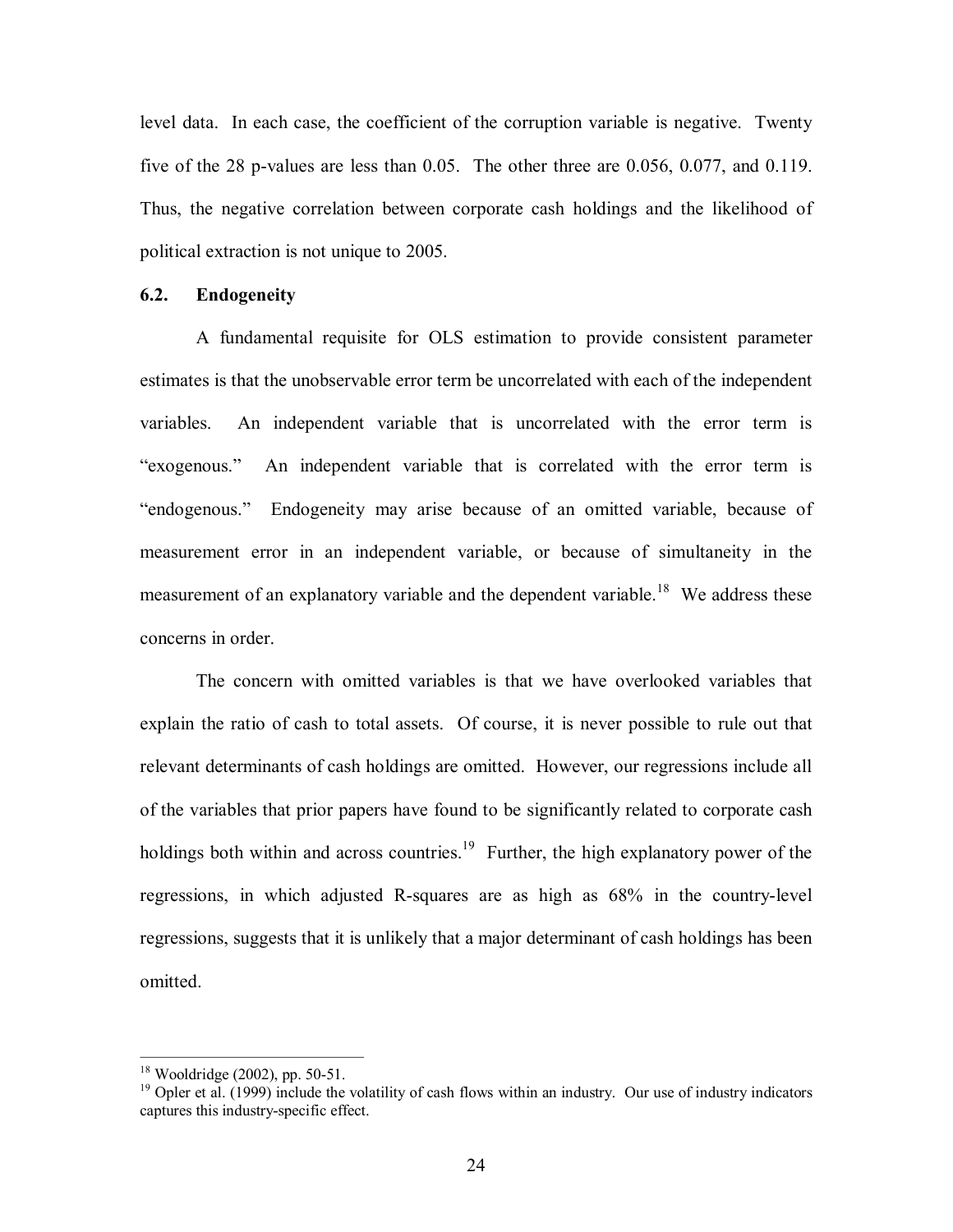The concern with measurement error is that the variables employed are different from those used by firms to make decisions. In particular, the measures of corruption that we use are proxies for the "true" level of the likelihood of political extraction and, thus, measure this likelihood with error. To the extent that the measurement error is uncorrelated with the proxy for political extraction, OLS regressions still provide consistent coefficient estimates. To the extent that the measurement error is correlated with the proxy, the coefficient estimates are inconsistent.

Our concern on this issue is allayed by the fact that we use four proxies for the likelihood of political extraction that are compiled by three independent providers. Thus, even if each of the proxies is measured with error, it is unlikely that the measurement errors are perfectly correlated across the measures used. Given that the estimated coefficients across the four corruption variables are all negative, all significant, and of roughly the same magnitude, it is unlikely that the results are due to measurement error in the key independent variable.

As regards concern with simultaneity in the determination of the independent and dependent variables, a common approach for addressing this concern is to estimate the regression with lagged values of the independent variables. We, thus, re-estimate the first three regressions of table 2 with each of the independent variables lagged one, two, or three years. Because Neumann Corruption is only available for 1994, when reestimating the fourth regression, that variable is always measured as of 1994, but the other independent variables are lagged. In each of these regressions, the corruption variable has a negative coefficient and the p-value is less than 0.001.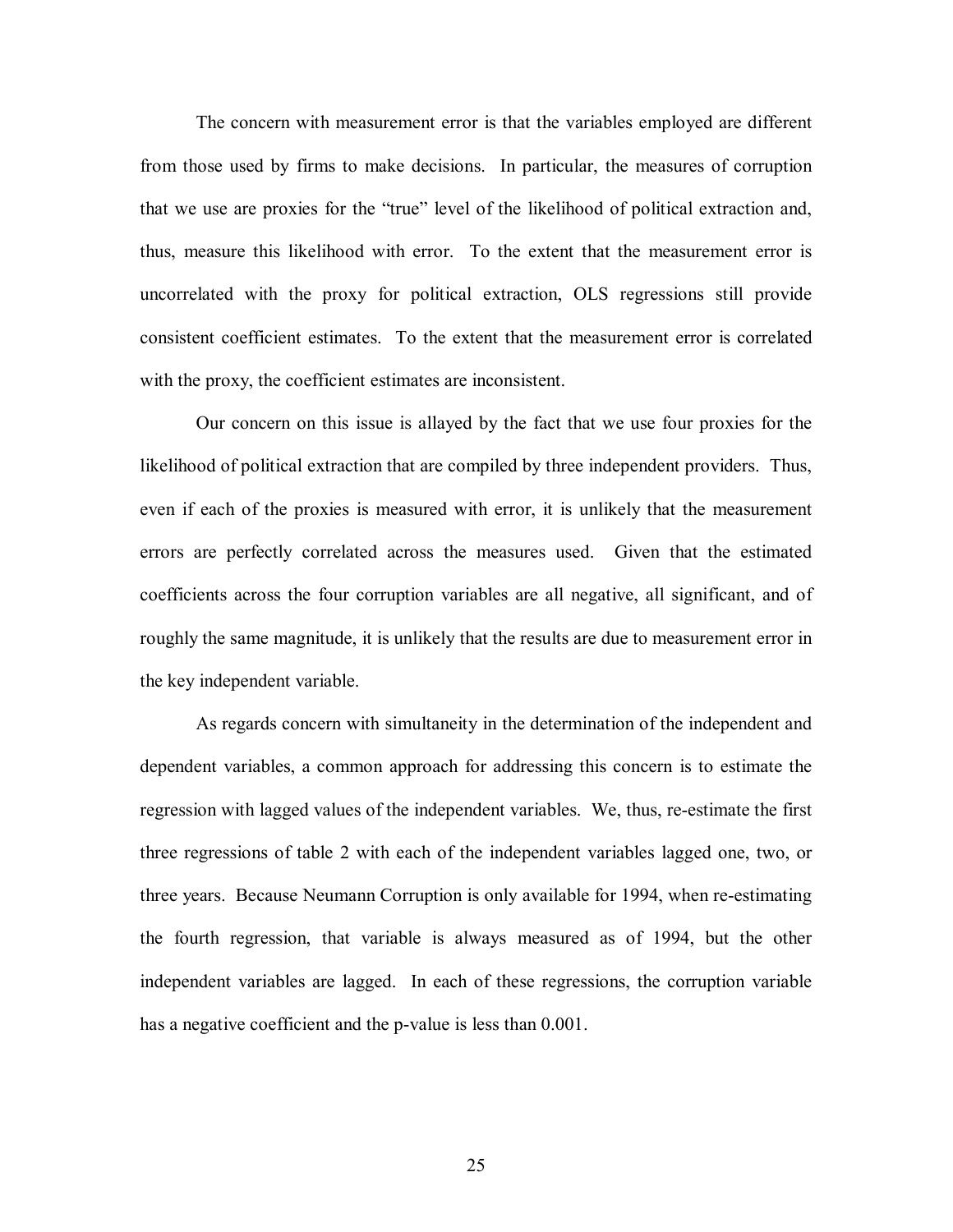A second common approach to dealing with the simultaneity problem is to use an instrumental variable to predict the endogenous variable. In our specifications these are the various proxies for the likelihood of political extraction. This method has the related virtue of also addressing concerns with errors in measurement.

We estimate the simultaneous equations separately using two different instruments. The first is an index of Ethnolinguistic fractionalization constructed by La Porta, Lopez-de-Silanes, Shleifer and Vishny (1999). This index is computed as the

[a]verage value of five different indices of ethnolinguistic fractionalization. Its value ranges from  $0$  to  $1$ . The five component indices are: (1) index of ethnolinguistic fractionalization in 1960, which measures the probability that two randomly selected people from a given country will not belong to the same ethnolinguistic group (the index is based on the number and size of population groups as distinguished by their ethnic and linguistic status); (2) probability of two randomly selected individuals speaking different languages; (3) probability of two randomly selected individuals do not speak the same language; (4) percent of the population not speaking the official language; and (5) percent of the population not speaking the most widely used language.<sup>20</sup>

In ethnically diverse societies, groups in power expropriate the opposition to the benefit of their supporters. Mauro (1995) observes that "…[e]thnolinguistic fractionalization is highly correlated with corruption.... Yet it can be assumed to be exogenous both to economic variables and to institutional efficiency." <sup>21</sup> It can also be assumed to be exogenous to firm characteristics.

The second instrumental variable, used by Durnev and Fauver (2007), is the Latitude of the country, scaled between 0 and 1. This variable is from the CIA's *World Factbook*<sup>22</sup> Proximity to the equator has historically enabled countries to develop their

<sup>&</sup>lt;sup>20</sup> La Porta, Lopez-de-Silanes, Shleifer and Vishny (1999), p. 238.<br><sup>21</sup> Mauro (1995), p. 863.<br><sup>22</sup> https://www.cia.gov/library/publications/the-world-factbook/index.html.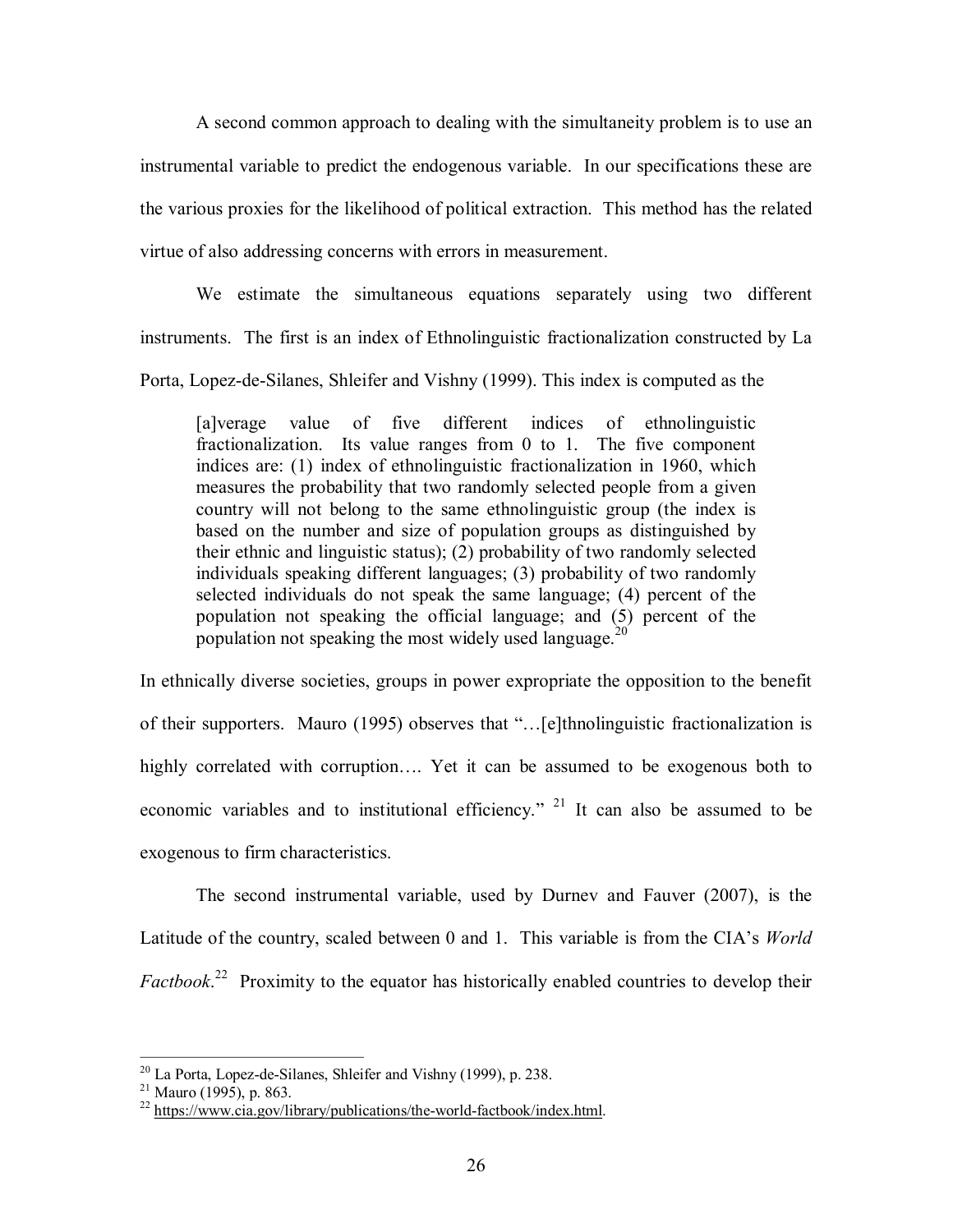economies and institutions (Landes (1998), La Porta et al, (1999)). This variable, too, can be assumed to be exogenous to firm characteristics.

In total, we estimate 32 sets of simultaneous equations. We estimate the four regressions in panel B of table 2 separately with each of the instrumental variables. We, then, reestimate the same regressions with independent variables lagged one, two or three years. As a reference, the first column of table 7 gives the coefficients of the second stage regression with KKM Corruption instrumented in the first stage with the Ethnolinguistic fractionalization index. The second column gives the results with KKM Corruption instrumented with the Latitude of the country. In each regression, KKM Corruption has a negative coefficient with a p-value of less than  $0.001$ . In each of the other 30 second stage regressions, the coefficient of the corruption variable is negative with a p-value of less than  $0.001$ .

#### **6.3. Tobit and logistic transformations of the dependent variable**

The regressions of tables 2 and 3 use OLS even though the dependent variable (Cash/Total assets) is bounded between 0 and 1. This approach is potentially problematic in that it leaves open the possibility that the error term may not be normally distributed. In this section, we address this issue in two ways. First, we estimate a two-boundary Tobit model where Cash/Total assets is censored at 0 and 1. The model includes each of the independent variables used in the regressions of table 2. To adjust for heteroskedasticity, standard errors are bootstrapped based on 1,000 repetitions. Columns 1 4 of table 8 show the results of the regression estimated with firm leveldata as in panel B of table 2. In each regression, the coefficient of the corruption variable is negative with a p-value less than  $0.001$ .

27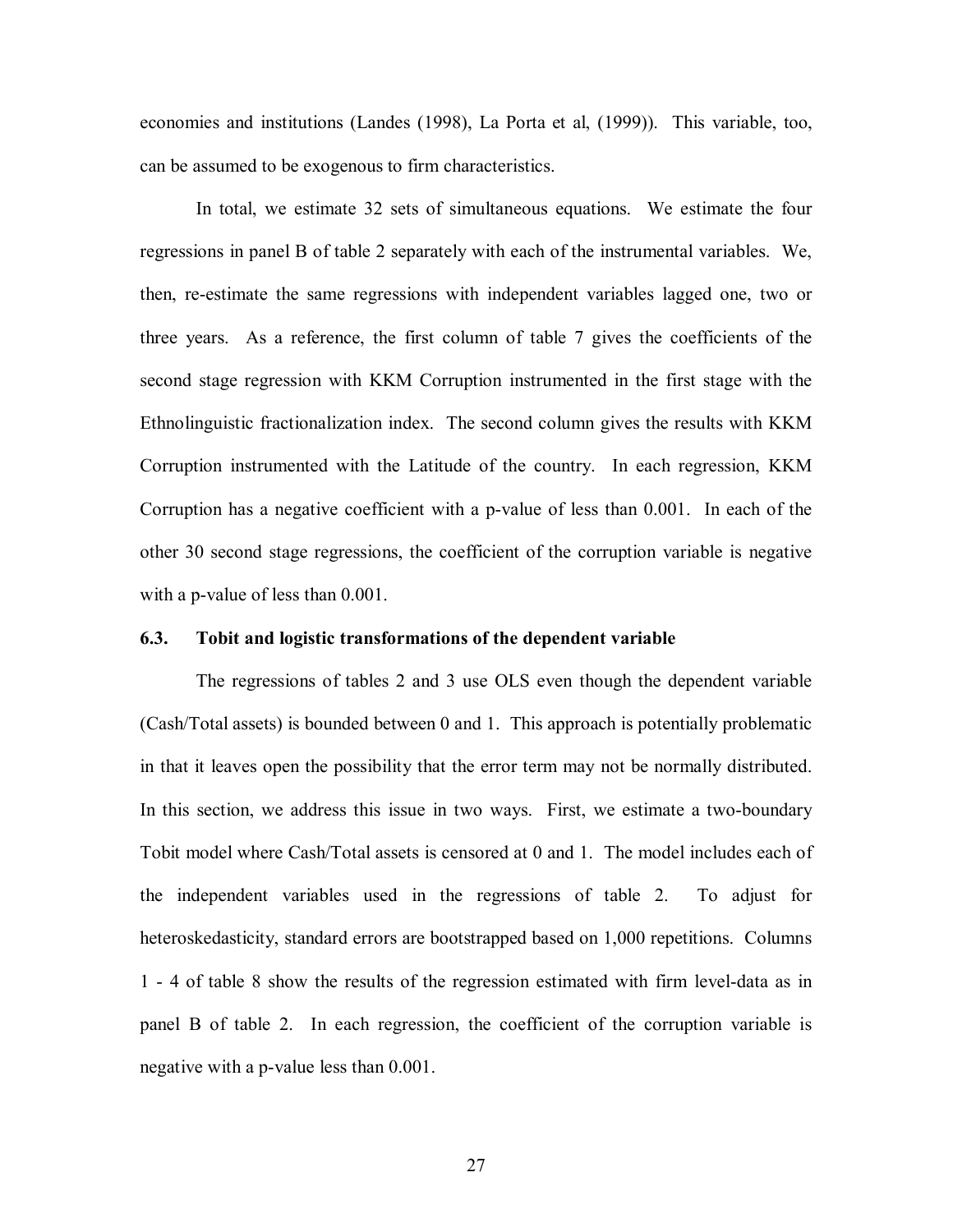Second, we use a logistic transformation where the dependent variable,  $z_i$ , is

computed as  $z_i = \ln \left| \frac{y_i}{1 - y_i} \right|$ , '  $\mathcal{F}$ ˆ  $\vert$  1- $\overline{\phantom{a}}$  $\binom{1}{1}$  $\left( \begin{array}{c} \cdot \end{array} \right)$  $=\ln\left(\frac{\varepsilon_l}{1-y_i}\right)$  $z_i = \ln\left(\frac{y_i}{1 - y_i}\right)$ , where  $y_i$  is the ratio of cash to total assets. By construction,

 $-\infty < z_i < \infty$ . We re-estimate the regressions of panel B of table 2 using OLS with the transformed dependent variable and with standard errors corrected for heteroskedasticity and clustering. We exclude the top and bottom 1% of observations of the transformed dependent variable. The results are given in columns 5 - 8 of table 8.

The coefficient of each of the corruption variables is negative with p-values of 0.009, 0.048, 0.064, and less than 0.001, respectively. Thus, we conclude that truncation of the dependent variable in the regressions of tables 2 and 3 is not causing consequential bias in the coefficients of the corruption variables.

#### **6.4. Minority shareholder protection**

As we noted, in a prior study, Dittmar et al. (2003) report that, across countries, the cashtototal asset ratio is significantly negatively correlated with a proxy for the quality of minority shareholder legal protection against expropriation by a controlling shareholder or management. A concern that has been expressed to us is that our control for minority shareholder protection may be inadequate and that, across countries, our corruption variables are just a different proxy for the quality of minority shareholder protection. This concern presumes that the corruption variables are negatively correlated with the quality of minority shareholder protection. That is, countries with higher corruption provide less legal protection for minority shareholders which would, in turn, imply a positive correlation between cash and corruption. However, we find a negative correlation between cash and corruption. Thus, if corruption is merely picking up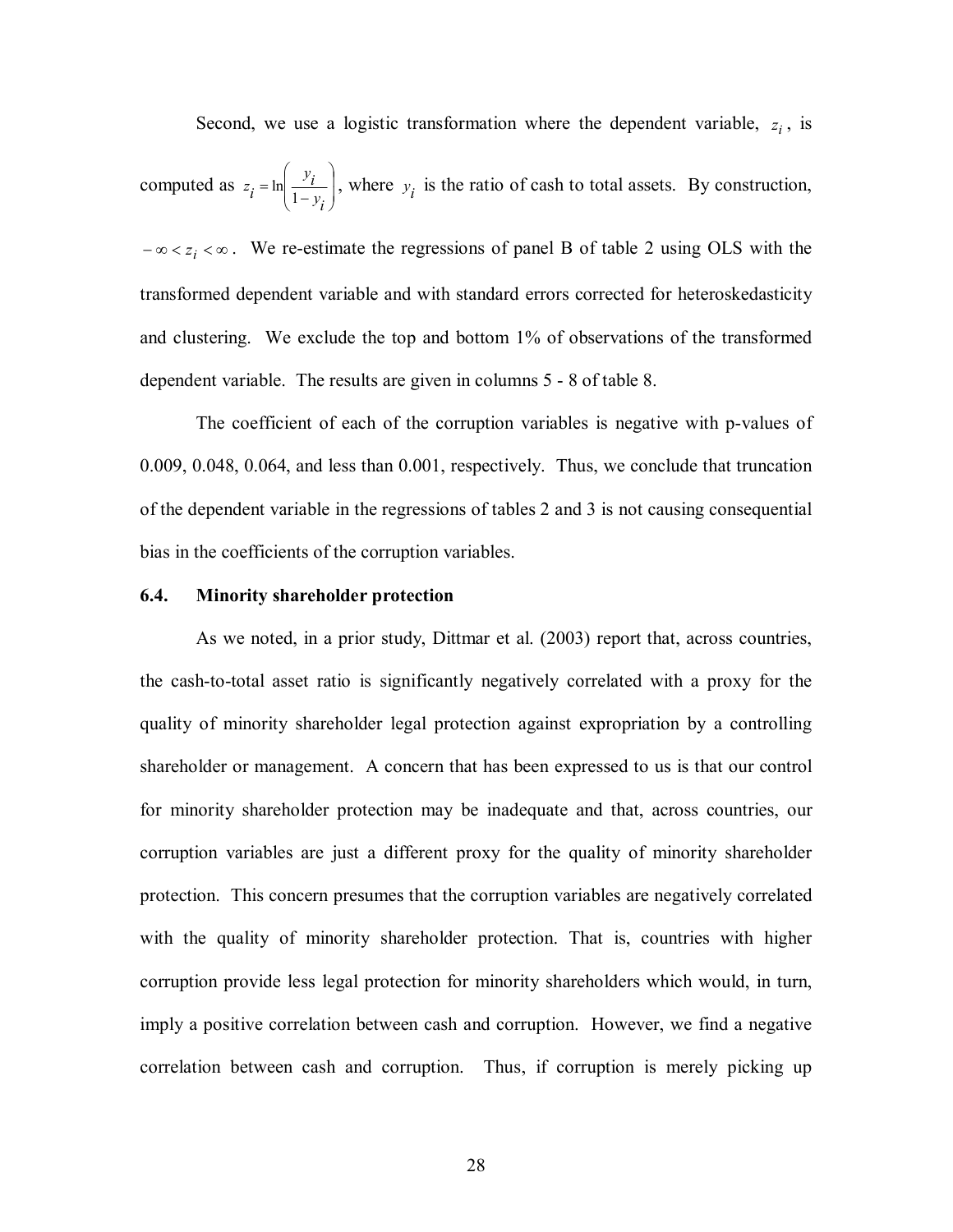minority shareholder protection or the lack thereof, our result is the opposite of what would be predicted based upon Dittmar et al.

Nevertheless, we estimate the regressions of tables 2 and 3 with two other widely used proxies for minority shareholder legal protection. They are the index of "antidirector rights" developed by La Porta, Lopez-de-Silanes, Shleifer and Vishny (1998) and updated by Djankov, La Porta, Lopez-de-Silanes and Shleifer (2008) and the index of "anti self-dealing" developed by Djankov et al.  $(2008)$ . The first of these is available for XXX of the 109 countries in our sample and the second is available for XXX.

Consistent with our prior results, the coefficient of the corruption variable is negative in each of the regressions. For three of the four corruption variables (KKM Corruption, ICRG Corruption and Neumann Corruption) the p-value is 0.073 or less in each regression. Although negative, the coefficient ICRG Investment profile is not significant in the country-level regressions, but remains highly significant (p-value of 0.006 or less) in the firm-level regressions. These results indicate that the negative correlation between cash holdings and the corruption variables is unlikely to reflect an inadequate control for the degree of minority shareholder legal protection.

In each of the country-level regressions, similar to the coefficient of UK legal origin, the coefficients of Anti-director rights and Anti self-dealing have positive, although insignificant, coefficients. In the firm-level regressions, however, the coefficients of the anti-director rights index and those of the anti self-dealing index have negative signs and are significantly negatively for the anti-director rights index. Thus, the sign and significance of the minority shareholder protection variable depend very much upon the index used. Importantly for the hypothesis of major concern in this study,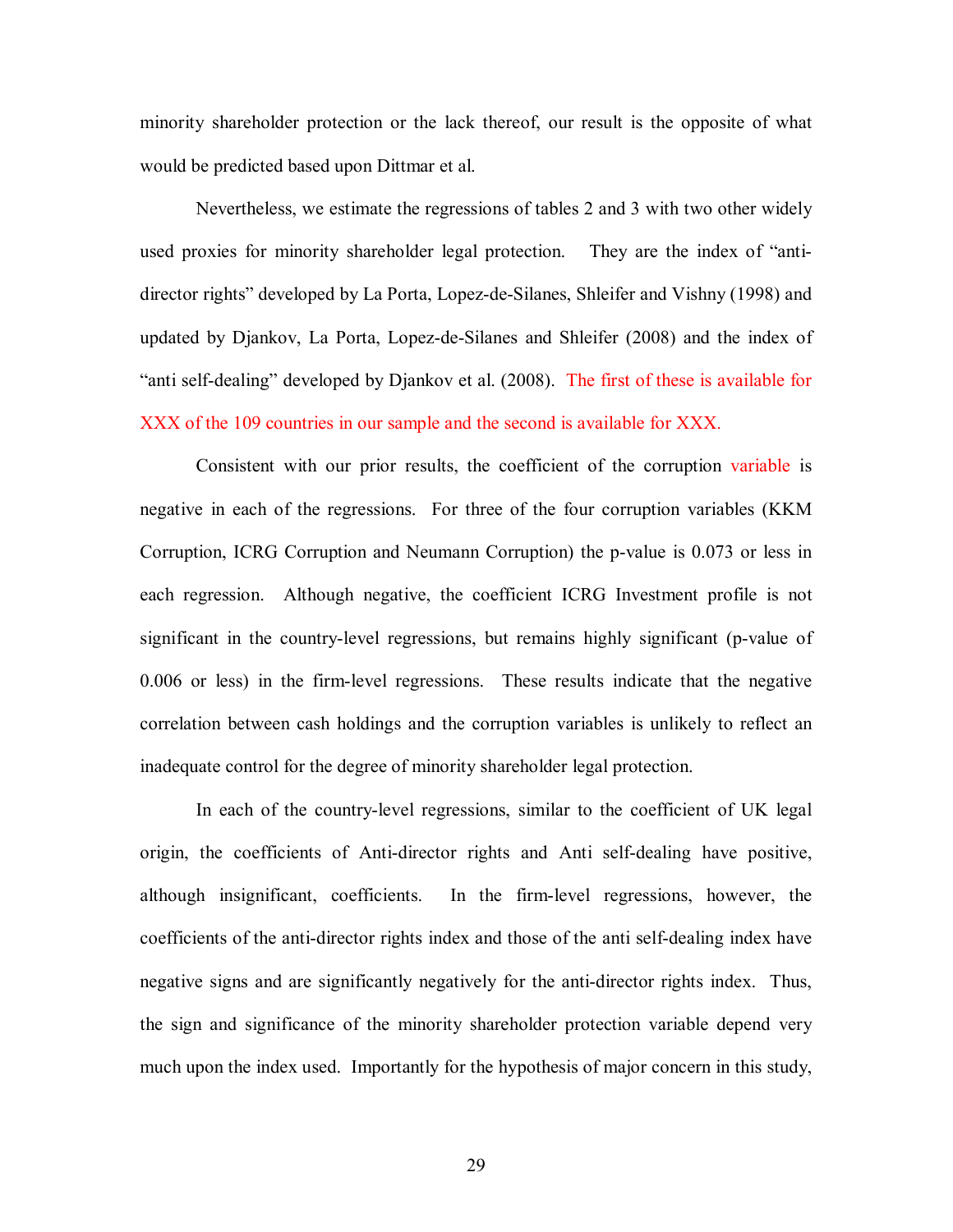the sign of the corruption variables is not sensitive to the specific measure of minority shareholder legal protection used.

## **6.5. Other issues**

Two arguments have been made to us regarding the reliability of our results. The first is that tax rates may be higher in more corrupt countries and, thus, **owners** have a greater incentive to shelter income so as to avoid taxes in such countries. That may well be true, but our response is twofold: first, managing earnings to shelter income from taxation does not translate into lower cash holdings. Indeed, except for the effect on taxes, the earnings management will have no effect on cash flow. Second, all else equal, lower taxes would imply higher, not lower, cash holdings with the result that taxes would be.

The second is that an alternative to political extraction is to hold the cash in a Swiss bank account. However, assuming that the firm's balance sheet items are accurate (recall these are all audited publicly traded firms) and assuming that the cash in the Swiss bank account is an asset of the firm and, therefore, reported on the balance sheet, the cash is not sheltered from political extraction. Or, if it is, we should not observe any relation between cash holdings and the potential for political extraction.

#### **6.6. Summation**

In sum, the robustness tests indicate that the results of our primary analysis as reported in tables 2 and 3 are not unique to 2005, are not the result of omitted independent variables, are not due to errors in measurement of the independent variables, are not due to simultaneity in the determination of the dependent and independent

30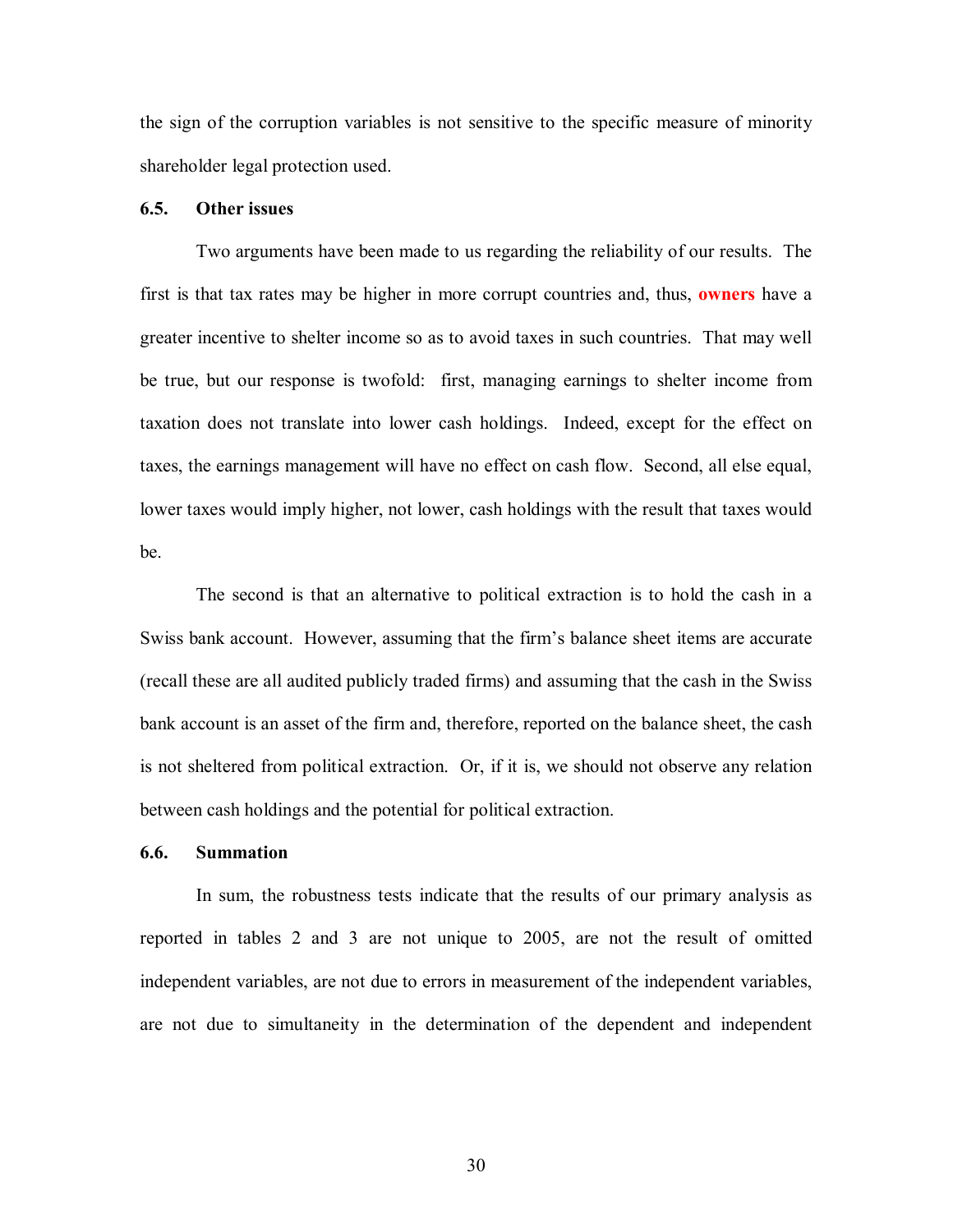variables, and are not specific to the estimation technique employed. This analysis bolsters our confidence in the results of our primary analysis.

## **7. Conclusion**

It is frequently asserted in international management and economics texts that multinational firms base their asset locations, in part, on the relative risks of state expropriation of corporate assets with the proviso that the location of certain types of assets may be easier to control than others. Consider the following:

The natural location of different stages of production may be resource oriented, footloose, or market-oriented. Oil, for instance, is drilled in and around the Persian Gulf, Venezuela, and Indonesia. No choice exists for where this activity takes place. Refining is footloose; a refining facility can easily be moved to another location or country. Whenever possible, oil companies have built refineries in politically safe countries… <sup>23</sup>

Building upon Stulz (2005), we argue that the same principles apply within countries except that owners will exercise control over the type of assets in which to invest based upon the likelihood of political extraction of their firms' assets. In particular, given that liquid assets are easier to extract than are hard assets such as property, plant, equipment and inventory, we hypothesize that owners hold a lower fraction of their firms' assets in cash in countries where the likelihood of political extraction is higher.

We test this hypothesis with data on publicly traded firms from 109 countries. To conduct the tests, we estimate regressions using the ratio of cash to total assets as the dependent variable and alternately using four different measures of the likelihood of political extraction (which we label the corruption variables) as the key independent

 $^{23}$  Eiteman, Stonehill and Moffett (2001), pp. 399-400.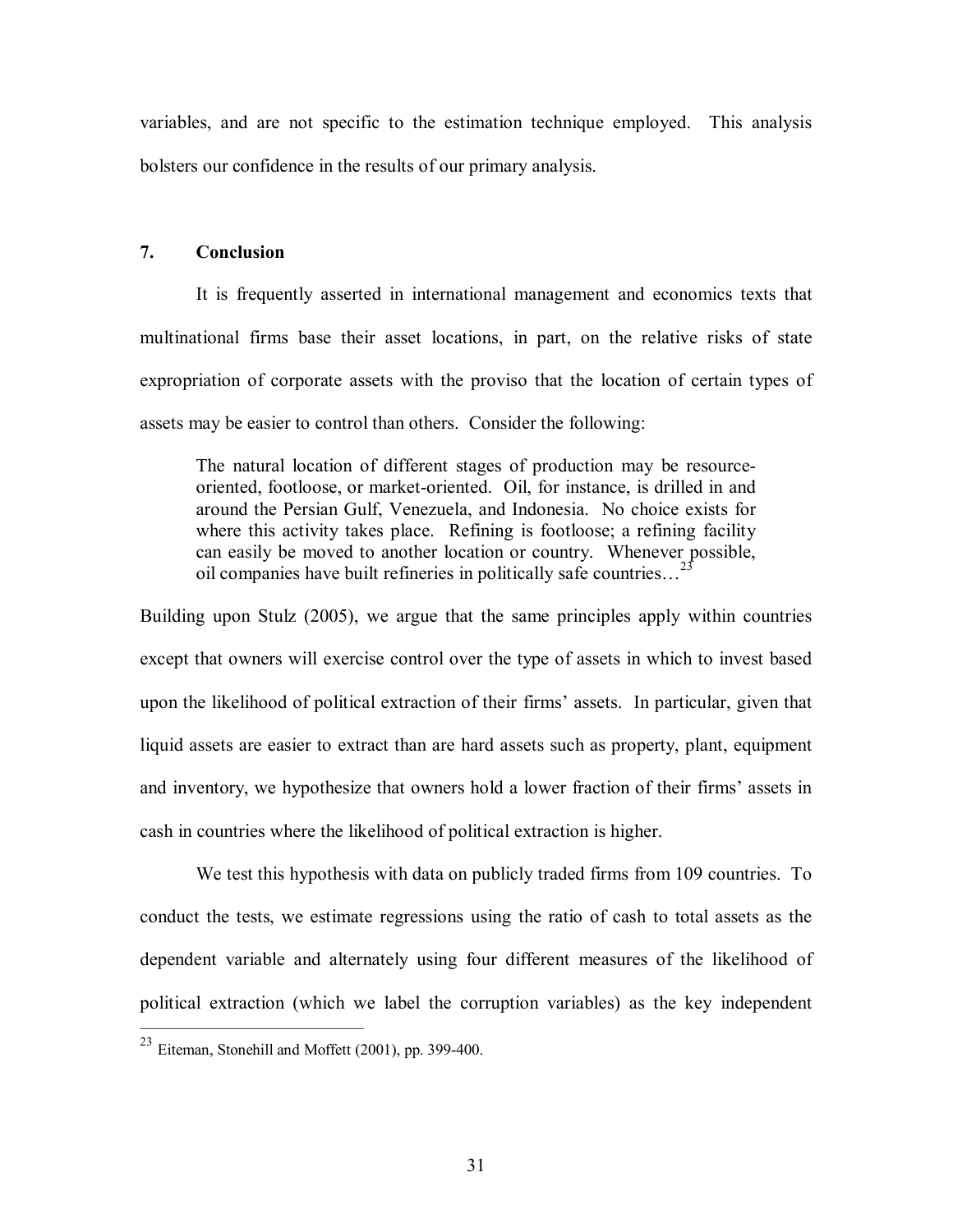variable along with a host of control variables that prior studies have found to be significant in explaining corporate cash holdings within and across countries. Consistent with our prediction, in each of the regressions, the coefficient of the corruption variable is negative and statistically significant.

We also address the question of  $-$  - where does the cash go? We show that firms located in countries where the likelihood of political extraction is higher invest more in harder to extract assets and/or pay higher dividends. This result indicates that cash holdings are lower because firms and their owners have made a deliberate choice to alter the structure of their asset holdings in the face of the potential for political extraction. To the extent that this choice pushes firms away from an optimal use of resources, the implication is that firms end up operating relatively less efficiently than they would have in the absence of this risk. This observation connects our study to earlier research showing that political corruption is associated with lower rates of national economic growth. In particular, one channel through which political corruption may lead to lower rates of economic growth is by inducing firms to structure their assets differently than they would have and that the alternative structure retards economic development.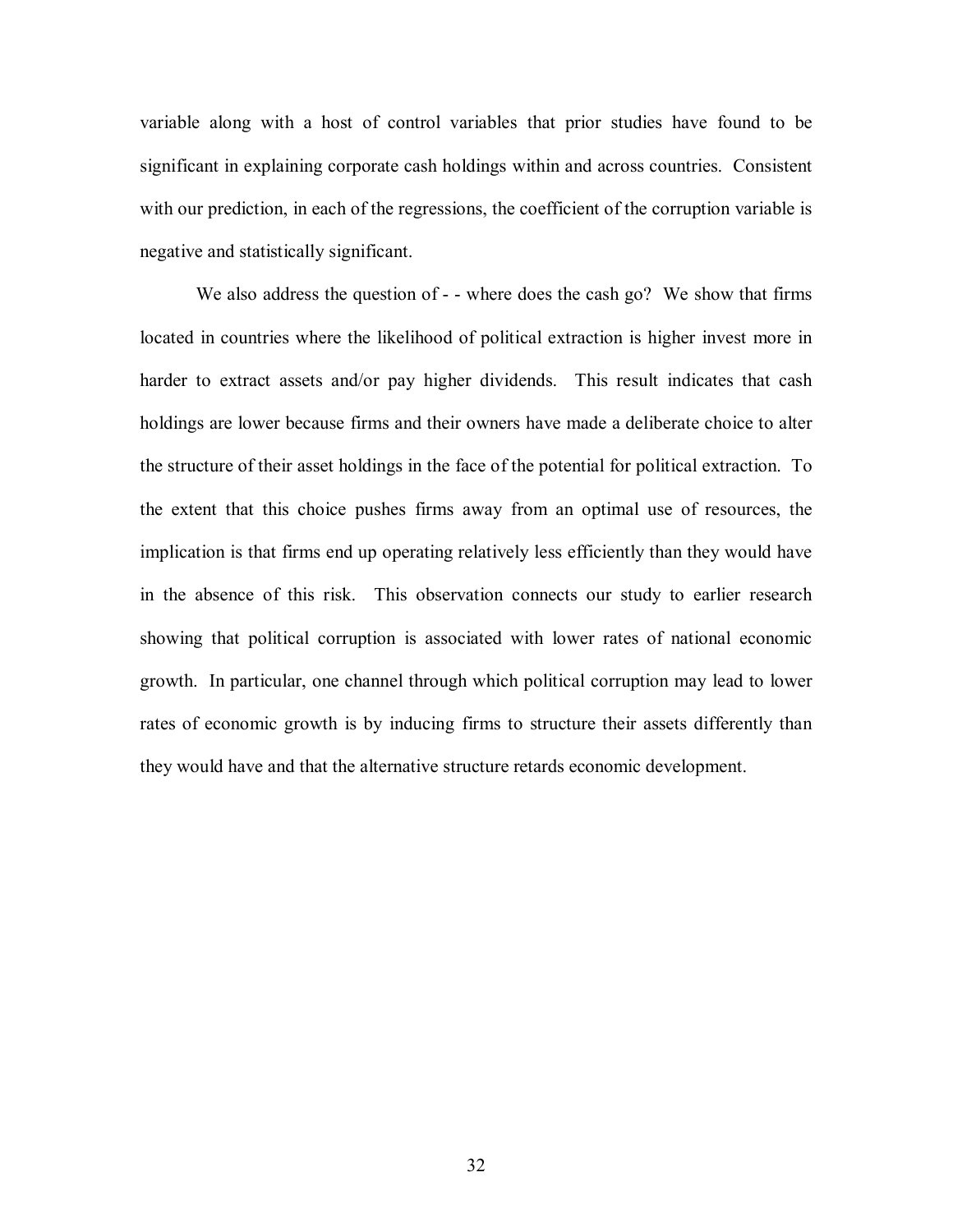#### **References**

- Ades, Alberto, and Rafael Di Tella, 1999, "Rents, competition, and corruption," *American Economic Review*, 89: 982-993.
- Bardhan, Pranab, 1997, "Corruption and development," *Journal of Economic Literature*, 35: 1320-1346.
- Bertrand, Marianne, Francis Kramarz, Antoinette Schoar and David Thesmar, 2007, "Politicially connected CEOs and corporate outcomes: Evidence from France," working paper, University of Chicago.
- Bliss, Christopher, and Rafael Di Tella, 1997, "Does competition kill corruption?" *Journal of Political Economy,* 105: 1001-1023.
- Choi, Jay Pil, and Marcel Thum, 2005, "Corruption and the shadow economy," *International Economic Review*, 46: 817-836.
- Clarke, George R.G., and Lixin Colin Xu, 2003, "Privatization, Competition and Corruption: How Characteristics of Bribe Takers and Payers Affect Bribe Payments to Utilities," *Journal of Public Economics*, 88: 2067-2097.
- Constantinides, George M., 1976, "Stochastic cash management with fixed and proportional transaction costs," Management Science, 22: 1320-1331.
- Constantinides, George M., 1978, "Existence of optimal simple policies for discounted cost inventory and cash management in continuous time," *Operations Research*, 26: 620-636.
- Dittmar, Amy, Jan Mahrt-Smith and Henri Servaes, 2003, "International corporate governance and corporate cash holdings. *Journal of Financial and Quantitative Analysis*," 38: 111-133.
- Djankov, Simeon, and Caralee McLiesh and Andrei Shleifer, 2007, "Private Credit in 129 Countries," *Journal of Financial Economics*, 84: 299-329.
- Djankov, Simeon, Rafael La Porta, Florencio Lopez-de-Silanes, and Andrei Shleifer, 2008, "The law and economics of self-dealing," *Journal of Financial Economics*, forthcoming.
- Durnev, Art, and Larry Fauver, 2007, "Stealing from thieves: Firm governance and performance when states are predatory," working paper, McGill University.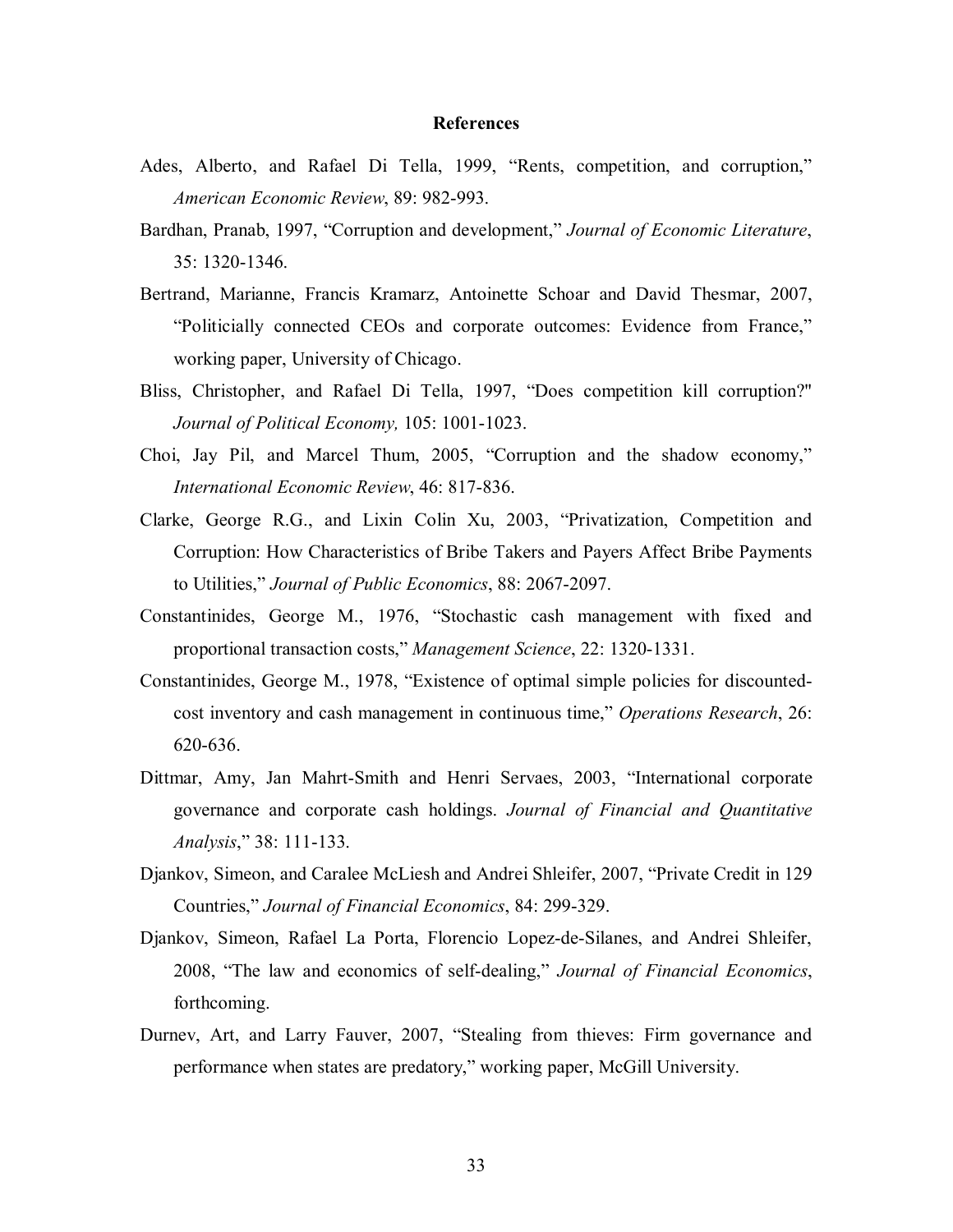- Eiteman, David K., Arthur I. Stonehill and Michael H. Moffett, 2001, *Multinational Business Finance*, ninth edition, Addison-Wesley Longman, Inc.
- Eppen, Gary D., and Eugene F. Fama, 1968, "Solutions for cash-balance and simple dynamic-portfolio problems," *Journal of Business*, 41: 94-112.
- Eppen, Gary D., and Eugene F. Fama, 1969, "Cash balance and simple dynamic portfolio problems with proportional costs," *International Economic Review*, 10: 119133.
- Faleye, Olubunmi, 2004, "Cash and corporate control," *Journal of Finance*, 59: 2041 2060.
- Fan, Joseph P.H., Oliver M. Rui and Mengxin Zhao, 2006, "Rent seeking and corporate finance: Evidence from corruption cases" working paper.
- Fan, Joseph, and T.J. Wong, 2007, "Politically-connected CEOs, corporate governance and post-IPO performance of China's partially privatized firms," *Journal of Financial Economics*, forthcoming.
- Fan, Joseph, Randall Morck, Lixin Colin Xu and Bernard Yeung, 2007, "Does 'good government' draw foreign capital? Explaining china's exceptional FDI inflow," working paper, University of Alberta.
- Faulkender, Michael, and Rong Wang, 2006, "Corporate financial policy and the value of cash," *Journal of Finance*, 61: 1957-1990.
- Friedman, Eric, Simon Johnson, Daniel Kaufmann and Pablo Zoido-Lobaton, 2000, "Dodging the grabbing hand: the determinants of unofficial activity in 69 countries," Journal of Public Economics, 76: 459-493.
- Graf Lambsdorff, Johann, 2006, Causes and consequences of corruption: what do we know from a cross-section of countries? In: Susan Rose-Ackerman (ed.), 2006, *International handbook on the economics of corruption*, Edward Elgar Publishing Inc., Williston, VT.
- Harford, Jarrad, 1999, "Corporate cash reserves and acquisitions," *Journal of Finance*, 54: 1969-1997.
- Harford, Jarrad, Sattar A. Mansi and William F. Maxwell, 2007, "Corporate governance and firm cash holdings in the U.S.," *Journal of Financial Economics*, forthcoming.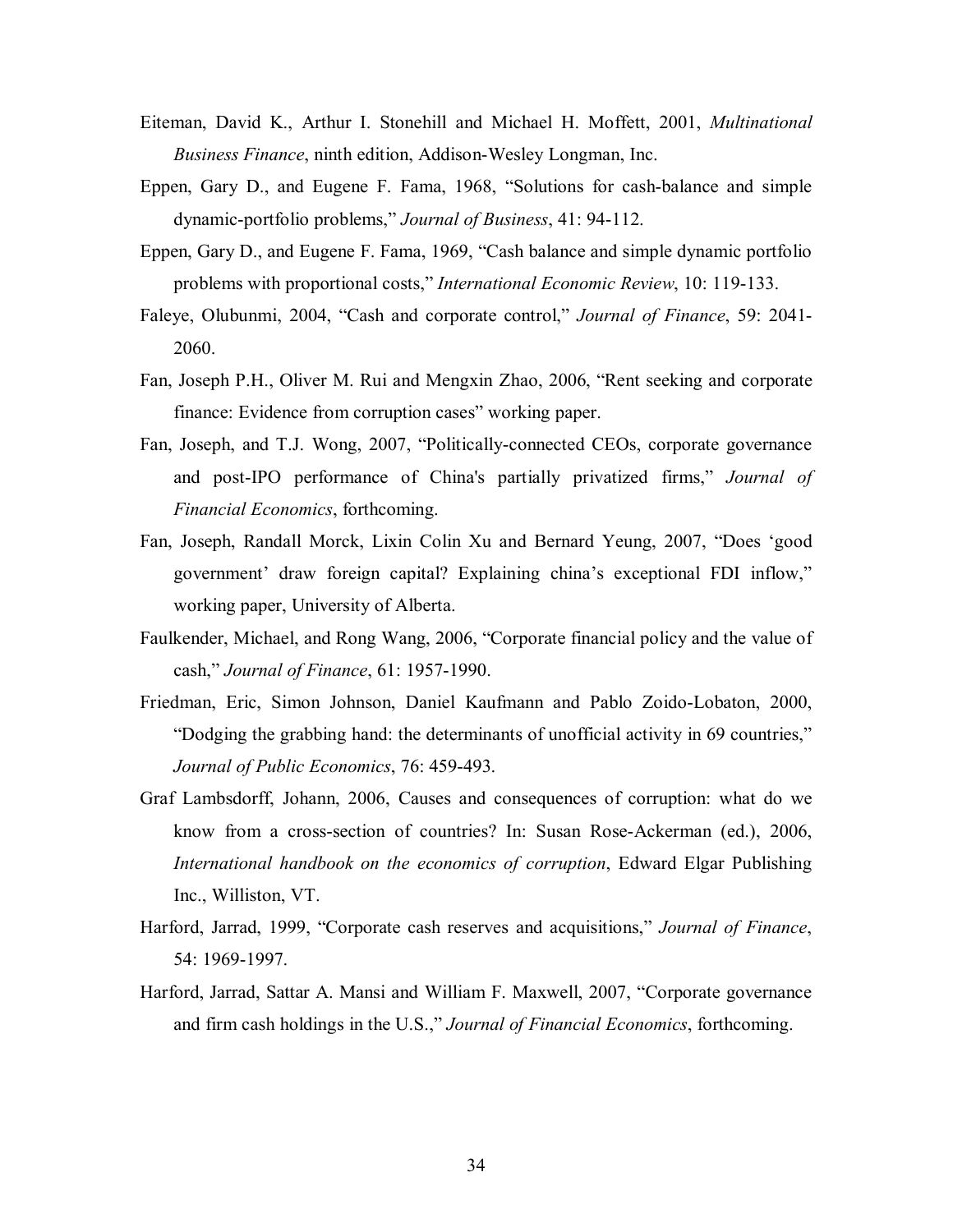- Haushalter, David, Sandy Klasa and William Maxwell, 2007, "The influence of product market dynamics on a firm's cash holdings and hedging behavior," *Journal of Financial Economics*, 84: 797-825.
- Hellman, Joel S., Geraint Jones and Daniel Kaufmann, 2003, "Seize the State, seize the day. State capture, corruption, and influence in transition," *Journal of Comparative Economics*, 31: 751-773.
- Johnson, Simon, Daniel Kaufmann, John McMillan and Christopher Woodruff, 2000, "Why do firms hide? Bribes and unofficial activity after communism," *Journal of Public Economics*, 76: 495-520.
- Kalcheva, Ivalina, and Karl V. Lins, 2007, "International evidence on cash holdings and expected managerial agency problems," *The Review of Financial Studies,* 20: 1087 1112.
- Kaufmann, Daniel, Aart Kraay and Massimo Mastruzzi, 2007, "Governance matters VI: Aggregate and individual governance indicators 1996-2006," World Bank Policy Research Working Paper 4280.
- Kim, Chang-Soo, David C. Mauer and Ann E. Sherman, 1998, "The determinants of corporate liquidity: theory and evidence," *Journal of Financial and Quantitative Analysis,* 33: 335–359.
- La Porta, Rafael, Florencio Lopez-de-Silanes Andrei Shleifer and Robert W. Vishny, 1998, "Law and finance," *Journal of Political Economy*, 106: 1113-1155.
- La Porta, Rafael, Florencio Lopez-de-Silanes Andrei Shleifer and Robert W. Vishny, 1999, "The quality of government," *Journal of Law, Economics and Organization,* 15: 222-279.
- Landes, David, 1998, *The Wealth and Poverty of Nations*, New York, NY: W. W. Norton.
- Lee Pinkowitz, René M. Stulz and Rohan Williamson, 2006, "Does the contribution of corporate cash holdings and dividends to firm value depend on governance? A crosscountry analysis," *Journal of Finance*, 61: 2725-2751.
- Levine, Ross, Norman Loayza and Thorsten Beck, 2000, "Financial intermediation and growth: Causality and causes," *Journal of Monetary Economics*, 46: 31-77.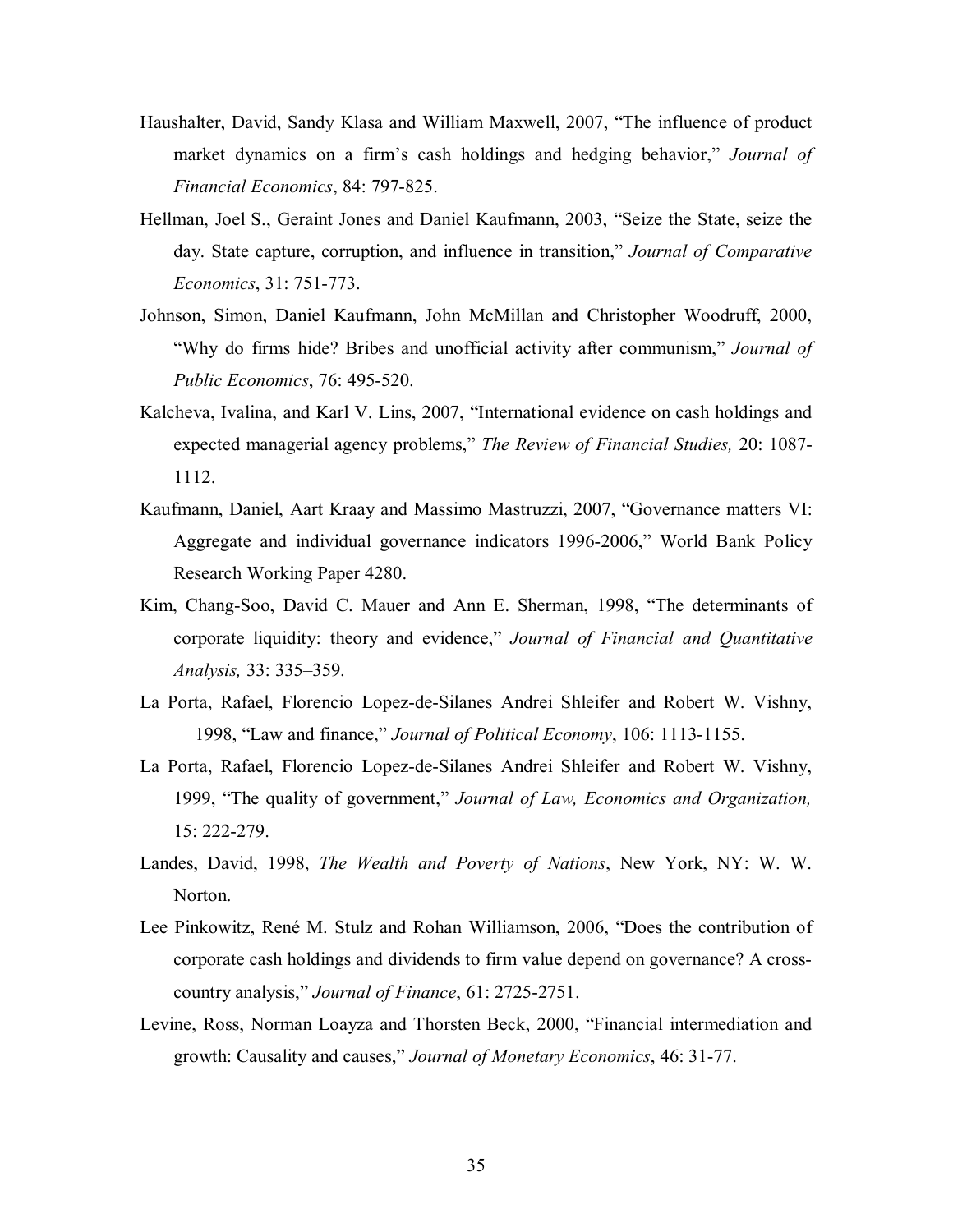- Mauro, Paolo, 1995, "Corruption and growth," *Quarterly Journal of Economics*, 110: 681-713.
- Miller, Merton H., and Daniel Orr, 1966, "A model of the demand for money by firms," *Quarterly Journal of Economics*, 80: 413435.
- Mo, Pak Hung, 2001, "Corruption and Economic Growth," *Journal of Comparative Economics*, 29: 66-79.
- Myers, Stewart C., 1977, "Determinants of corporate borrowing," *Journal of Financial Economics*, 5: 147-175.
- Myers, Stewart C., and Raghuram G. Rajan, 1998, "The paradox of liquidity," *The Quarterly Journal of Economic, 113: 733-771.*
- Neumann, Peter, 1994, "Böse: fast alle bestechen," *Impulse*, Hamburg: Gruner+Jahr AG&Co, 12-16.
- Opler, Tim, Lee Pinkowitz, René M. Stulz and Rohan Williamson, 1999, "The determinants and implications of corporate cash holdings," *Journal of Financial Economics*, 52: 3-46.
- RoseAckerman, Susan, 1975, "The economics of corruption," *Journal of Public Economics*, 4: 187-203.
- Shleifer, Andrei, and Robert W. Vishny, 1994, "Politicians and firms," *Quarterly Journal of Economics*, 109: 995-1025.
- Smarzynska, Beata K., and Shang-Jin Wei, 2000, "Corruption and composition of foreign direct investment: Firm-level evidence," NBER Working Paper No. 7969.
- Stulz, René M., 2005, "The limits of financial globalization," *Journal of Finance*, 60: 15951638.
- Svensson, Jakob, 2003, "Who must pay bribes and how much? Evidence from a crosssection of firms," *Quarterly Journal of Economics*, 118: 207-230.
- Wheeler, David, and Ashoka Mody, 1992, "International investment location decisions: the case of US firms," *Journal of International Economics*, 33**:** 57–76.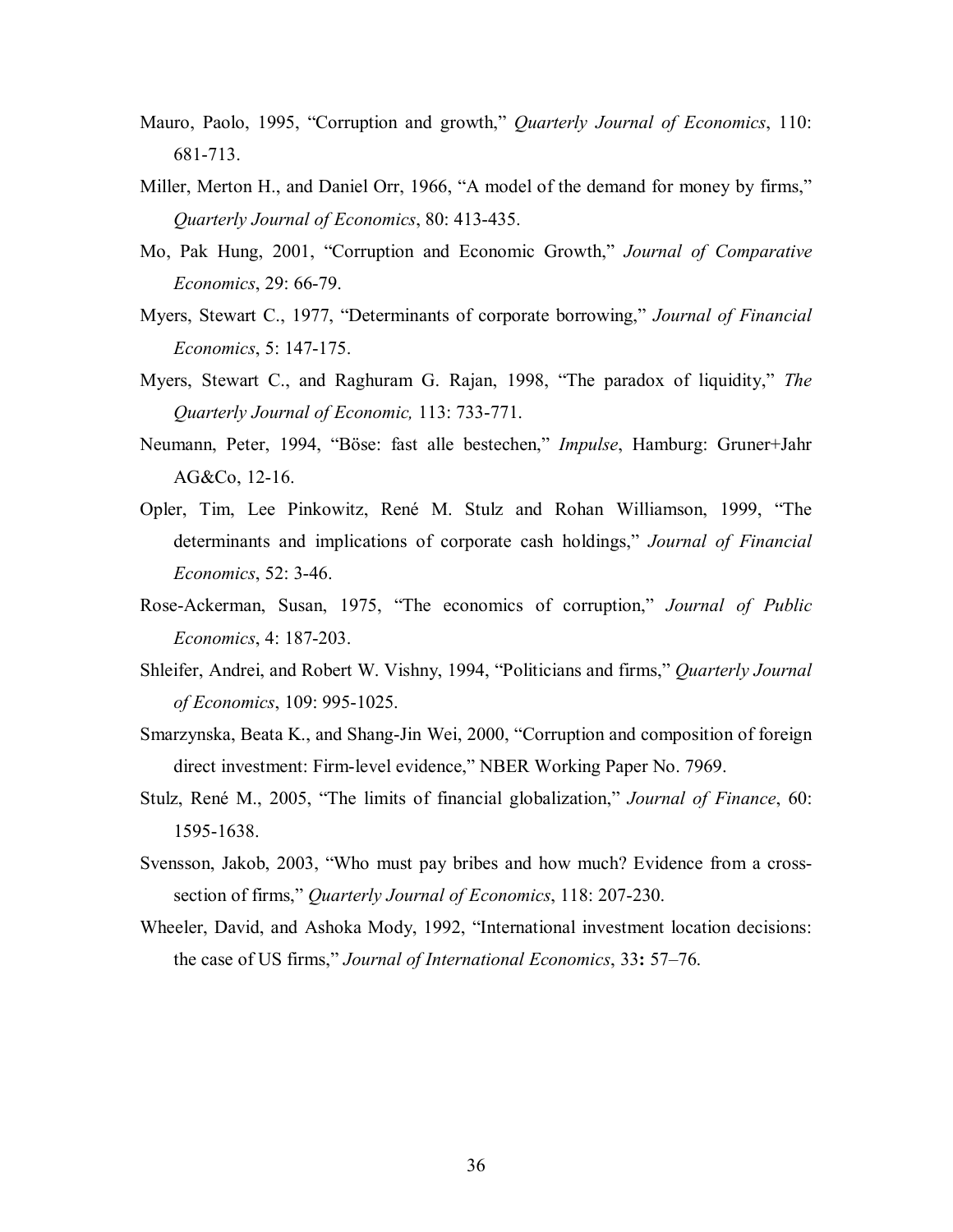## Table 1. Descriptive statistics.

This table gives descriptive statistics as of 2005, by country, for all non-financial publicly traded companies with cash, marketable securities, and total assets data available in *Orbis* from countries for which at least one corruption variable is available. Cash/Total assets is the ratio of cash plus marketable securities to total assets. The four corruption variables are KKM Corruption, ICRG Corruption, ICRG Investment profile, and Neumann Corruption. KKM Corruption measures "...the extent to which public power is exercised for private gain..." (Kaufmann, Kraay and Mastruzzi, 2007). ICRG Corruption is "...an assessment of corruption within the political system." ICRG Investment profile is "...an assessment of factors affecting the risk to investment" (International Country Risk Guide compiled by the Political Risk Services Group). Neumann Corruption, developed by Neumann (1994), measures the frequency with which side payments to government officials are expected in order to do business in a given country. Higher values of the corruption variables denote a greater likelihood of political extraction. The corruption variables are standardized so to have a mean of zero and a standard deviation of one.

|                       |                | Cash/  |            |             | <b>ICRG</b> |            |                            |                | Cash/  |            |             | <b>ICRG</b> |            |
|-----------------------|----------------|--------|------------|-------------|-------------|------------|----------------------------|----------------|--------|------------|-------------|-------------|------------|
|                       | Number         | Total  | <b>KKM</b> | <b>ICRG</b> | Investment  | Neumann    |                            | Number         | Total  | <b>KKM</b> | <b>ICRG</b> | Investment  | Neumann    |
| Country               | of firms       | assets | Corruption | Corruption  | profile     | Corruption | Country                    | of firms       | assets | Corruption | Corruption  | profile     | Corruption |
| Anguilla              |                | 0.082  | $-0.831$   |             |             |            | Lithuania                  | 40             | 0.066  | 0.162      | 0.211       | $-0.562$    | $-1.257$   |
| Argentina             | 83             | 0.077  | 0.779      | 0.211       | 1.430       | 0.504      | Luxembourg                 | 24             | 0.191  | $-1.400$   | $-1.711$    | $-1.009$    | $-1.257$   |
| Australia             | 1,349          | 0.276  | $-1.525$   | $-1.711$    | $-1.009$    | $-1.257$   | Macedonia                  | $\sqrt{2}$     | 0.018  | 0.789      |             |             | 1.091      |
| Austria               | 66             | 0.133  | $-1.545$   | $-1.711$    | $-1.009$    | $-1.257$   | Malaysia                   | 867            | 0.125  | 0.133      | 0.275       | 0.331       | $-0.083$   |
| <b>Bahamas</b>        | $\overline{2}$ | 0.020  | $-0.899$   | $-0.942$    | $-0.786$    |            | Malta                      |                | 0.062  | $-0.629$   | $-0.558$    | $-0.786$    |            |
| Bahrain               | 15             | 0.178  | $-0.243$   | 0.595       | $-0.786$    |            | Marshall Islands           | 6              | 0.064  | 0.798      |             |             |            |
| Bangladesh            | $\overline{c}$ | 0.037  | 1.560      | 0.980       | 1.243       | 1.678      | Mauritius                  | 10             | 0.069  | 0.066      |             |             |            |
| <b>Barbados</b>       | 3              | 0.101  | $-0.793$   |             |             |            | Mexico                     | 107            | 0.089  | 0.760      | 0.595       | $-0.488$    | 0.504      |
| Belgium               | 143            | 0.159  | $-1.034$   | $-0.942$    | $-0.786$    | $-1.257$   | Morocco                    | 38             | 0.084  | 0.480      | 0.211       | 0.331       | 1.091      |
| Belize                |                | 0.083  | 0.605      |             |             |            | Mozambique                 |                | 0.064  | 0.962      | 0.980       | 0.555       |            |
| Bermuda               | 502            | 0.218  | $-0.831$   |             |             |            | Namibia                    |                | 0.164  | 0.326      | 0.980       | $-0.116$    | $-0.670$   |
| Bolivia<br>Bosnia and | 12             | 0.062  | 1.145      | 0.595       | 1.374       | 1.091      | Netherlands<br>Netherlands | 137            | 0.127  | $-1.545$   | $-1.711$    | $-1.009$    | $-1.257$   |
| Herzegovina           | 1              | 0.012  | 0.615      |             |             |            | Antilles                   | $\overline{4}$ | 0.239  | $-0.831$   |             |             |            |
| Botswana              | 8              | 0.223  | $-0.686$   | $-0.173$    | $-0.786$    |            | New Zealand                | 106            | 0.135  | $-1.795$   | $-2.096$    | $-1.009$    | $-1.257$   |
| <b>Brazil</b>         | 312            | 0.087  | 0.654      | 0.724       | 1.001       | 1.091      | Nicaragua                  | 3              | 0.035  | 0.972      | 0.211       | 0.480       |            |
| Bulgaria              | 126            | 0.049  | 0.384      | 0.595       | $-0.786$    | $-0.083$   | Nigeria                    | 13             | 0.104  | 1.560      | 1.108       | 2.174       | 1.678      |
| Canada                | 986            | 0.231  | $-1.477$   | $-1.743$    | $-1.009$    | $-1.257$   | Norway                     | 301            | 0.205  | $-1.602$   | $-1.711$    | $-0.786$    | $-1.257$   |
| Cayman Islands        | 369            | 0.288  | $-0.831$   |             |             |            | Oman                       | 92             | 0.090  | $-0.291$   | 0.211       | $-0.786$    |            |
| Chile                 | 164            | 0.065  | $-0.928$   | $-1.327$    | $-0.786$    | $-0.670$   | Pakistan                   | 155            | 0.081  | 1.367      | 0.980       | 2.118       | 1.678      |
| China                 | 1,386          | 0.150  | 1.030      | 0.595       | 1.132       | 1.091      | Panama                     | 6              | 0.057  | 0.634      | 0.595       | $-0.116$    |            |
| Colombia              | 56             | 0.090  | 0.586      | $-0.173$    | 0.480       | 1.091      | Papua New Guinea           | 6              | 0.111  | 1.454      | 1.364       | 0.964       |            |
| Costa Rica            | 9              | 0.081  | $-0.002$   | 0.467       | 0.555       | $-0.083$   | Paraguay                   | 3              | 0.035  | 1.560      | 1.364       | 0.555       | 1.091      |
| Croatia               | 206            | 0.021  | 0.278      | 0.211       | 0.108       | $-0.083$   | Peru                       | 115            | 0.069  | 0.846      | 0.211       | 0.778       | 0.504      |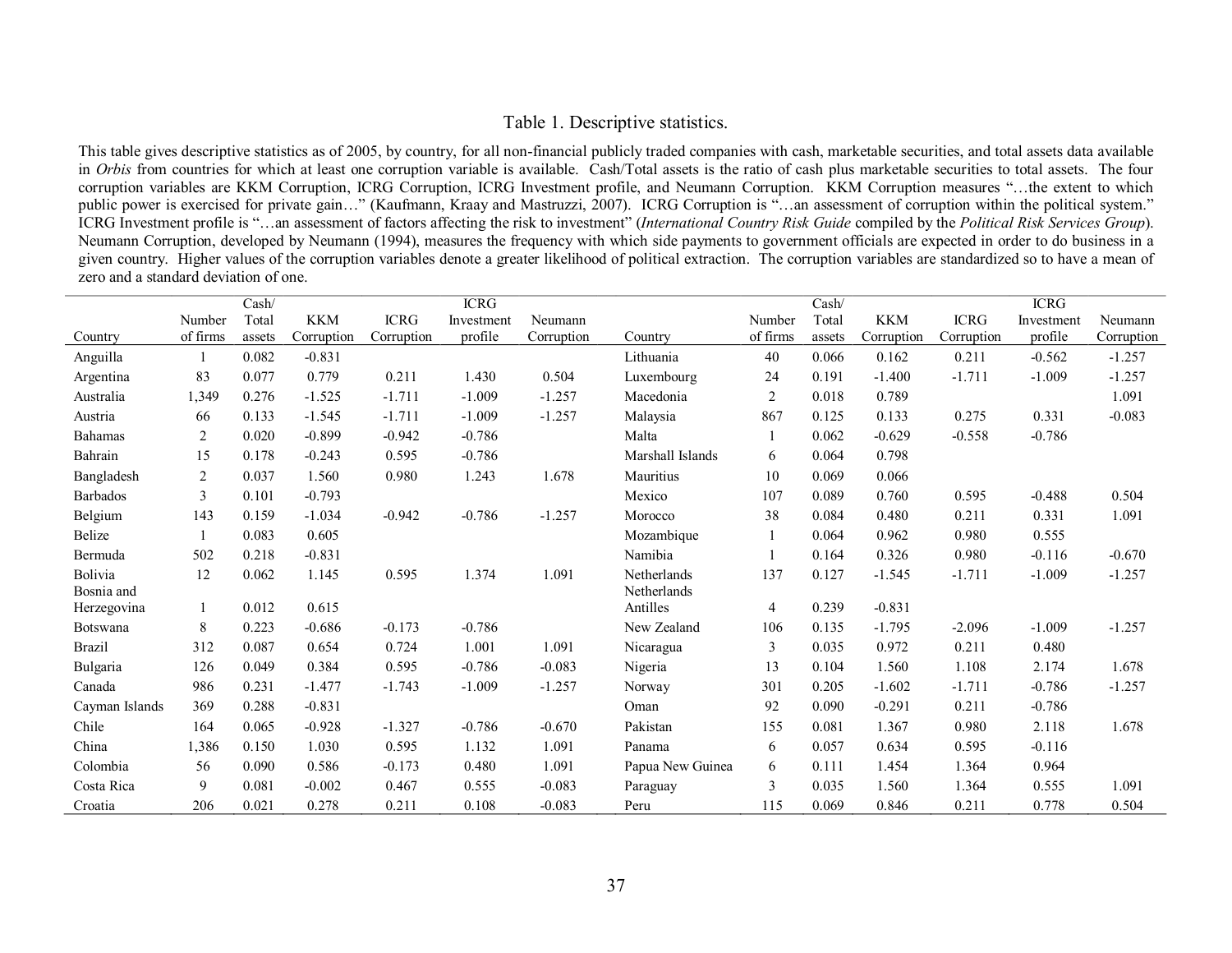|                |                | Cash/  |            |             | <b>ICRG</b> |            |                             |                  | Cash/  |            |             | <b>ICRG</b> |            |
|----------------|----------------|--------|------------|-------------|-------------|------------|-----------------------------|------------------|--------|------------|-------------|-------------|------------|
|                | Number         | Total  | <b>KKM</b> | <b>ICRG</b> | Investment  | Neumann    |                             | Number           | Total  | <b>KKM</b> | <b>ICRG</b> | Investment  | Neumann    |
| Country        | of firms       | assets | Corruption | Corruption  | profile     | Corruption | Country                     | of firms         | assets | Corruption | Corruption  | profile     | Corruption |
| Cyprus         | $\overline{2}$ | 0.189  | $-0.301$   | $-0.942$    | $-1.009$    |            | Philippines                 | 146              | 0.130  | 0.943      | 0.595       | 0.220       | 1.678      |
| Czech Republic | 69             | 0.124  | $-0.031$   | 0.211       | $-0.786$    | $-0.083$   | Poland                      | 192              | 0.100  | 0.210      | 0.499       | $-0.786$    | $-0.083$   |
| Denmark        | 139            | 0.183  | $-1.786$   | $-2.096$    | $-0.786$    | $-1.257$   | Portugal                    | 70               | 0.062  | $-0.735$   | $-0.942$    | $-1.009$    | $-1.257$   |
| Ecuador        | 21             | 0.118  | 1.145      | $-0.173$    | 1.895       | $-0.083$   | Qatar                       | 16               | 0.218  | $-0.417$   | 0.211       | $-0.116$    |            |
| Egypt          | 471            | 0.119  | 0.798      | 0.980       | 1.448       | 1.091      | Romania                     | 61               | 0.052  | 0.605      | 0.211       | 0.331       | 0.504      |
| El Salvador    | $\overline{4}$ | 0.116  | 0.712      | 0.211       | 0.778       |            | Russian Federation          | 533              | 0.044  | 1.126      | 0.595       | 0.331       | 1.091      |
| Estonia        | 18             | 0.108  | $-0.474$   | $-0.173$    | $-0.116$    | $-0.670$   | Saudi Arabia                | 67               | 0.131  | 0.143      | 0.595       | $-0.562$    | 1.091      |
| Finland        | 135            | 0.151  | $-1.950$   | $-2.480$    | $-1.009$    | $-1.257$   | Singapore                   | 537              | 0.187  | $-1.795$   | $-1.327$    | $-1.009$    | $-1.257$   |
| France         | 799            | 0.155  | $-0.976$   | $-0.558$    | $-1.009$    | $-1.257$   | Slovakia                    | 134              | 0.086  | $-0.041$   | 0.211       | $-0.730$    | $-0.083$   |
| Gabon          |                | 0.092  | 1.010      | 1.364       | 0.741       | 0.504      | Slovenia                    | $\tau$           | 0.053  | $-0.436$   | $-0.173$    | $-0.562$    | $-0.670$   |
| Germany        | 677            | 0.170  | $-1.477$   | $-1.359$    | $-1.009$    | $-1.257$   | South Africa                | 194              | 0.148  | $-0.166$   | 0.467       | $-0.562$    | $-1.257$   |
| Greece         | 251            | 0.063  | $-0.012$   | 0.083       | $-0.264$    | 0.504      | Spain                       | 183              | 0.124  | $-0.918$   | $-0.942$    | $-1.009$    | 0.504      |
| Guatemala      | $\overline{2}$ | 0.069  | 1.155      | 0.980       | $-0.116$    |            | Sri Lanka                   | 67               | 0.075  | 0.663      | 0.211       | 1.039       |            |
| Hong Kong      | 116            | 0.190  | $-1.255$   | $-0.942$    | $-1.009$    | $-1.257$   | Sudan                       | 1                | 0.147  | 1.714      | 1.364       | 1.001       |            |
| Hungary        | 29             | 0.083  | $-0.204$   | $-0.173$    | $-0.823$    | 0.504      | Sweden                      | 437              | 0.193  | $-1.651$   | $-1.711$    | $-1.009$    | $-1.257$   |
| Iceland        | 28             | 0.052  | $-2.036$   | $-2.096$    | $-0.562$    |            | Switzerland                 | 180              | 0.162  | $-1.680$   | $-1.327$    | $-0.991$    | $-1.257$   |
| India          | 1,236          | 0.077  | 0.692      | 0.211       | 0.182       | 1.091      | Taiwan                      | 1,372            | 0.155  | $-0.243$   | $-0.173$    | $-0.786$    | 0.504      |
| Indonesia      | 239            | 0.092  | 1.213      | 1.364       | 1.337       | 1.678      | Thailand                    | 377              | 0.098  | 0.586      | 0.980       | 0.555       | 1.678      |
| Ireland        | 67             | 0.240  | $-1.255$   | $-0.686$    | $-1.009$    | $-1.257$   | Trinidad and Tobago         | $\boldsymbol{7}$ | 0.096  | 0.355      | 0.595       | $-0.786$    |            |
| Israel         | 133            | 0.312  | $-0.368$   | $-0.173$    | $-0.116$    | $-0.670$   | Tunisia                     | 20               | 0.090  | 0.345      | 0.595       | 0.592       | $-0.083$   |
| Italy          | 251            | 0.114  | $-0.021$   | 0.211       | $-1.009$    | 0.504      | Turkey                      | 55               | 0.115  | 0.422      | 0.211       | 0.778       | $-0.083$   |
| Jamaica        | 21             | 0.146  | 0.827      | 0.980       | 0.313       |            | Ukraine                     | 25               | 0.058  | 0.972      | 0.820       | 0.908       | $-0.083$   |
| Japan          | 3,653          | 0.176  | $-0.831$   | $-0.558$    | $-0.786$    | $-1.257$   | <b>United Arab Emirates</b> | 36               | 0.240  | $-0.706$   | 0.595       | $-0.786$    | 1.091      |
| Jordan         | 104            | 0.102  | 0.056      | $-0.173$    | $-0.041$    | $-0.083$   | United Kingdom              | 1,928            | 0.214  | $-1.496$   | $-1.327$    | $-1.009$    | $-1.257$   |
| Kazakhstan     | 1              | 0.022  | 1.280      | 0.980       | 0.704       | $-0.083$   | <b>USA</b>                  | 5,181            | 0.240  | $-1.140$   | $-1.711$    | $-0.860$    | $-1.257$   |
| Kenya          | 8              | 0.147  | 1.338      | 1.396       | 0.108       | 0.504      | Uruguay                     | $\overline{2}$   | 0.011  | $-0.417$   | $-0.173$    | 0.071       | $-0.083$   |
| Korea (Rep.)   | 1,465          | 0.104  | $-0.079$   | 0.211       | $-0.153$    | 0.504      | Venezuela                   | 22               | 0.129  | 1.348      | 0.980       | 2.733       | 1.091      |
| Kuwait         | 32             | 0.255  | $-0.426$   | 0.211       | $-0.786$    | 0.504      | Vietnam                     | 102              | 0.111  | 1.107      | 0.980       | 0.555       |            |
| Latvia         | 34             | 0.102  | 0.017      | 0.595       | $-0.562$    | $-0.083$   | Virgin Islands              | 14               | 0.334  | $-0.378$   |             |             |            |
| Lebanon        |                | 0.079  | 0.740      | 1.364       | 0.480       |            | Zambia                      | $\overline{2}$   | 0.062  | 1.155      | $-0.173$    | 1.430       | 1.091      |
| Liberia        | $\overline{2}$ | 0.115  | 1.454      | 0.595       | 2.118       | 1.091      | Zimbabwe                    | $\overline{2}$   | 0.168  | 1.608      | 2.133       | 3.682       | 0.504      |
| Liechtenstein  |                | 0.281  | $-0.831$   |             |             |            |                             |                  |        |            |             |             |            |

Table 1. Continued.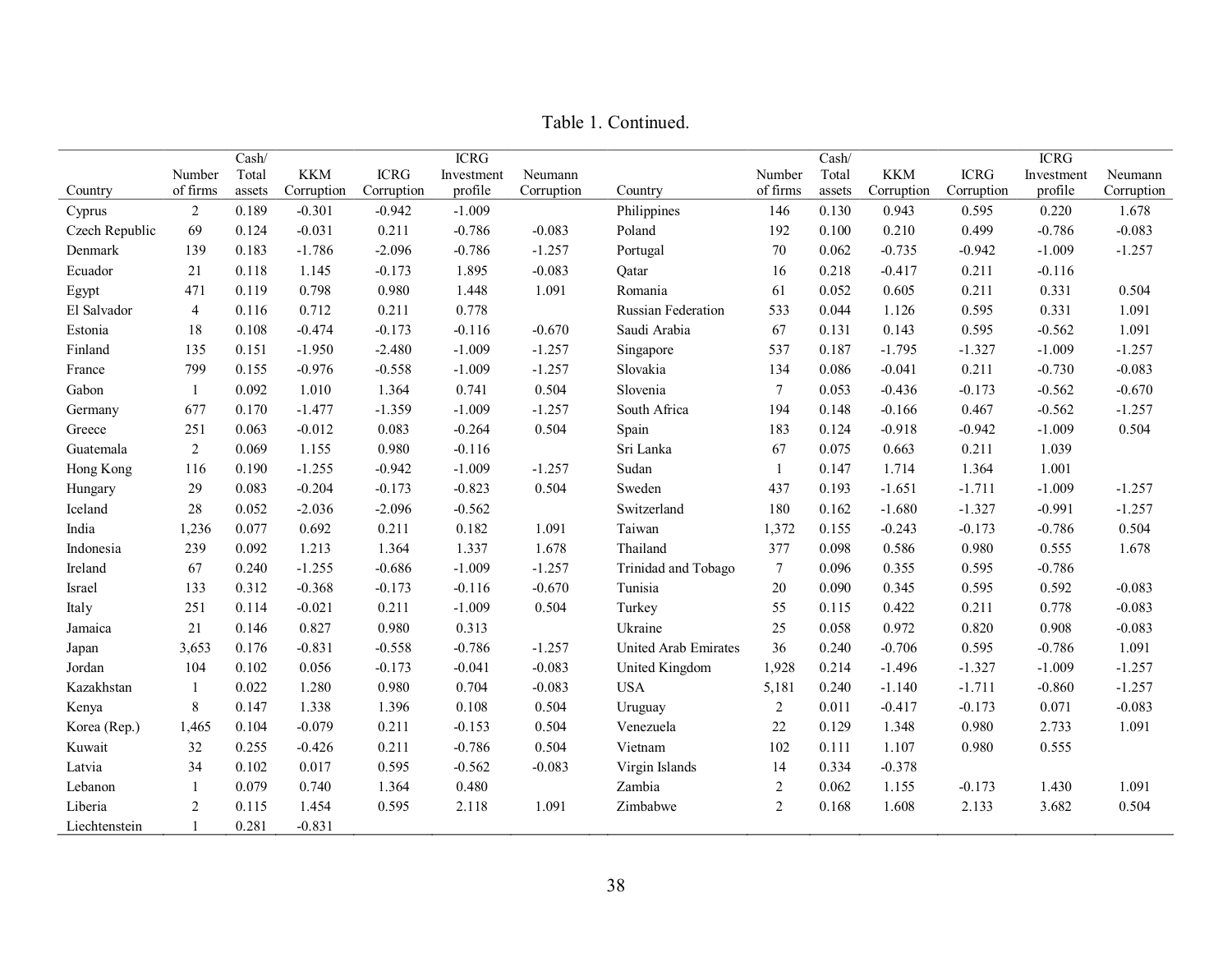## Table 2. Cash holdings and the potential for political extraction: Firm-level regression results with 2005 data.

This table presents ordinary least squares regressions in which the dependent variable is the ratio of cash to total assets. The firm is the unit of observation. All variables other than Ownership concentration, Cash/Total assets and Debt/Total assets are trimmed at the top/bottom 1%. For Ownership concentration, Cash/Total assets and Debt/Total assets observations below 0 or above 1 are excluded. Financial firms (SIC 6000-6999) are excluded. All regressions include 3-digit SIC industry indicators. Higher values of KKM Corruption, ICRG Corruption, ICRG Investment profile, and Neumann Corruption denote a greater likelihood of political extraction. Coefficients are standardized. P-values, reported in parentheses below the coefficients, are based on standard errors adjusted for heteroskedasticity and clustering at the country/industry level.

|                                | Panel A  |          |          |                  |
|--------------------------------|----------|----------|----------|------------------|
|                                | (1)      | (2)      | (3)      | $\left(4\right)$ |
| <b>KKM</b> Corruption          | $-0.032$ |          |          |                  |
|                                | (0.000)  |          |          |                  |
| <b>ICRG</b> Corruption         |          | $-0.032$ |          |                  |
|                                |          | (0.000)  |          |                  |
| <b>ICRG</b> Investment profile |          |          | $-0.022$ |                  |
|                                |          |          | (0.000)  |                  |
| Neumann Corruption             |          |          |          | $-0.032$         |
|                                |          |          |          | (0.000)          |
| Intercept                      | 0.172    | 0.172    | 0.169    | 0.172            |
|                                | (0.000)  | (0.000)  | (0.000)  | (0.000)          |
| Number of observations         | 29,820   | 28,906   | 28,906   | 28,523           |
| Number of countries            | 109      | 97       | 97       | 78               |
| R-squared (Adjusted)           | 17.47%   | 18.02%   | 16.96%   | 18.06%           |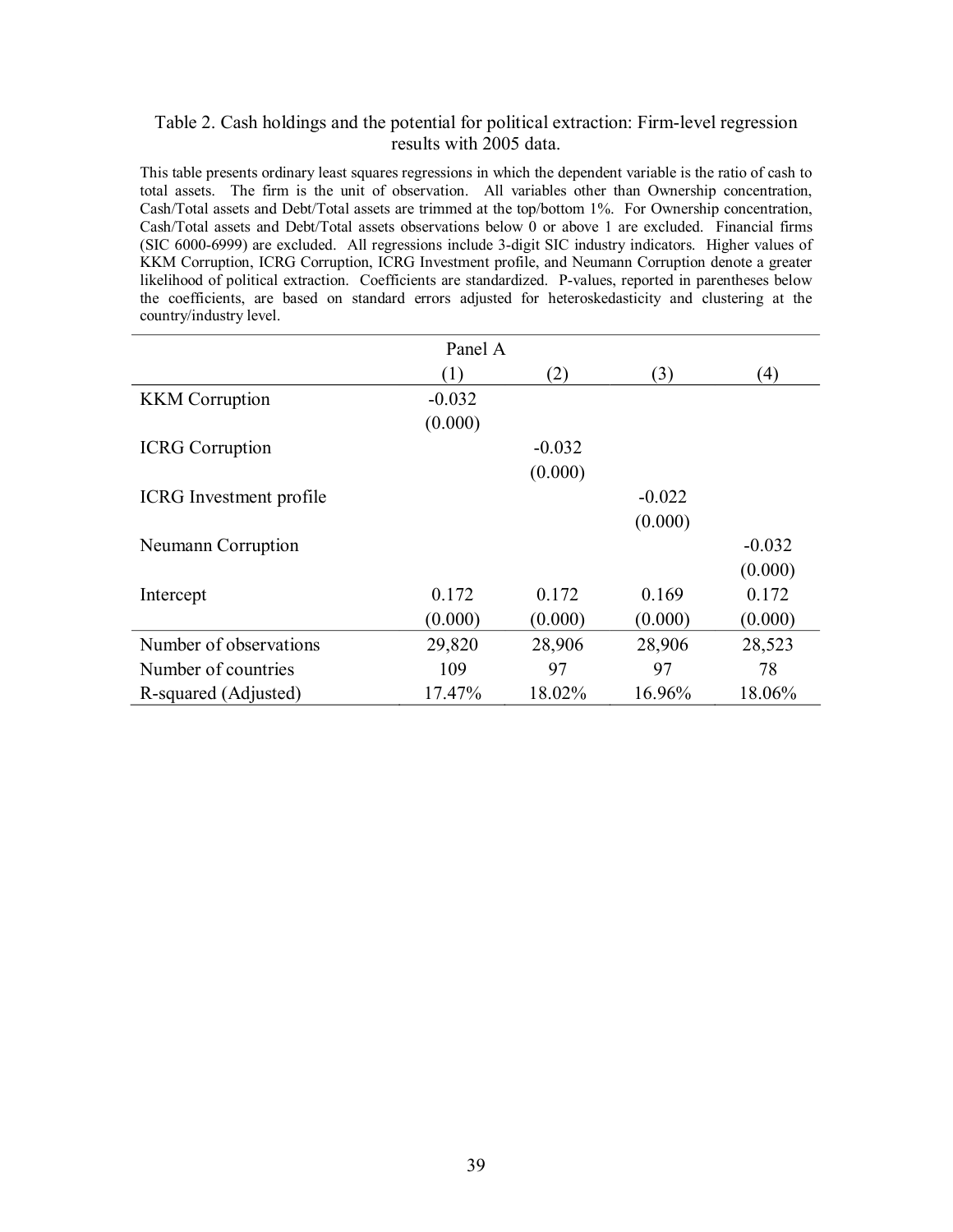|                                | Panel B  |          |          |          |
|--------------------------------|----------|----------|----------|----------|
|                                | (1)      | (2)      | (3)      | (4)      |
| <b>KKM</b> Corruption          | $-0.009$ |          |          |          |
|                                | (0.001)  |          |          |          |
| <b>ICRG</b> Corruption         |          | $-0.013$ |          |          |
|                                |          | (0.000)  |          |          |
| <b>ICRG</b> Investment profile |          |          | $-0.008$ |          |
|                                |          |          | (0.004)  |          |
| Neumann Corruption             |          |          |          | $-0.012$ |
|                                |          |          |          | (0.000)  |
| Ownership concentration        | $-0.007$ | $-0.008$ | $-0.007$ | $-0.007$ |
|                                | (0.000)  | (0.000)  | (0.000)  | (0.000)  |
| Sales growth                   | 0.006    | 0.006    | 0.006    | 0.006    |
|                                | (0.003)  | (0.003)  | (0.003)  | (0.002)  |
| Debt/Total assets              | $-0.037$ | $-0.038$ | $-0.037$ | $-0.037$ |
|                                | (0.000)  | (0.000)  | (0.000)  | (0.000)  |
| Cash flow/Total assets         | 0.012    | 0.012    | 0.012    | 0.012    |
|                                | (0.258)  | (0.241)  | (0.264)  | (0.255)  |
| Delta NWC/Total assets         | $-0.491$ | $-0.489$ | $-0.490$ | $-0.488$ |
|                                | (0.000)  | (0.000)  | (0.000)  | (0.000)  |
| Investments/Total assets       | $-0.080$ | $-0.080$ | $-0.080$ | $-0.080$ |
|                                | (0.000)  | (0.000)  | (0.000)  | (0.000)  |
| UK legal origin                | 0.012    | 0.008    | 0.014    | 0.012    |
|                                | (0.051)  | (0.166)  | (0.028)  | (0.057)  |
| Ln (Total assets)              | $-0.009$ | $-0.010$ | $-0.009$ | $-0.010$ |
|                                | (0.000)  | (0.000)  | (0.000)  | (0.000)  |
| Private credit/GDP             | 0.015    | 0.014    | 0.017    | 0.014    |
|                                | (0.000)  | (0.000)  | (0.000)  | (0.000)  |
| Intercept                      | 0.151    | 0.155    | 0.150    | 0.153    |
|                                | (0.000)  | (0.000)  | (0.000)  | (0.000)  |
| Number of observations         | 17,264   | 17,263   | 17,263   | 17,145   |
| Number of countries            | 84       | 82       | 82       | 70       |
| R-squared (Adjusted)           | 27.01%   | 27.17%   | 26.98%   | 27.21%   |

Table 2. Continued.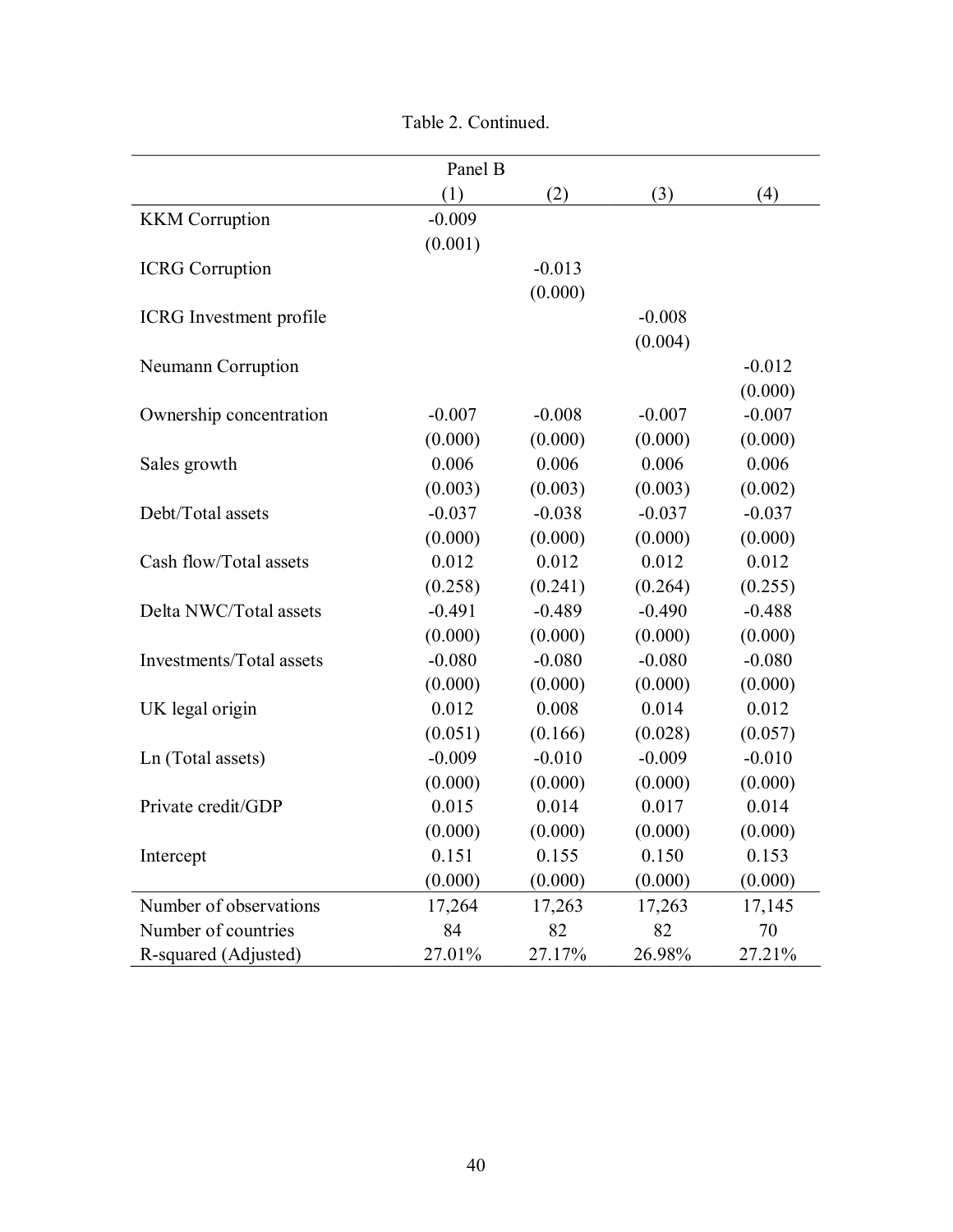## Table 3. Cash holdings and the potential for political extraction: Country-level regression results with 2005 data.

This table presents ordinary least squares regressions in which the dependent variable is the ratio of cash to total assets. Firm-level data are averaged for each country so that the country average is the unit of observation. All variables other than Ownership concentration, Cash/Total assets and Debt/Total assets are trimmed at the top/bottom 1%. For Ownership concentration, Cash/Total assets and Debt/Total assets observations below 0 or above 1 are excluded. Financial firms (SIC 6000-6999) are excluded. All regressions include 3-digit SIC industry indicators. Higher values of KKM Corruption, ICRG Corruption, ICRG Investment profile, and Neumann Corruption denote a greater likelihood of political extraction. Coefficients are standardized. P-values, reported in parentheses below the coefficients, are based on standard errors adjusted for heteroskedasticity and clustering at the country/industry level.

|                                | Panel A  |          |          |          |
|--------------------------------|----------|----------|----------|----------|
|                                | (1)      | (2)      | (3)      | (4)      |
| <b>KKM</b> Corruption          | $-0.035$ |          |          |          |
|                                | (0.000)  |          |          |          |
| <b>ICRG</b> Corruption         |          | $-0.023$ |          |          |
|                                |          | (0.000)  |          |          |
| <b>ICRG</b> Investment profile |          |          | $-0.021$ |          |
|                                |          |          | (0.003)  |          |
| Neumann Corruption             |          |          |          | $-0.029$ |
|                                |          |          |          | (0.000)  |
| Intercept                      | 0.120    | 0.119    | 0.118    | 0.121    |
|                                | (0.000)  | (0.000)  | (0.000)  | (0.000)  |
| Number of observations         | 109      | 97       | 97       | 78       |
| R-squared (Adjusted)           | 24.47%   | 13.70%   | 10.97%   | 21.90%   |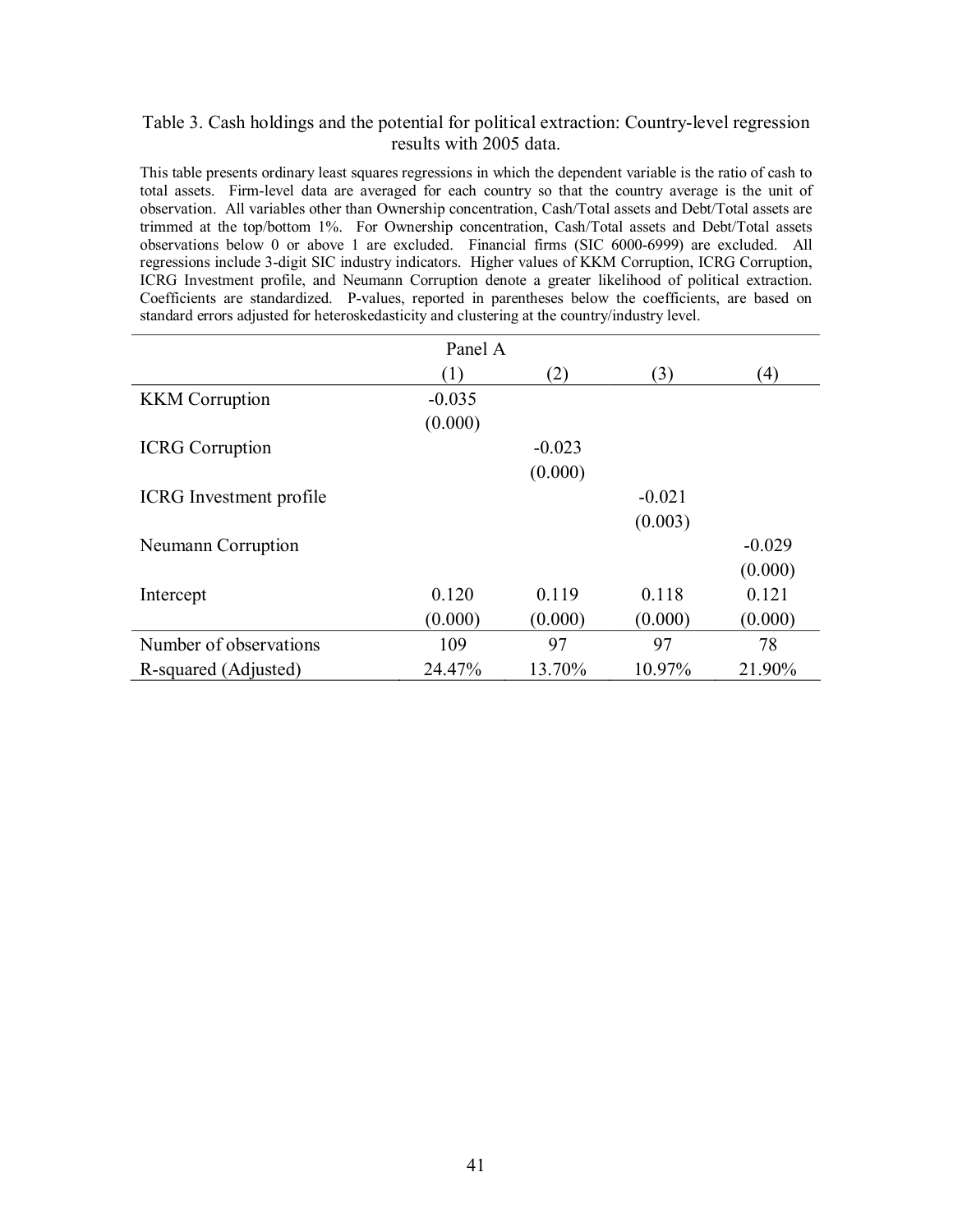|                                | Panel B  |          |          |          |
|--------------------------------|----------|----------|----------|----------|
|                                | (1)      | (2)      | (3)      | (4)      |
| <b>KKM</b> Corruption          | $-0.023$ |          |          |          |
|                                | (0.000)  |          |          |          |
| <b>ICRG</b> Corruption         |          | $-0.015$ |          |          |
|                                |          | (0.012)  |          |          |
| <b>ICRG</b> Investment profile |          |          | $-0.010$ |          |
|                                |          |          | (0.080)  |          |
| Neumann Corruption             |          |          |          | $-0.014$ |
|                                |          |          |          | (0.012)  |
| Ownership concentration        | $-0.007$ | $-0.006$ | $-0.003$ | $-0.006$ |
|                                | (0.159)  | (0.298)  | (0.517)  | (0.382)  |
| Sales growth                   | 0.011    | 0.010    | 0.012    | 0.010    |
|                                | (0.102)  | (0.172)  | (0.091)  | (0.131)  |
| Debt/Total assets              | $-0.018$ | $-0.017$ | $-0.015$ | $-0.019$ |
|                                | (0.000)  | (0.002)  | (0.008)  | (0.035)  |
| Cash flow/Total assets         | 0.012    | 0.009    | 0.005    | 0.018    |
|                                | (0.090)  | (0.238)  | (0.555)  | (0.132)  |
| Delta NWC/Total assets         | $-0.013$ | $-0.005$ | $-0.001$ | $-0.013$ |
|                                | (0.198)  | (0.668)  | (0.899)  | (0.431)  |
| Investments/Total assets       | $-0.035$ | $-0.035$ | $-0.031$ | $-0.057$ |
|                                | (0.000)  | (0.002)  | (0.007)  | (0.013)  |
| UK legal origin                | 0.033    | 0.035    | 0.031    | 0.036    |
|                                | (0.003)  | (0.002)  | (0.006)  | (0.006)  |
| Ln (Total assets)              | 0.019    | 0.017    | 0.019    | 0.017    |
|                                | (0.001)  | (0.004)  | (0.001)  | (0.011)  |
| Private credit/GDP             | 0.002    | 0.009    | 0.011    | 0.007    |
|                                | (0.744)  | (0.159)  | (0.062)  | (0.255)  |
| Intercept                      | 0.108    | 0.108    | 0.108    | 0.110    |
|                                | (0.000)  | (0.000)  | (0.000)  | (0.000)  |
| Number of observations         | 84       | 82       | 82       | 70       |
| R-squared (Adjusted)           | 64.91%   | 62.57%   | 61.27%   | 68.19%   |

Table 3. Continued.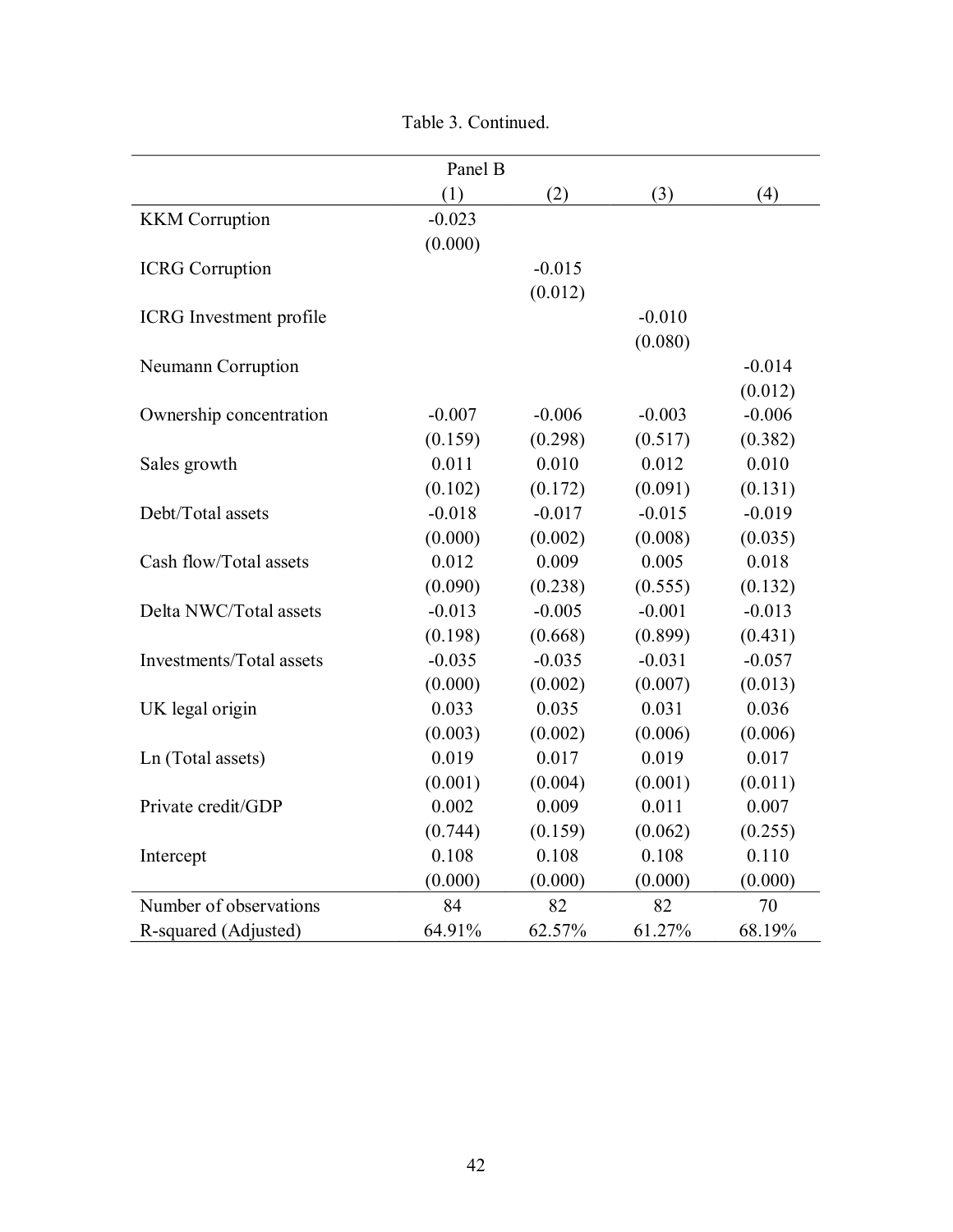## Table 4. Investments and the potential for political extraction: Firm-level regression results with 2005 data.

This table presents ordinary least squares regressions in which the dependent variable is the ratio of (Net capital expenditures  $\pm$  Change in inventory  $+$  Dividends)<sub>t+1</sub>/ Sales<sub>t</sub>. The firm is the unit of observation. All variables other than Ownership concentration, Cash/Total assets and Debt/Total assets are trimmed at the top/bottom 1%. For Ownership concentration, Cash/Total assets and Debt/Total assets, observations below 0 or above 1 are excluded. Financial firms (SIC 6000-6999) are excluded. All regressions include 3-digit SIC industry indicators. Higher values of KKM Corruption, ICRG Corruption, ICRG Investment profile, and Neumann Corruption denote a greater likelihood of political extraction. Coefficients are standardized. P-values, reported in parentheses below the coefficients, are based on standard errors adjusted for heteroskedasticity and clustering at the country/industry level.

|                                | (1)      | (2)      | (3)      | (4)      |
|--------------------------------|----------|----------|----------|----------|
| <b>KKM</b> Corruption          | 0.069    |          |          |          |
|                                | (0.000)  |          |          |          |
| <b>ICRG</b> Corruption         |          | 0.080    |          |          |
|                                |          | (0.000)  |          |          |
| <b>ICRG</b> Investment profile |          |          | 0.073    |          |
|                                |          |          | (0.000)  |          |
| Neumann Corruption             |          |          |          | 0.076    |
|                                |          |          |          | (0.000)  |
| Ownership concentration        | 0.023    | 0.024    | 0.019    | 0.025    |
|                                | (0.051)  | (0.039)  | (0.095)  | (0.036)  |
| Sales growth                   | $-0.051$ | $-0.049$ | $-0.052$ | $-0.051$ |
|                                | (0.005)  | (0.006)  | (0.004)  | (0.005)  |
| Debt/Total assets              | $-0.003$ | $-0.001$ | $-0.002$ | 0.004    |
|                                | (0.858)  | (0.954)  | (0.913)  | (0.803)  |
| Cash flow/Total assets         | 0.578    | 0.575    | 0.577    | 0.576    |
|                                | (0.000)  | (0.000)  | (0.000)  | (0.000)  |
| Delta NWC/Total assets         | $-0.843$ | $-0.857$ | $-0.819$ | $-0.912$ |
|                                | (0.026)  | (0.023)  | (0.029)  | (0.015)  |
| UK legal origin                | $-0.072$ | $-0.057$ | $-0.077$ | $-0.070$ |
|                                | (0.008)  | (0.026)  | (0.003)  | (0.009)  |
| Ln (Total assets)              | 0.078    | 0.082    | 0.080    | 0.077    |
|                                | (0.000)  | (0.000)  | (0.000)  | (0.000)  |
| Private credit/GDP             | 0.036    | 0.049    | 0.026    | 0.045    |
|                                | (0.017)  | (0.003)  | (0.066)  | (0.005)  |
| Intercept                      | $-0.045$ | $-0.058$ | $-0.044$ | $-0.053$ |
|                                | (0.046)  | (0.011)  | (0.049)  | (0.020)  |
| Number of observations         | 11,933   | 11,932   | 11,932   | 11,837   |
| Number of countries            | 71       | 70       | 70       | 63       |
| R-squared (Adjusted)           | 17.72%   | 17.77%   | 17.78%   | 17.90%   |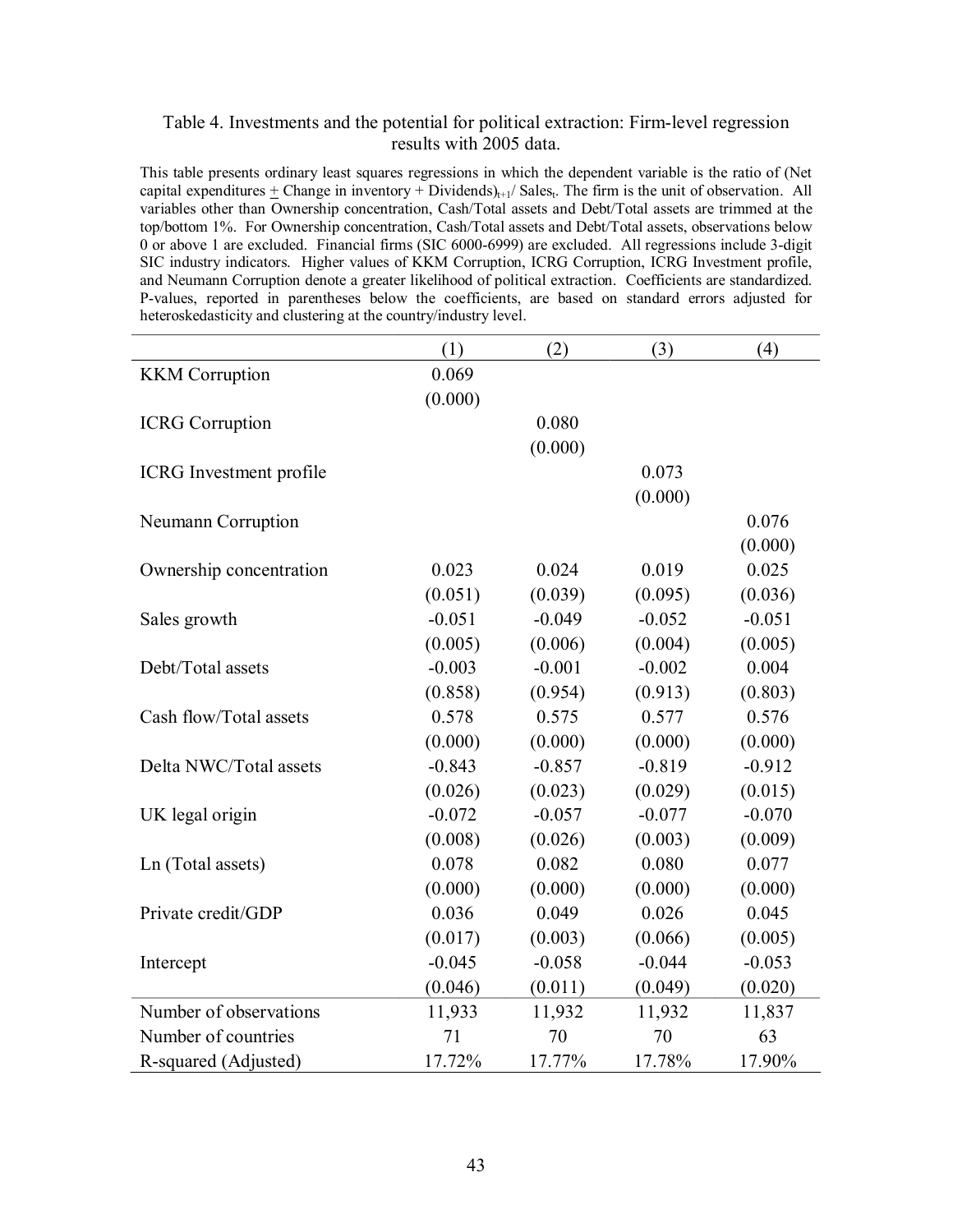## Table 5. Employment levels and the potential for political extraction: Firmlevel regression results with 2005 data.

This table presents ordinary least squares regressions in which the dependent variable is the ratio of number of employees to total assets  $(\times1,000)$ . The firm is the unit of observation. All variables other than Ownership concentration, Cash/Total assets and Debt/Total assets are trimmed at the top/bottom 1%. For Ownership concentration, Cash/Total assets and Debt/Total assets observations below 0 or above 1 are excluded. Financial firms (SIC 6000-6999) are excluded. All regressions include 3-digit SIC industry indicators. Higher values of KKM Corruption, ICRG Corruption, ICRG Investment profile, and Neumann Corruption denote a greater likelihood of political extraction. Coefficients are standardized. P-values, reported in parentheses below the coefficients, are based on standard errors adjusted for heteroskedasticity and clustering at the country/industry level.

|                                | (1)      | (2)      | (3)      | (4)      |
|--------------------------------|----------|----------|----------|----------|
| <b>KKM</b> Corruption          | $-1.164$ |          |          |          |
|                                | (0.000)  |          |          |          |
| <b>ICRG</b> Corruption         |          | $-1.449$ |          |          |
|                                |          | (0.000)  |          |          |
| <b>ICRG</b> Investment profile |          |          | $-1.305$ |          |
|                                |          |          | (0.000)  |          |
| Neumann Corruption             |          |          |          | $-0.906$ |
|                                |          |          |          | (0.000)  |
| Ownership concentration        | 0.396    | 0.335    | 0.408    | 0.470    |
|                                | (0.000)  | (0.000)  | (0.000)  | (0.000)  |
| Sales growth                   | $-0.263$ | $-0.287$ | $-0.256$ | $-0.272$ |
|                                | (0.000)  | (0.000)  | (0.000)  | (0.000)  |
| Debt/Total assets              | $-0.045$ | $-0.077$ | $-0.039$ | $-0.035$ |
|                                | (0.507)  | (0.260)  | (0.568)  | (0.614)  |
| Cash flow/Total assets         | 0.266    | 0.296    | 0.267    | 0.293    |
|                                | (0.008)  | (0.004)  | (0.009)  | (0.004)  |
| Delta NWC/Total assets         | $-0.395$ | 0.048    | $-0.414$ | $-0.422$ |
|                                | (0.835)  | (0.980)  | (0.828)  | (0.825)  |
| Investments/Total assets       | 0.429    | 0.440    | 0.451    | 0.438    |
|                                | (0.002)  | (0.001)  | (0.001)  | (0.001)  |
| UK legal origin                | 2.051    | 1.736    | 2.122    | 2.190    |
|                                | (0.000)  | (0.000)  | (0.000)  | (0.000)  |
| Ln (Total assets)              | $-1.312$ | $-1.352$ | $-1.332$ | $-1.371$ |
|                                | (0.000)  | (0.000)  | (0.000)  | (0.000)  |
| Private credit/GDP             | $-0.004$ | $-0.254$ | 0.212    | $-0.082$ |
|                                | (0.979)  | (0.057)  | (0.138)  | (0.547)  |
| LN (GDP per-capita)            | $-4.262$ | $-4.402$ | $-4.558$ | $-3.935$ |
|                                | (0.000)  | (0.000)  | (0.000)  | (0.000)  |
| Intercept                      | 6.680    | 6.997    | 6.692    | 6.607    |
|                                | (0.000)  | (0.000)  | (0.000)  | (0.000)  |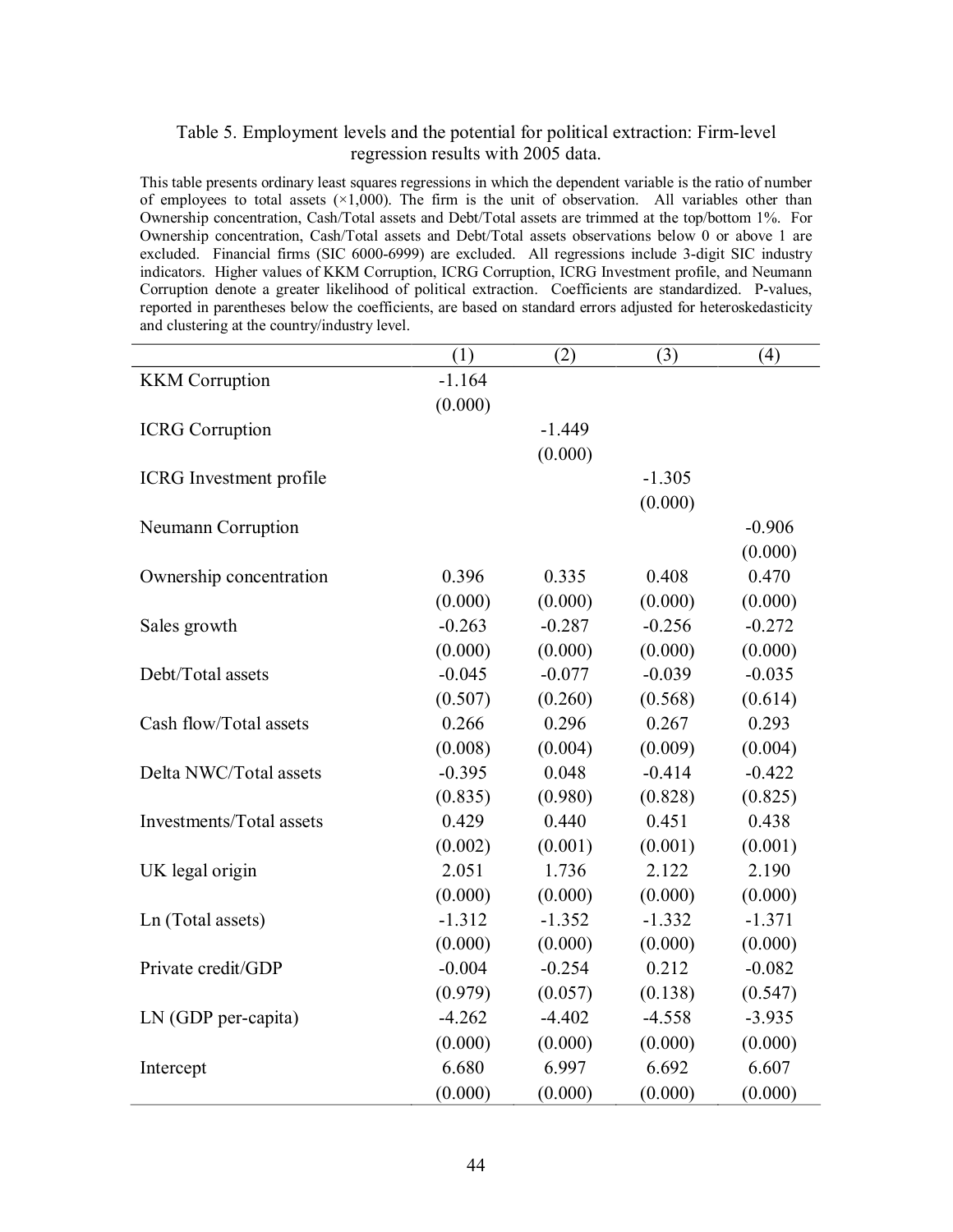| Number of observations | 11.919 | 11919  | 11.919 | 11,902 |
|------------------------|--------|--------|--------|--------|
| Number of countries    | 63     | 63     | 63     | 58     |
| R-squared (Adjusted)   | 27.60% | 28.08% | 27.47% | 27.52% |
|                        |        |        |        |        |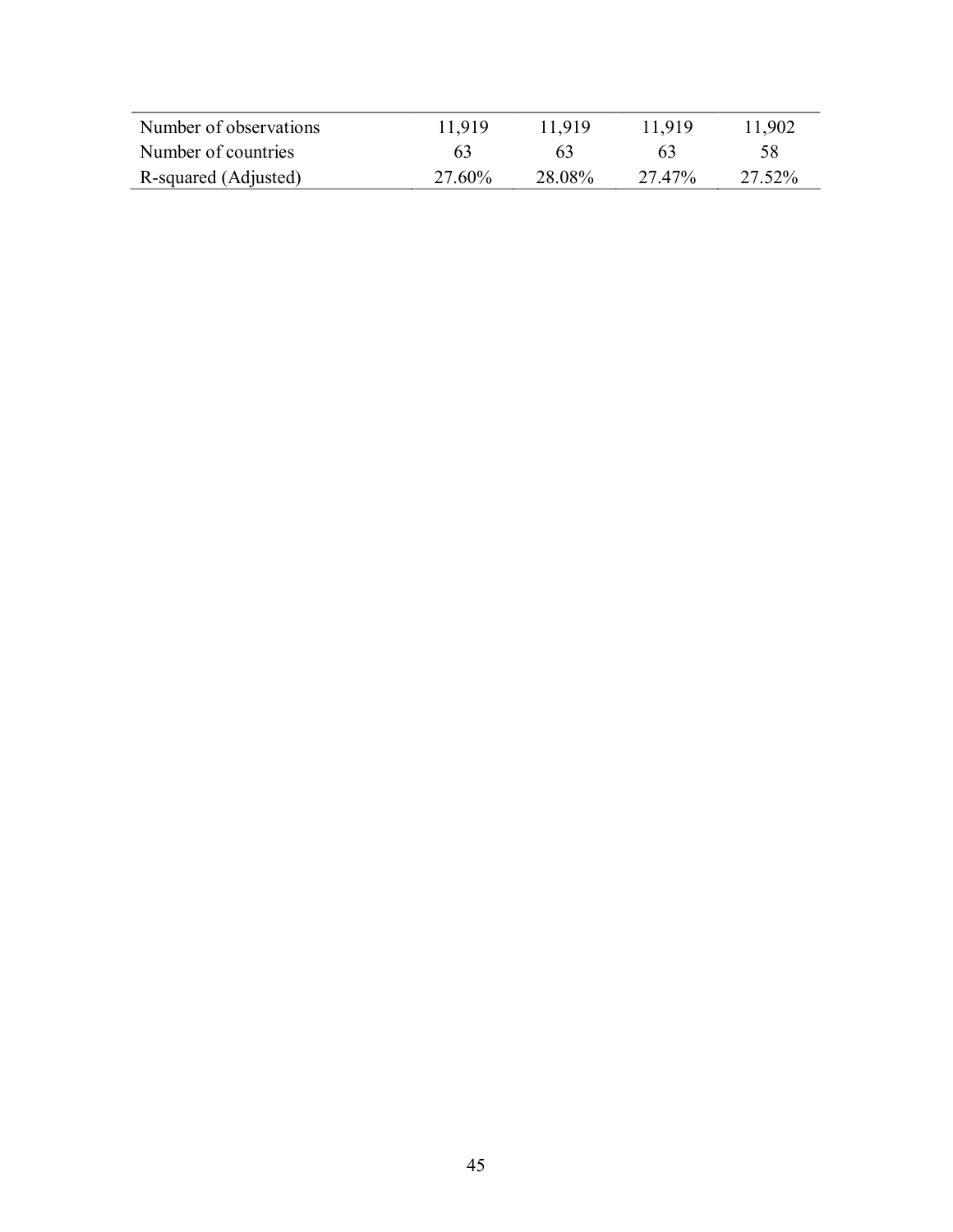## Table 6. Cash holdings and the potential for political extraction: Firm-level regression results with 2002-04 and 2006 data

This table presents ordinary least squares regressions in which the dependent variable is the ratio of cash to total assets. The firm is the unit of observation. Variables are measured as of the end of 2006 in regression 1; as of the end of 2004 in the regression 2; as of the end of 2003 in regression 3; and as of 2002 in regression 4. All variables other than Ownership concentration, Cash/Total assets and Debt/Total assets are trimmed at the top/bottom 1%. For Ownership concentration, Cash/Total assets and Debt/Total assets observations below 0 or above 1 are excluded. Financial firms (SIC 6000-6999) are excluded. All regressions include 3digit SIC industry indicators. Higher values of KKM Corruption denote a greater likelihood of political extraction. Coefficients are standardized. P-values, reported in parentheses below the coefficients, are based on standard errors adjusted for heteroskedasticity and clustering at the country/industry level.

|                          | (1)      | (2)      | (3)      | (4)      |
|--------------------------|----------|----------|----------|----------|
| Year                     | 2006     | 2004     | 2003     | 2002     |
| <b>KKM</b> Corruption    | $-0.011$ | $-0.009$ | $-0.006$ | $-0.006$ |
|                          | (0.000)  | (0.002)  | (0.027)  | (0.026)  |
| Ownership concentration  | $-0.006$ | $-0.008$ | $-0.007$ | $-0.006$ |
|                          | (0.004)  | (0.000)  | (0.000)  | (0.000)  |
| Sales growth             | 0.008    | 0.008    | 0.007    | 0.003    |
|                          | (0.000)  | (0.000)  | (0.000)  | (0.075)  |
| Debt/Total assets        | $-0.036$ | $-0.035$ | $-0.040$ | $-0.047$ |
|                          | (0.000)  | (0.000)  | (0.000)  | (0.000)  |
| Cash flow/Total assets   | 0.036    | 0.027    | 0.023    | $-0.020$ |
|                          | (0.000)  | (0.011)  | (0.007)  | (0.002)  |
| Delta NWC/Total assets   | $-0.266$ | $-0.038$ | $-0.221$ | $-0.033$ |
|                          | (0.000)  | (0.000)  | (0.000)  | (0.586)  |
| Investments/Total assets | $-0.092$ | $-0.068$ | $-0.453$ | $-0.007$ |
|                          | (0.000)  | (0.000)  | (0.000)  | (0.457)  |
| UK legal origin          | 0.015    | 0.006    | 0.008    | 0.007    |
|                          | (0.049)  | (0.373)  | (0.221)  | (0.241)  |
| Ln (Total assets)        | $-0.011$ | $-0.005$ | $-0.004$ | $-0.003$ |
|                          | (0.000)  | (0.008)  | (0.091)  | (0.181)  |
| Private credit/GDP       | 0.013    | 0.019    | 0.020    | 0.021    |
|                          | (0.000)  | (0.000)  | (0.000)  | (0.000)  |
| Intercept                | 0.151    | 0.145    | 0.142    | 0.136    |
|                          | (0.000)  | (0.000)  | (0.000)  | (0.000)  |
| Number of observations   | 12,908   | 15,327   | 15,327   | 14,007   |
| Number of countries      | 73       | 85       | 85       | 84       |
| R-squared (Adjusted)     | 30.95%   | 29.51%   | 28.16%   | 25.90%   |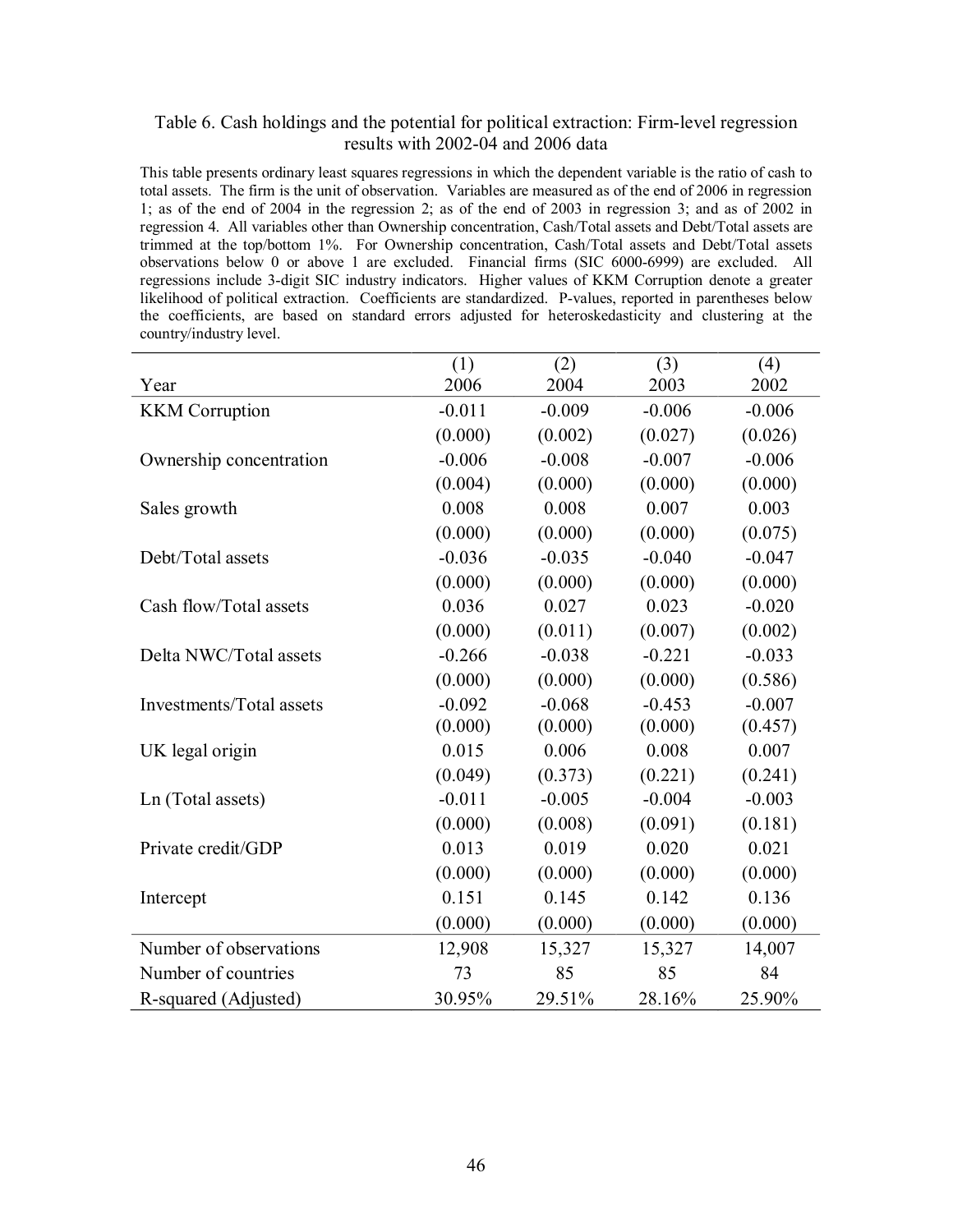## Table 7. Cash holdings and the potential for political extraction: Instrumental variable regressions with 2005 data.

This table presents instrumental variable (IV) regressions in which the dependent variable is the ratio of cash to total assets. The firm is the unit of observation. KKM Corruption is instrumented using different IVs in regressions (1) and (2). The first is an index of Ethnolinguistic fractionalization. The second is the Latitude of the country from the *CIA*'s *World Factbook*. All variables other than Ownership concentration, Cash/Total assets and Debt/Total assets are trimmed at the top/bottom 1%. For Ownership concentration, Cash/Total assets and Debt/Total assets observations below 0 or above 1 are excluded. Financial firms (SIC 60006999) are excluded. Higher values of KKM Corruption denote a greater likelihood of political extraction. Coefficients are standardized.

|                          |                       | (1)               | (2)      |
|--------------------------|-----------------------|-------------------|----------|
|                          |                       | Ethnolinguistic   |          |
|                          | Instrumental variable | fractionalization | Latitude |
| <b>KKM</b> Corruption    |                       | $-0.011$          | $-0.023$ |
|                          |                       | (0.000)           | (0.000)  |
| Ownership concentration  |                       | $-0.009$          | $-0.009$ |
|                          |                       | (0.000)           | (0.000)  |
| Sales growth             |                       | 0.008             | 0.009    |
|                          |                       | (0.000)           | (0.000)  |
| Debt/Total assets        |                       | $-0.043$          | $-0.043$ |
|                          |                       | (0.000)           | (0.000)  |
| Cash flow/Total assets   |                       | 0.003             | 0.003    |
|                          |                       | (0.237)           | (0.121)  |
| Delta NWC/Total assets   |                       | $-0.464$          | $-0.479$ |
|                          |                       | (0.000)           | (0.000)  |
| Investments/Total assets |                       | $-0.082$          | $-0.081$ |
|                          |                       | (0.000)           | (0.000)  |
| UK legal origin          |                       | 0.016             | 0.011    |
|                          |                       | (0.000)           | (0.000)  |
| Ln (Total assets)        |                       | $-0.018$          | $-0.017$ |
|                          |                       | (0.000)           | (0.000)  |
| Private credit/GDP       |                       | 0.020             | 0.017    |
|                          |                       | (0.000)           | (0.000)  |
| Intercept                |                       | 0.152             | 0.155    |
|                          |                       | (0.000)           | (0.000)  |
| Number of observations   |                       | 16,931            | 17,291   |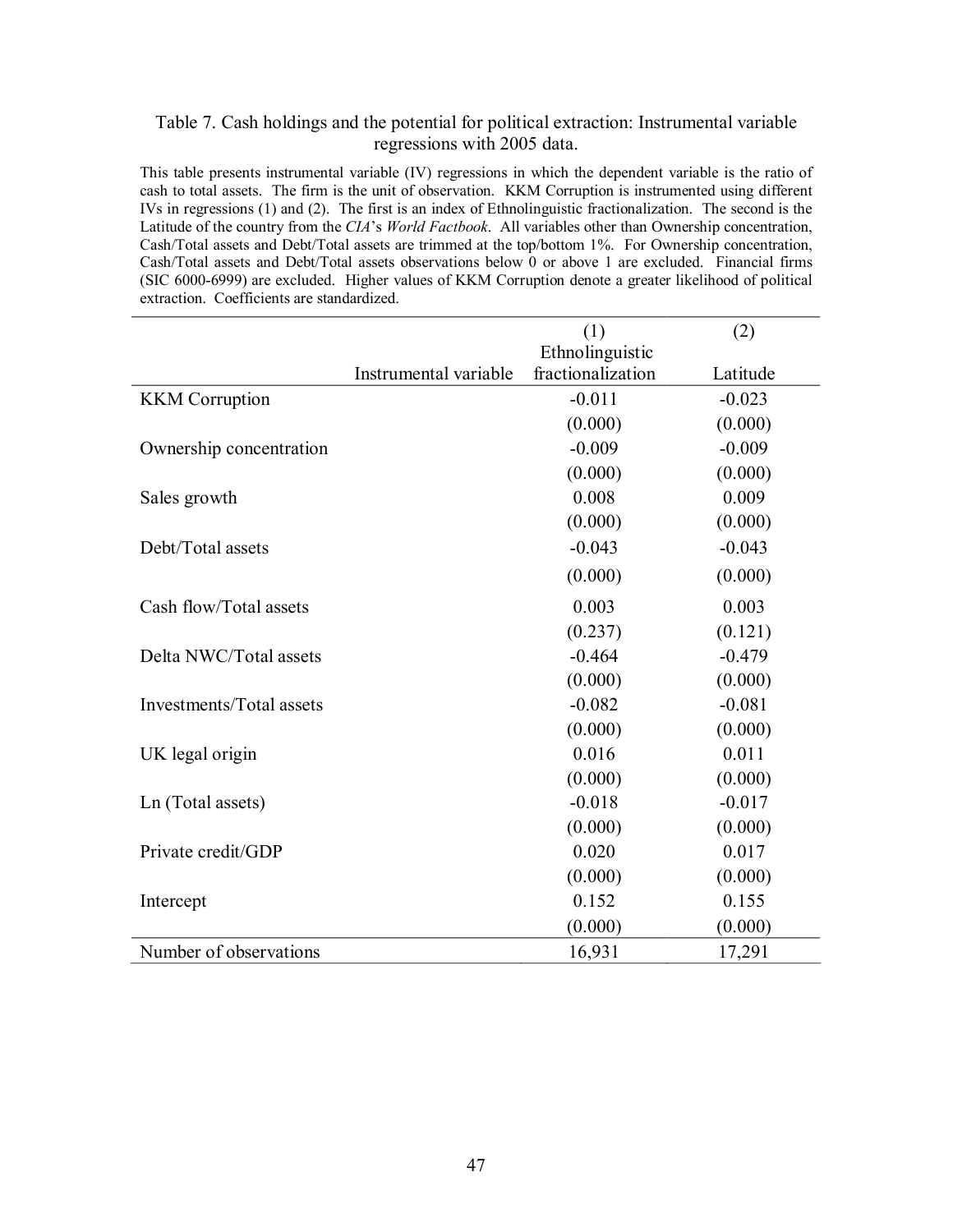## Table 8. Cash holdings and the potential for political extraction: Tobit and logistic transformations with 2005 data.

In regressions  $(1)-(4)$  we use a two-boundary Tobit approach in which the dependent variable, the ratio of cash to total assets, is censored at 0 and 1. P-values for the Tobit regressions, reported in parentheses below the coefficients, are based on standard errors that are bootstrapped based on 1,000 repetitions to adjust for heteroskedasticity. In regressions  $(5)-(8)$ , we use a logistic transformation, where the dependent

variable,  $z_i$ , is computed as  $z_i = \ln \left| \frac{z_i}{1 - y_i} \right|$ , v  $\vert$   $\vert$  $\mathcal{F}$ ˆ  $\vert$  1- $\overline{\phantom{a}}$  $\binom{1}{1}$  $\left( \begin{array}{c} \cdot \end{array} \right)$  $=\ln\left(\frac{\cdot l}{1-y_i}\right)$  $z_i = \ln\left(\frac{y_i}{1 - y_i}\right)$ , where  $y_i$  is the ratio of cash to total assets. By construction

 $-\infty < z_i < \infty$ . The new regressions are then estimated using ordinary least squares. P-values for the regressions with logistic transformations, reported in parentheses below the coefficients, are based on standard errors adjusted for heteroskedasticity and clustering at the country/industry level. All variables other than Ownership concentration, Cash/Total assets and Debt/Total assets are trimmed at the top/bottom 1%. For Ownership concentration, Cash/Total assets and Debt/Total assets observations below 0 or above 1 are excluded. Financial firms (SIC 6000-6999) are excluded. Regressions (5)-(8) include 3-digit SIC industry indicators. Higher values of KKM Corruption, ICRG Corruption, ICRG Investment profile, and Neumann Corruption denote a greater likelihood of political extraction. Coefficients are standardized.